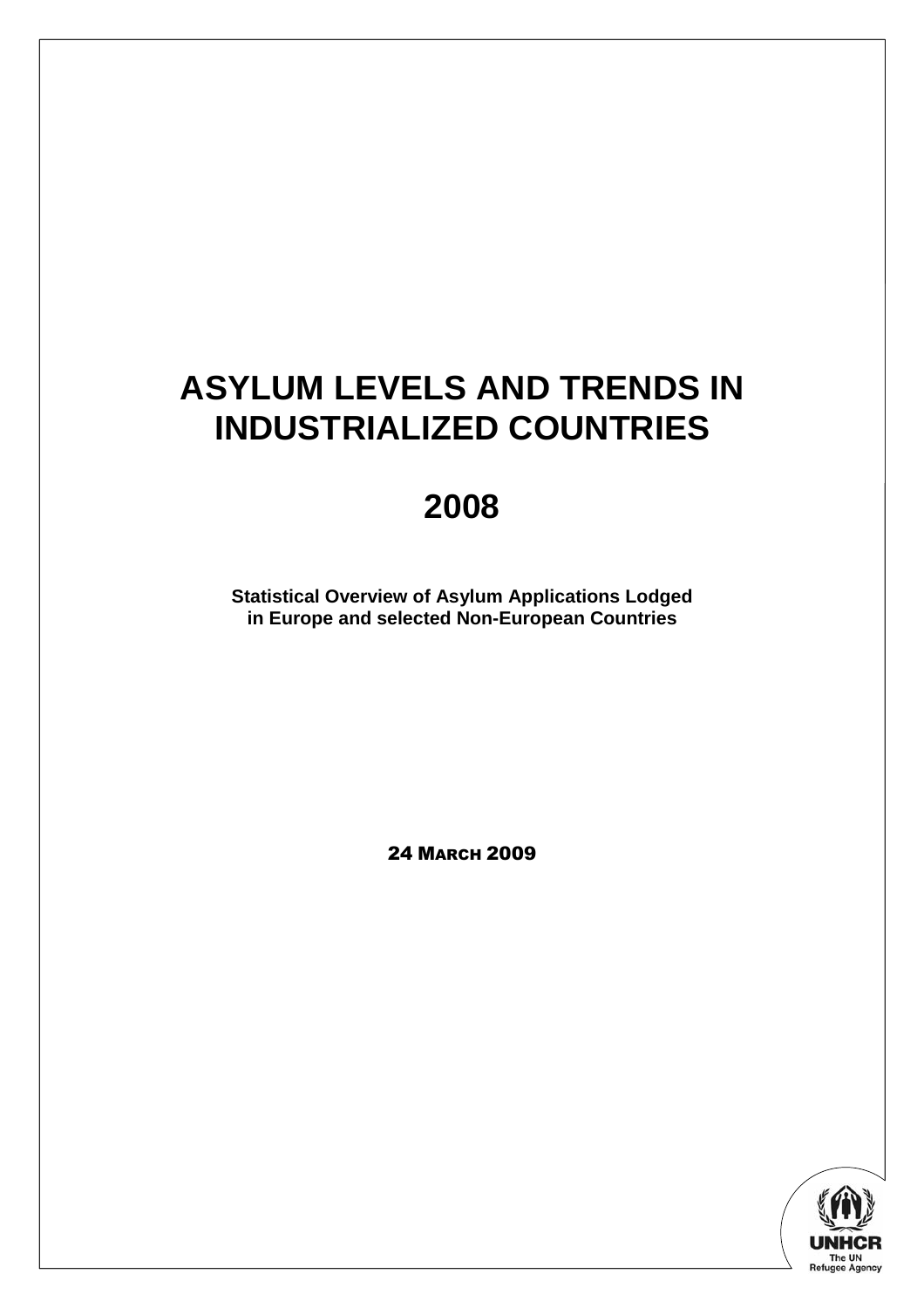# **I. INTRODUCTION**<sup>1</sup>

This report summarizes observed patterns and trends in the number of individual asylum claims submitted in Europe and selected non-European countries during 2008. It covers 38 European and six non-European States that currently provide monthly asylum statistics to UNHCR.

The numbers in this report reflect asylum claims made at the first instance of asylum procedures; applications at appeal or review instance are not included. Also, this report does not include information on the outcome of asylum procedures or on the admission of refugees through resettlement programmes as this information is available in other UNHCR reports.<sup>2</sup>

Currently, 44 countries provide monthly asylum statistics to UNHCR. These are the 27 Member States of the European Union, Albania, Bosnia and Herzegovina, Croatia, Iceland, Liechtenstein, Montenegro, Norway, Serbia, Switzerland, The former Yugoslav Republic of Macedonia, Turkey, as well as Australia, Canada, Japan, New Zealand, the Republic of Korea and the United States of America. This group of countries is collectively referred to as the **"44 industrialized countries**" in the report, and has been defined for the purpose of this report only.

The data collection of monthly asylum statistics by UNHCR has expanded in the past two years, including since 2007 figures for Albania, Bosnia and Herzegovina, Montenegro,

## **Who is an asylum-seeker?**

An asylum-seeker is an individual who has sought international protection and whose claim for refugee status has not yet been determined. It is important to note, however, that a person is a refugee from the moment he/she fulfils the criteria set out the *1951 Convention Relating to the Status of Refugees* (1951 Convention). The formal recognition of someone, for instance through individual refugee status determination, does not establish refugee status, but confirms it.

As part of its obligation to protect refugees on its territory, the country of asylum is normally responsible for determining whether an asylumseeker is a refugee or not. The responsibility is often incorporated into the national legislation of the country and is in most cases derived from the 1951 Convention.

Serbia (excluding Kosovo), the Republic of Korea, Turkey and The former Yugoslav Republic of Macedonia. In 2008, Italy was added, making it the 44<sup>th</sup> country to participate in UNHCR's asylum data monitoring system. In order to ensure comparability over time, monthly asylum statistics for six of the new countries since 2005 have been included in UNHCR's asylum statistics database. Monthly data for Italy is available from 2008. As a result, earlier reports on monthly asylum trends may differ from future ones in terms of scope and data availability and are not necessarily comparable.

The asylum countries covered in the various tables in this document differ depending on the nature of the analysis and the availability of data. Asylum statistics from countries neighbouring Europe are also important in analyzing trends. Therefore, Table 1 includes not only the abovementioned 44 industrialized countries, but also Armenia, Azerbaijan, Belarus, Georgia, the Republic of Moldova, the Russian Federation, and Ukraine. Tables 2 through 23 are limited to the 44 industrialized asylum countries which provide monthly asylum statistics to UNHCR.

<sup>&</sup>lt;sup>1</sup> This report has been compiled by the Field Information and Coordination Support Section (FICSS), Division of Operational Services at UNHCR Headquarters in Geneva. Any questions concerning this document can be addressed to FICSS at stats@unhcr.org. For other UNHCR statistics, visit UNHCR's Statistical Online Population Database at http://www.unhcr.org/statistics/populationdatabase.

<sup>2</sup> See UNHCR's *2007 Global Trends* report (issued June 2008).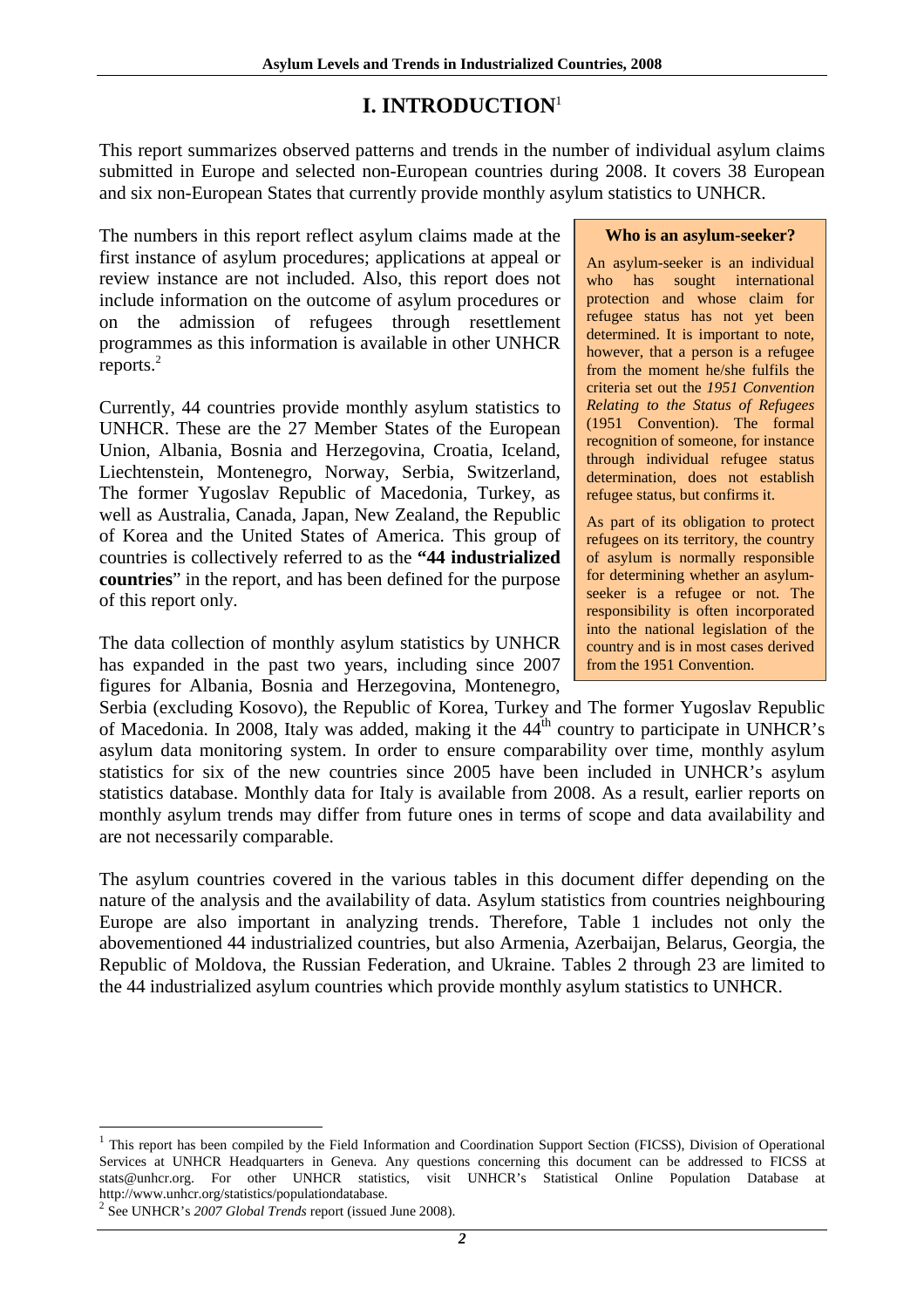# **II. DATA SOURCES AND LIMITATIONS**

Both the *1951 Convention Relating to the Status of Refugees* and the Statute of the Office of the United Nations High Commissioner for Refugees refer to the responsibility of States to provide statistical data to UNHCR. This includes statistics on the number and condition of refugees, asylum-seekers and other people of concern to the Office. This report is, therefore, mostly based on official asylum statistics, reflecting national laws and procedures. In addition, during the period 2004-2008, UNHCR conducted refugee status determination under its mandate in a number of countries including Azerbaijan, Bosnia and Herzegovina, Croatia, Cyprus<sup>3</sup>, Montenegro, Serbia, and Turkey (see notes in Table 1 for more details).

To the extent possible, the statistics presented in this document reflect the number of individuals lodging an asylum application for the first time. The available information suggests, however, that a significant number of countries included in this report do not distinguish between new asylum applications and repeat or reopened ones in their national statistical systems. As a consequence, some of the figures quoted in this report are likely to include repeat applications and do not necessarily reflect the actual number of new asylum-seekers. Also, the number of asylum applications may not necessarily reflect the number of asylum-seekers as some individuals seek asylum in more than one country during the same year.<sup>4</sup>

The data in this report is based on information available as at 24 February 2009 unless otherwise indicated. **All figures in this report should be considered as provisional and subject to change.** Due to retroactive changes and adjustments, some of the data included in this publication may differ slightly from those reported in previous UNHCR documents or from the official annual figures published by States. For example, this is the case for the figures reported for Germany (see the notes in Table 1 for more information).

All data refer to the number of individuals, with the exception of the United States of America. Only the number of cases (which can include several individuals) is available for applications submitted to the Department of Homeland Security (DHS). Applications submitted to the Executive Office of Immigration Review (EOIR) are, however, recorded as individuals. To allow comparability across countries of asylum, UNHCR uses a figure of 1.4 individuals per case to estimate the number of people reported by DHS as historical data suggest that on average one asylum case contains 1.4 individuals. In the country of origin tables, figures for the United States of America are a combination of the number of cases (DHS) and the number of individuals (EOIR), owing to the large variation in family size by nationality. In the case of Belgium, accompanying children are not included in the figures.

# **III. GLOBAL AND REGIONAL TRENDS<sup>5</sup>**

In 2008, the number of individuals requesting refugee or asylum status in the 51 European and non-European countries included in this report increased by 12 per cent compared to 2007. An estimated 383,000 asylum applications were recorded in the course of the year, 41,600 more than the year before. This is the second consecutive year with an increase following the 20-year low observed in 2006 (307,000 claims). Despite this increase, the 2008 level is still far below the one

<sup>&</sup>lt;sup>3</sup> Refugee status determination is limited to the northern part of Cyprus.<br><sup>4</sup> Association to EURODAC's Central Unit, the verification of explorer

According to EURODAC's Central Unit, the verification of asylum claims in 2007 showed that, 16 per cent of all asylum claims registered in the system were multiple claims, i.e. the applicant had submitted at least one previous application in the same or another Member State of the European Union.

Source: http://eur-lex.europa.eu/LexUriServ/LexUriServ.do?uri=CELEX:52009DC0013:EN:HTML

<sup>&</sup>lt;sup>5</sup> See notes in annex Table 1 for a list of countries included under each regional grouping.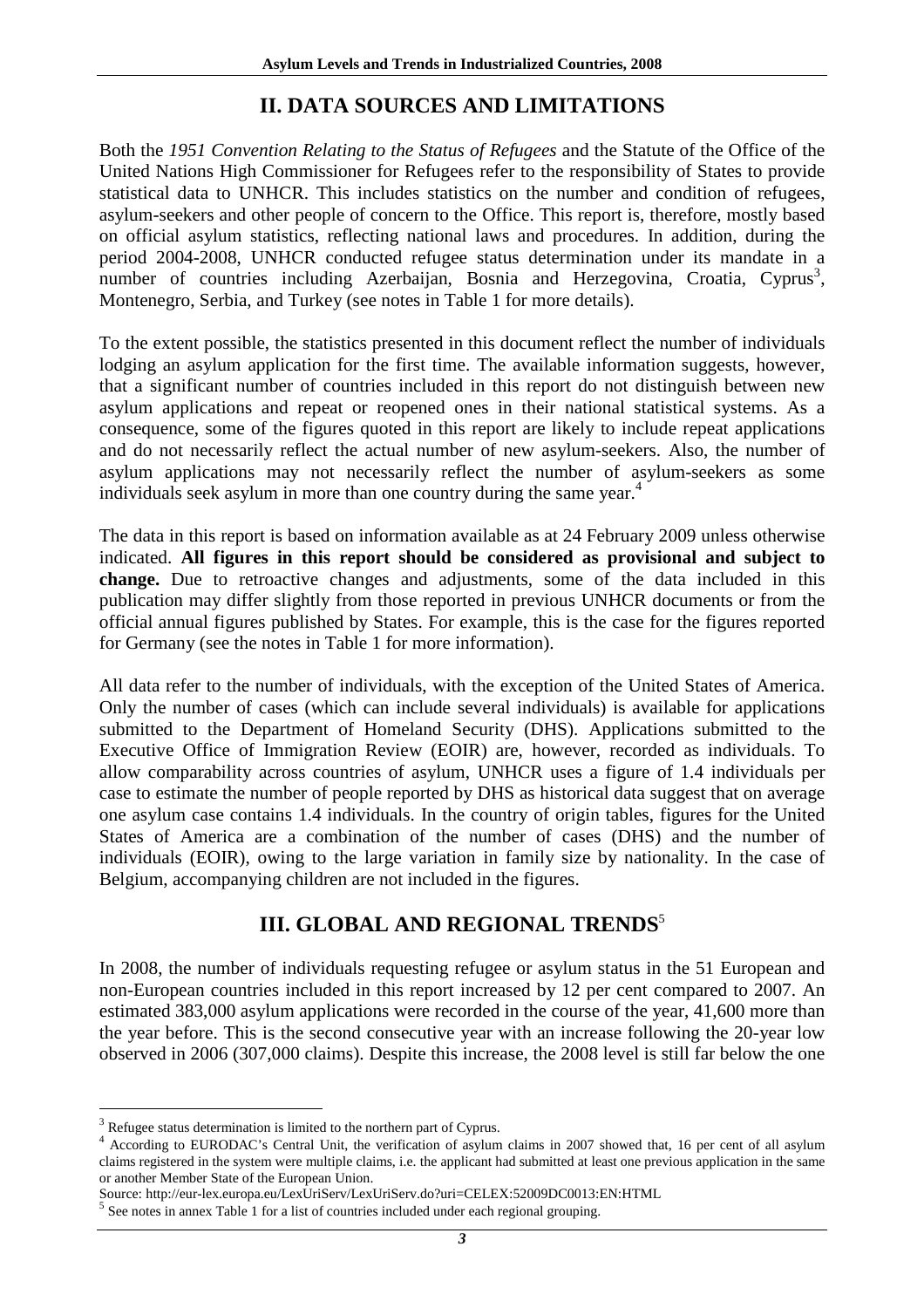reported in 2001 when  $623,000^6$  new asylum-seekers sought international protection in these 51 countries (*see Figure 1*). While the rise in 2007 was primarily attributed to an increase in the asylum applications by people from Iraq, the 2008 increase can partly be attributed to higher numbers of Somali and Afghan asylum-seekers, explained in more detail later in this report.

The increase in 2008 is not evenly distributed among countries or regions. Out of a total of 383,000 asylum applications registered in 2008, countries in **Europe**  received close to 290,000 claims, 13 per cent more than the previous year's figure of 256,000. This takes into account the important decreases observed in Greece and Sweden, two of the major receiving countries in 2007. A similar increase was observed among the 27 Member States of the **European Union** where 238,000 asylum applications were lodged in 2008, a 6 per cent more than in 2007 (224,000). The overall figure for the EU-27 countries hides significant differences between the 15 'old' and the 12 'new' Member States<sup>7</sup>. There was a 9 per cent





increase from 2007 to 2008 (from 198,000 claims to 216,000) among the 'old' Member States, contrary to a 15 per cent drop (from 25,600 to 21,800) in the 'new' Member States. The 27 EU Member States together accounted for 67 per cent of all asylum claims in Europe.

Within Europe, there are differences as well. In **Southern Europe** more than 75,000 individuals applied for international protection, 12,300 more than in 2007 and a 20 per cent increase, with the largest numbers being recorded in Italy (31,200 claims) and Greece (19,900 claims). In Malta and Turkey<sup>8</sup>, figures were the highest on record  $(2,600 \text{ and } 13,000 \text{ claims, respectively}).$ 

In the **Nordic countries**, on the other hand, the number of newly registered asylum-seekers dropped by 2 per cent to 45,200 claims. Here, the sharp increase in newly submitted asylum applications in Norway was offset by the decrease in Sweden. Nevertheless, Sweden remained the principal destination for asylum-seekers, with roughly half of all applications in the Nordic region being lodged in that country.

In **North America**, an estimated 86,000 new asylum applications were submitted in 2008, 6,900 claims or 9 per cent more than in 2007. The United States of America registered approximately

49,000 new applications, a 3 per cent drop compared to 2007, whereas Canada saw a dramatic 30 per cent increase, mainly linked to the higher numbers of Mexican and Haitian asylum-seekers. Despite the overall increase, the 2008 level remains at roughly half the 2001 level when close to 150,000 applications were lodged in Canada and the United States of America together.

|                       |         |         |         | Change  |
|-----------------------|---------|---------|---------|---------|
|                       | 2006    | 2007    | 2008    | '08-'07 |
| Europe                | 227,100 | 256,300 | 289,800 | 13%     |
| - EU-total            | 201,000 | 223,700 | 238,100 | 6%      |
| - EU-old              | 181,000 | 198,100 | 216,300 | 9%      |
| - EU-new              | 20,000  | 25,600  | 21,800  | $-15%$  |
| USA/Canada            | 74,800  | 79,100  | 85,900  | 9%      |
| Australia/New Zealand | 3,800   | 4,200   | 5,000   | 19%     |
| Japan/Rep. of Korea   | 1,200   | 1,500   | 2,000   | 33%     |
| Total                 | 306,900 | 341,100 | 382,700 | 12%     |

### **Table 1. Asylum claims lodged in selected regions**

See notes in Table 1 for list of countries included.

<sup>&</sup>lt;sup>6</sup> Revised estimate based on new data.

<sup>&</sup>lt;sup>7</sup> "New" EU Member States refers to Bulgaria, Cyprus, Czech Republic, Estonia, Hungary, Latvia, Lithuania, Malta, Poland, Romania, Slovakia and Slovenia. "Old" EU Member States refers to Austria, Belgium, Denmark, Finland, France, Germany, Greece, Ireland, Italy, Luxembourg, Netherlands, Portugal, Spain, Sweden and United Kingdom.

<sup>&</sup>lt;sup>8</sup> Figures for Turkey refer to applications lodged under the UNHCR mandate.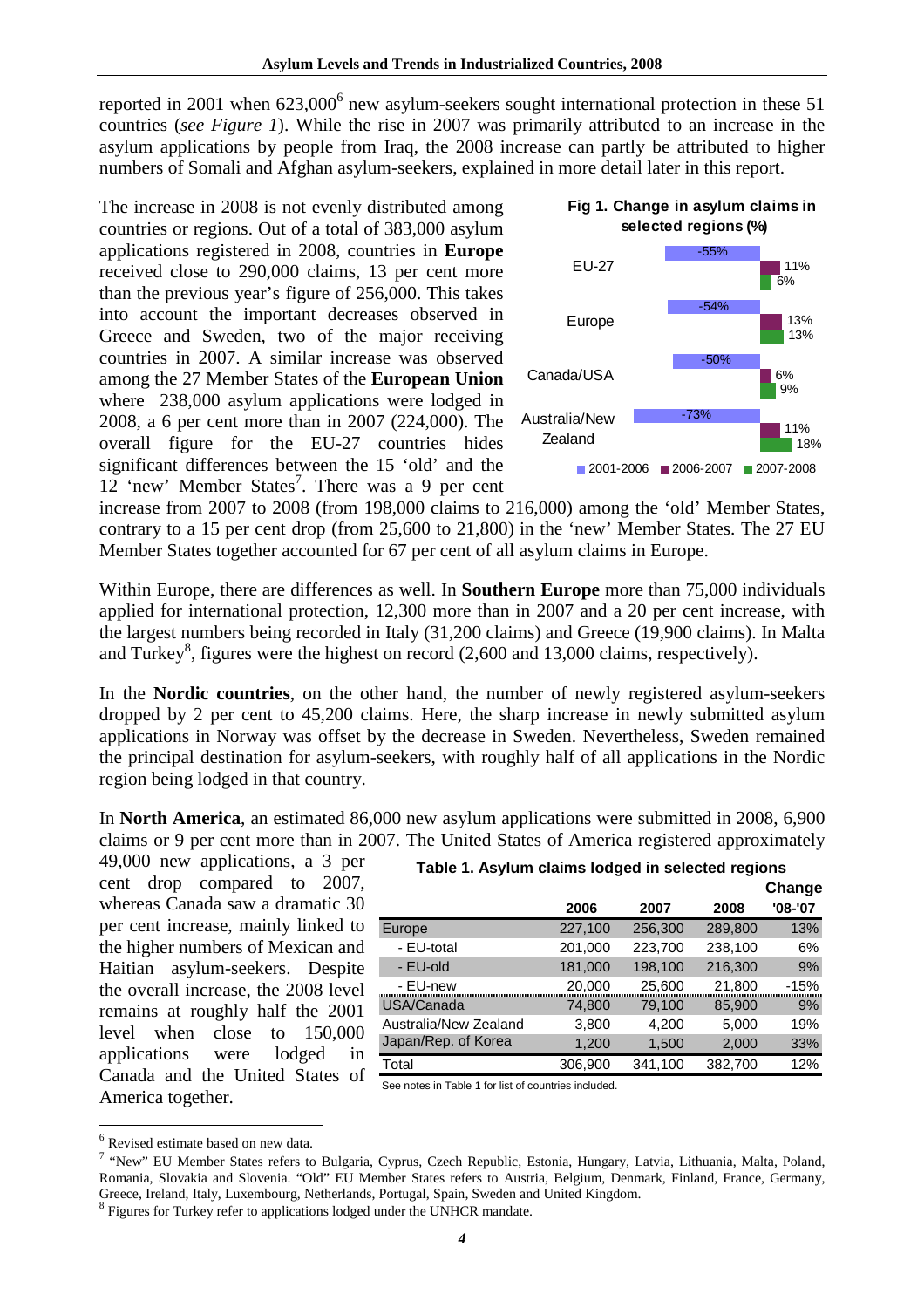The trend observed in **Australia** and **New Zealand** shows a diverging picture between the two countries. In **New Zealand**, levels have remained fairly stable in the past years (on average 260 new claims per year) whereas in **Australia** figures have increased in the past years. The latter recorded approximately 4,700 asylum claims in 2008, 19 per cent more than the year before. Despite this recent increase, figures in Australia are far below the ones observed in 2000 (13,100 claims) and 2001 (12,400 claims).

**Japan** and the **Republic of Korea** together registered a record high of almost 2,000 new asylum applications in 2008, predominantly from people from Myanmar. While Japan has witnessed a doubling of new asylum-seekers in 2008 (1,600 claims), in the Republic of Korea the number has halved during the year (360 asylum applications) compared to 720 new asylum claims in the year before. However, the numbers in both countries still remain modest in comparison with other industrialized countries.

# **IV. LEVELS AND PATTERNS IN COUNTRIES OF ASYLUM**

# *General overview*

From 2006 to 2007, 26 of the 51 asylum countries included in this report registered an increase in asylum requests, in 2008, 29 did. This is the highest number of countries with an increase in asylum applications in the last five years, and is in contrast to earlier years when fewer than 20

countries reported an increase from one year to another. This development is in line with the general increase observed in the overall number of asylum claims lodged in industrialized countries. This suggests not only that the overall number of asylum-seekers is increasing, but also that there is a greater diversity in the countries where people seek international protection, possibly in response to the introduction of new asylum policies. This was observed in Sweden where figures of Iraqi asylum-seekers dropped by 67 per cent between 2007 and 2008 while during the same period they have nearly tripled in Norway and quadrupled in Finland. A 2007 change in Swedish decision-making on Iraqi asylum claims following the Migration Court's



determination that the situation in Iraq is not one of "armed conflict" led to a significant fall in recognition rates and therefore potentially to a shift in flows from Sweden to its neighbours.<sup>9</sup>

Fifteen out of the 51 countries received more than 5,000 new asylum requests in 2008. Major asylum-seeker receiving countries reporting a significant relative increase included **Italy** (+122%), **Norway** (+121%), the **Netherlands** (+89%), **Turkey** (+70%, UNHCR asylum procedure), **Switzerland** (+53%), **Canada** (+30%), and **France** (+20%). Conversely, major decreases were recorded by **Cyprus** (-42%), **Spain** (-42%), **Sweden** (-33%), and **Greece** (-21%). (*see Table 1 on page 13*).

# *Country-specific trends in 2008*

Canada and the United States of America receive roughly one out of five applications among the 51 countries included in this report. For the third year running, the **United States of America** was the largest single recipient of new asylum claims among the group of industrialized countries, accounting for 13 per cent of all claims lodged in the 51 countries included in Table 1.

 $\overline{a}$ <sup>9</sup> Swedish Migration Court of Appeal, case no. UN23-06, 26 February 2007.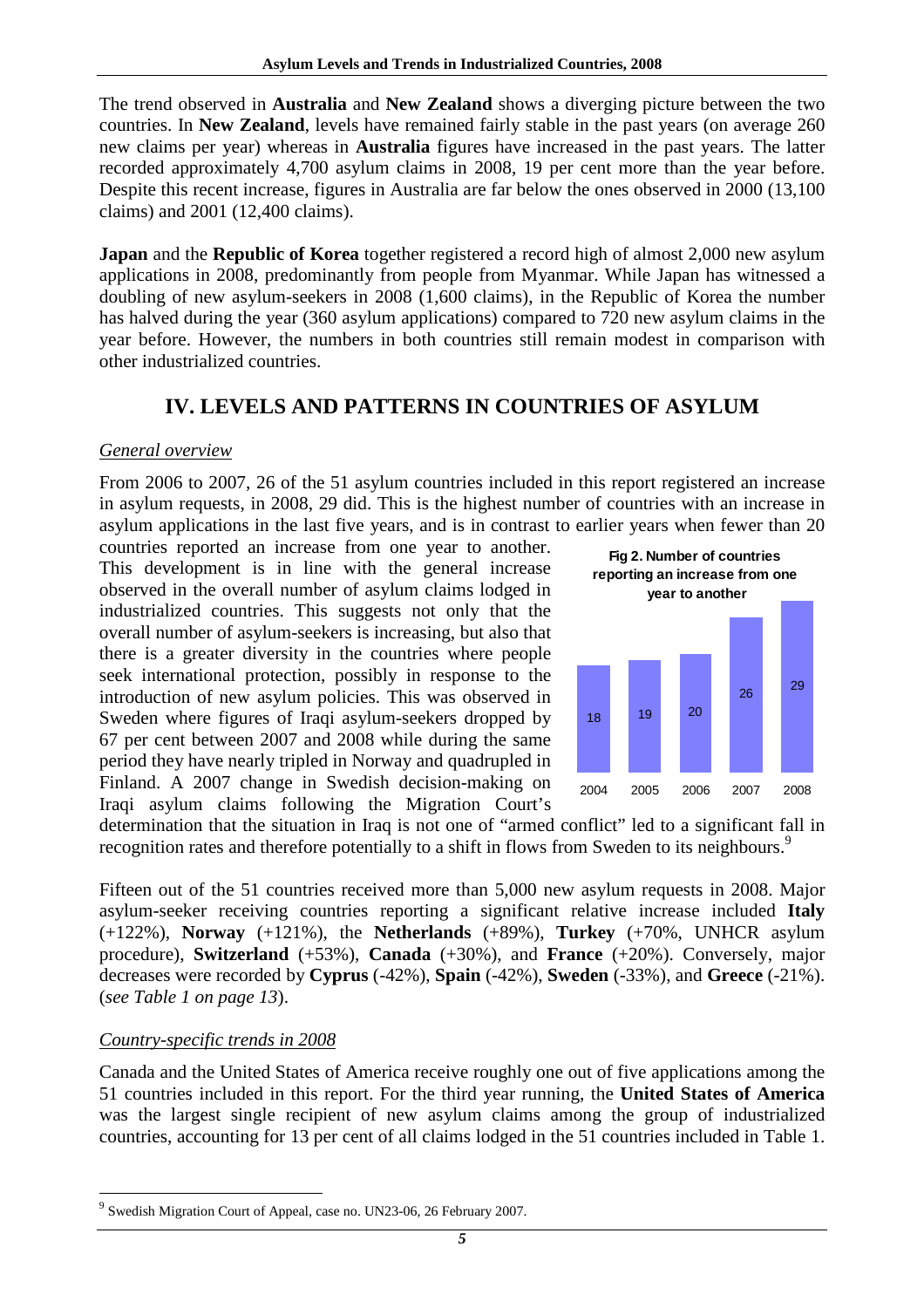An estimated  $49,000^{10}$  individuals submitted an application in the United States of America, 1,700 claims less than the year before and a decrease of 3 per cent. $^{11}$ 

**Canada** has witnessed a steady increase in new asylum-seekers in the past years (*see Figure 3*) and, in 2008, was the second largest recipient of applications among the 51 countries, with 36,900 new applications registered during the year. This is a 30 per cent increase over 2007 and



on average every tenth application in the industrialized world was made in Canada. The increase is attributed mainly to the higher number of Mexican (+33%), Haitian (+31%) and Colombian (+19%) citizens who applied for international protection in Canada in 2008.

**France** was the third largest receiving country among the group with 35,200 new asylum claims submitted for the year, a 20 per cent increase compared to 2007 (29,400 claims) and the first rise in four years. France was the main destination

for asylum-seekers in Europe in 2008. The increase can be partly attributed to additional asylumseekers from Mali, now the third most important country of origin of asylum-seekers in France, following the Russian Federation and Serbia<sup>12</sup>. Claims from Malians more than quadrupled from 600 in 2007 to 2,700 in 2008. Asylum claims from people from the Comoros Islands also increased to nearly 1,100, compared to 60 the year before. These increases come in addition to the rise in numbers observed for the two main countries of origin: an 11 per cent increase in

applications from the Russian Federation and a 2 per cent increase in applications from Serbia. Nevertheless, France's share among the 51 countries remained stable at 9 per cent.

**Italy** recorded 31,200 asylum applications, more than double the figure of the year earlier (14,100 claims). The 2008 numbers made Italy the fourth most important destination in the industrialized world and they are the second highest on record in the country. Only in 1999 did more people apply for asylum in Italy (33,400 claims). Significantly more claims

**Fig 4. Asylum claims submitted in 10 major receiving countries (2008)**



were lodged in 2008 by asylum-seekers from all 20 main nationalities, with the exception of Serbia. Nigeria was the main country of origin of applicants in Italy with 5,300 new claims (+300%), followed by Somalia with 4,500 new claims (+491%), Eritrea with 2,700 new claims  $(+21\%)$ , and Afghanistan with 2,000 new claims  $(+202\%)$ .

The **United Kingdom** ranked fifth among the group with 30,500 applications received during 2008, an increase of 8 per cent. This increase follows the 2007 figure of 28,300 new claims, the lowest number in almost 15 years. The 2008 figure is still far below the peak in 2002 when 103,000 individuals requested refugee status in the United Kingdom.

 $10$  Estimated number of individuals based on the number of new cases (25,300) and multiplied by 1.4 to reflect the average number of individuals per case (Source: Department of Homeland Security); and number of new "defensive" asylum requests lodged with the Executive Office of Immigration Review (13,500; reported by individuals).

 $11$  It should be noted that while the United States of America is the main single destination country for asylum-seekers in the industrialized world, in 2007, UNHCR offices received 80,000 asylum claims making it the largest refugee status determination body in the world.

<sup>&</sup>lt;sup>12</sup> All country of origin figures for Serbia include Kosovo.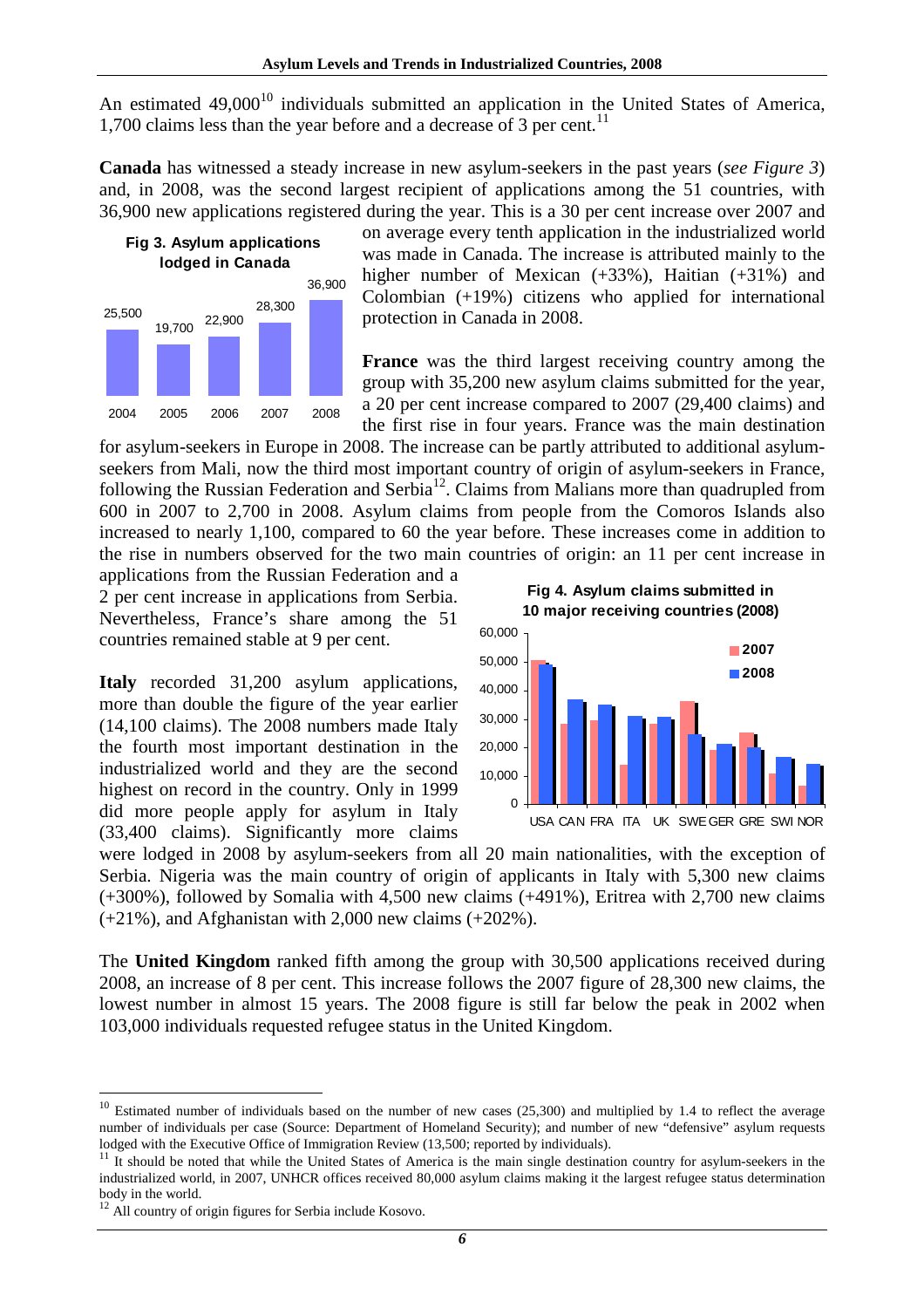Following a significant decrease in applications, particularly by Iraqis, **Sweden** dropped from the second in 2007 to the sixth largest recipient of new asylum-seekers during 2008. Close to 24,400 individuals lodged an asylum application that year compared to 36,700 claims in 2007, a pronounced 33 per cent decrease. Sweden was followed by **Germany** and **Greece** in the rankings in Table 2, the former reporting a 12 per cent increase compared to 2007 (21,400 claims in 2008) and the latter a 21 per cent decrease (19,900 claims in 2008). One of the main reasons for the trends in both countries can be found in the number of Iraqi asylum claims: in Germany, it went up by almost two-thirds, while in Greece it dropped by two-thirds.



# **Trends in asylum claims lodged in 44 industrialized countries: absolute and relative increase/decrease 2008 compared to 2007**

**Note**: This map is limited to the 44 countries which provide monthly asylum statistics to UNHCR. All figures are rounded off to the closest ten.

The **United States of America**, **Canada** and **France**, the top three receiving countries in 2008, together accounted for one-third of all new asylum claims submitted in industrialized countries. Together with **Italy** and the **United Kingdom**, the top five receiving countries accounted for half of all asylum claims.

# *Ranking of countries*

The number of people requesting international protection has fluctuated significantly between countries and years, largely depending on political developments in countries of origin or the introduction of stricter asylum polices in receiving countries. However, other factors may also be of relevance such as the existence of social networks of certain communities in destination countries, improved capacity to register asylum-seekers, and that some countries are perceived as being more likely to grant refugee status than others.

| Table 2. Changes in the ranking of the top-<br>10 receiving countries, 2005-2008 |               |               |      |      |  |  |  |  |  |  |  |
|----------------------------------------------------------------------------------|---------------|---------------|------|------|--|--|--|--|--|--|--|
| Country                                                                          | 2005          | 2006          | 2007 | 2008 |  |  |  |  |  |  |  |
| <b>United States</b>                                                             | $\mathcal{P}$ |               |      |      |  |  |  |  |  |  |  |
| Canada                                                                           | 6             | 5             | 4    | 2    |  |  |  |  |  |  |  |
| France                                                                           | 1             | $\mathcal{P}$ | 3    | 3    |  |  |  |  |  |  |  |
| Italy                                                                            | 11            | 12            | 8    | 4    |  |  |  |  |  |  |  |
| <b>United Kingdom</b>                                                            | 3             | 3             | 5    | 5    |  |  |  |  |  |  |  |
| Sweden                                                                           | 7             | 4             | 2    | 6    |  |  |  |  |  |  |  |
| Germany                                                                          | 4             | 6             | 7    | 7    |  |  |  |  |  |  |  |
| Greece                                                                           | 12            | 9             | 6    | 8    |  |  |  |  |  |  |  |
| Switzerland                                                                      | 10            | 11            | 11   | 9    |  |  |  |  |  |  |  |
| Norway                                                                           | 15            | 13            | 17   | 10   |  |  |  |  |  |  |  |

These factors are reflected in the current and past

ranking of some of the countries included in this report. **Italy**, for instance, saw a sharp increase in new asylum applicants in 2008. Much of this can be attributed to the number of irregular arrivals by sea, primarily on the island of Lampedusa, estimated at 36,000 people in 2008. The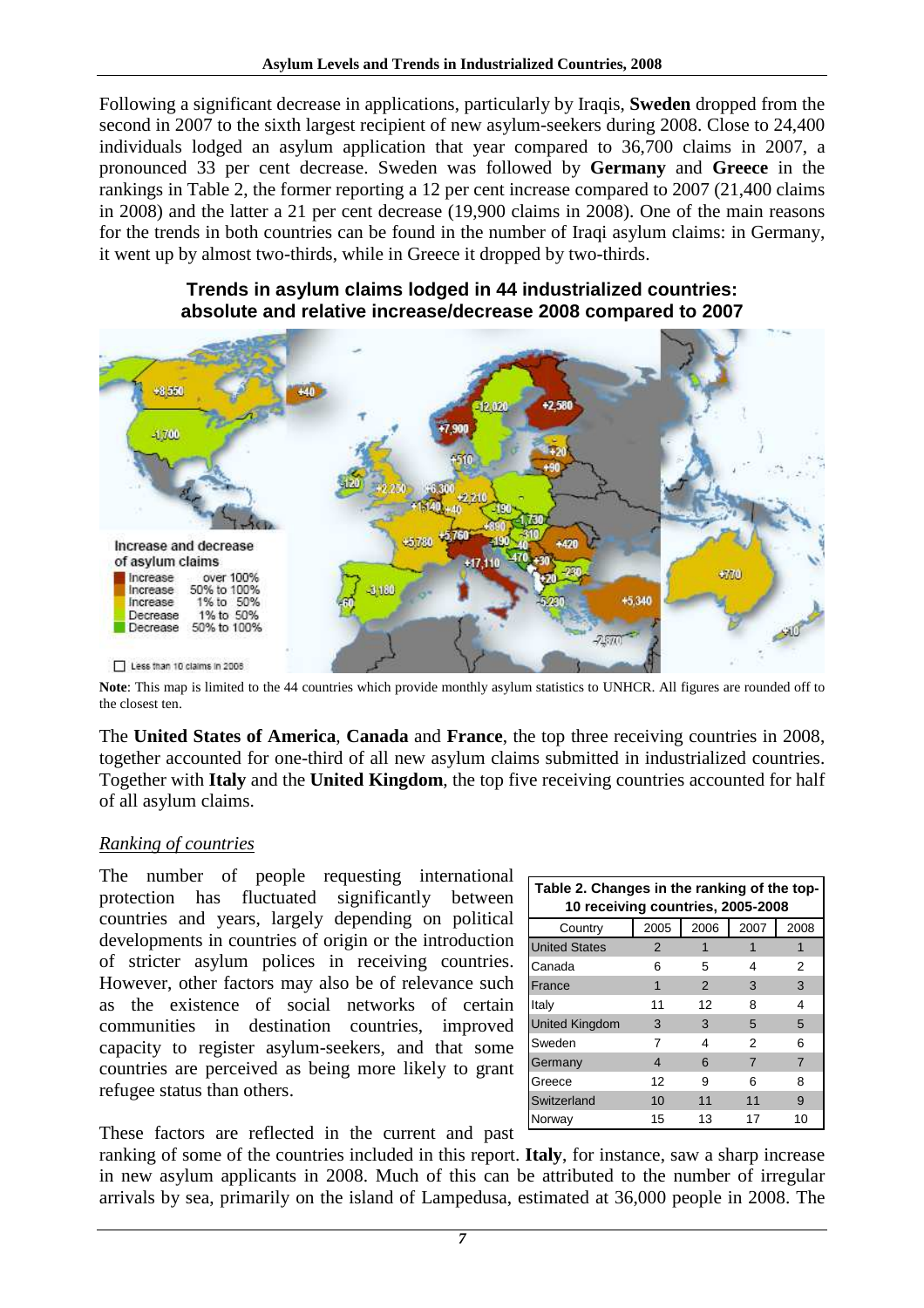vast majority of the arrivals applied for asylum, and more than half of them were indeed found to be in need of international protection.<sup>13</sup>

**Sweden** was not only the main receiving country in Europe in 2007 (36,400 claims), but also the largest recipient of Iraqi asylum-seekers. It is believed that the extensive Iraqi community and its strong social network in the country may have been driving forces behind the concentration of Iraqi asylum-seekers in Sweden. **Greece**, on the other hand, introduced special procedures at the end of 2006 to clear the backlog of asylum-seekers waiting to register claims. As a consequence, the number of applicants registered rose sharply in 2007, making Greece the sixth most important receiving country during that year.

# *Trends over the past five years*

 $\overline{a}$ 

During 2004-2008, the **United States of America** received the largest number of new asylum-seekers (253,000 claims), followed by **France** (204,000 claims), the **United Kingdom** (159,000 claims), **Canada** (133,000 claims), and **Germany** (126,000 claims). Together, the three leading asylum countries received one third of all asylum requests submitted in the 51 countries listed in Table 1. The countries' individual share in the total number of applications received, however, reveals a changing pattern over time. Whereas the share of the **United States of** 

| Table 3. Share of main receiving countries of<br>asylum-seekers in total number of applications* |      |      |      |      |      |  |  |  |  |  |  |
|--------------------------------------------------------------------------------------------------|------|------|------|------|------|--|--|--|--|--|--|
| Country                                                                                          | 2004 | 2005 | 2006 | 2007 | 2008 |  |  |  |  |  |  |
| <b>United States</b>                                                                             | 13%  | 14%  | 17%  | 15%  | 13%  |  |  |  |  |  |  |
| France                                                                                           | 15%  | 15%  | 10%  | 9%   | 9%   |  |  |  |  |  |  |
| <b>United Kingdom</b>                                                                            | 10%  | 9%   | 9%   | 8%   | 8%   |  |  |  |  |  |  |
| Canada                                                                                           | 6%   | 6%   | 7%   | 8%   | 10%  |  |  |  |  |  |  |
| Germany                                                                                          | 9%   | 9%   | 7%   | 6%   | 6%   |  |  |  |  |  |  |
| Sweden                                                                                           | 6%   | 5%   | 8%   | 11%  | 6%   |  |  |  |  |  |  |
| Austria                                                                                          | 6%   | 7%   | 4%   | 3%   | 3%   |  |  |  |  |  |  |
| Italy                                                                                            | 2%   | 3%   | 3%   | 4%   | 8%   |  |  |  |  |  |  |
| Greece                                                                                           | 1%   | 3%   | 4%   | 7%   | 5%   |  |  |  |  |  |  |
| <b>Belgium</b>                                                                                   | 4%   | 5%   | 4%   | 3%   | 3%   |  |  |  |  |  |  |

\* Based on the 51 countries listed in Table 1.

**America** as the main recipient over the five year period ranged between 13 to 17 per cent, the share of **France** and **Germany** gradually decreased from 15 per cent in 2004 (France) and 9 per cent in 2005 (Germany) to 9 and 6 per cent respectively in 2008. Conversely, the share of **Canada** and in particular **Italy** went up sharply from 6 per cent in 2005 (Canada) and 2 per cent in 2004 (Italy) to 10 and 8 per cent respectively in 2008.

The trends analysed above are based on the absolute numbers of reported asylum claims. The analysis changes when comparing the number of asylum-seekers to the size of the national population or the Gross Domestic Product (GDP) (PPP)<sup>14</sup>. These measures may allow a better comparison between countries as they could be an indicator of the capacity of countries to host asylum-seekers. Based on the first indicator (national population), the two Mediterranean islands of **Cyprus** and **Malta** received between 2004 and 2008 the highest number of asylum-seekers compared to their national population; 38 and 18 applicants per 1,000 inhabitants, respectively. **Sweden** ranked third (14 applicants per 1,000 inhabitants), followed by **Austria** (10 applicants per 1,000 inhabitants), **Switzerland** (8.5 applicants per 1,000 inhabitants), and **Norway** (8 applicants per 1,000 inhabitants) (*see Figure 5 below*). The **United States of America**, the main recipient of new asylum-seekers during this period, was ranked  $27<sup>th</sup>$  with an average one asylumseeker per 1,000 inhabitants.

Comparing the number of asylum-seekers to the Gross Domestic Product (PPP) of a country reveals a slightly different picture. Here, **France** is the country with the highest number of asylum-seekers (6 applicants per capita) compared to its national economy, followed by the

<sup>&</sup>lt;sup>13</sup> As part of its strategy to address the phenomenon of mixed migration flows, UNHCR has developed the "10-Point-Plan of Action" which aims at ensuring that protection space continues to be available for people in need of international protection. See http://www.unhcr.org/protect/PROTECTION/4742a30b4.pdf for further information.

 $14$  In order to compare countries, the Purchasing Power Parity (PPP) GDP is considered (Source: International Monetary Fund; accessed 5 November at www.imf.org). Source for national population: United Nations, Population Division, *World Population Prospects: The 2008 Revision*, New York, 2009.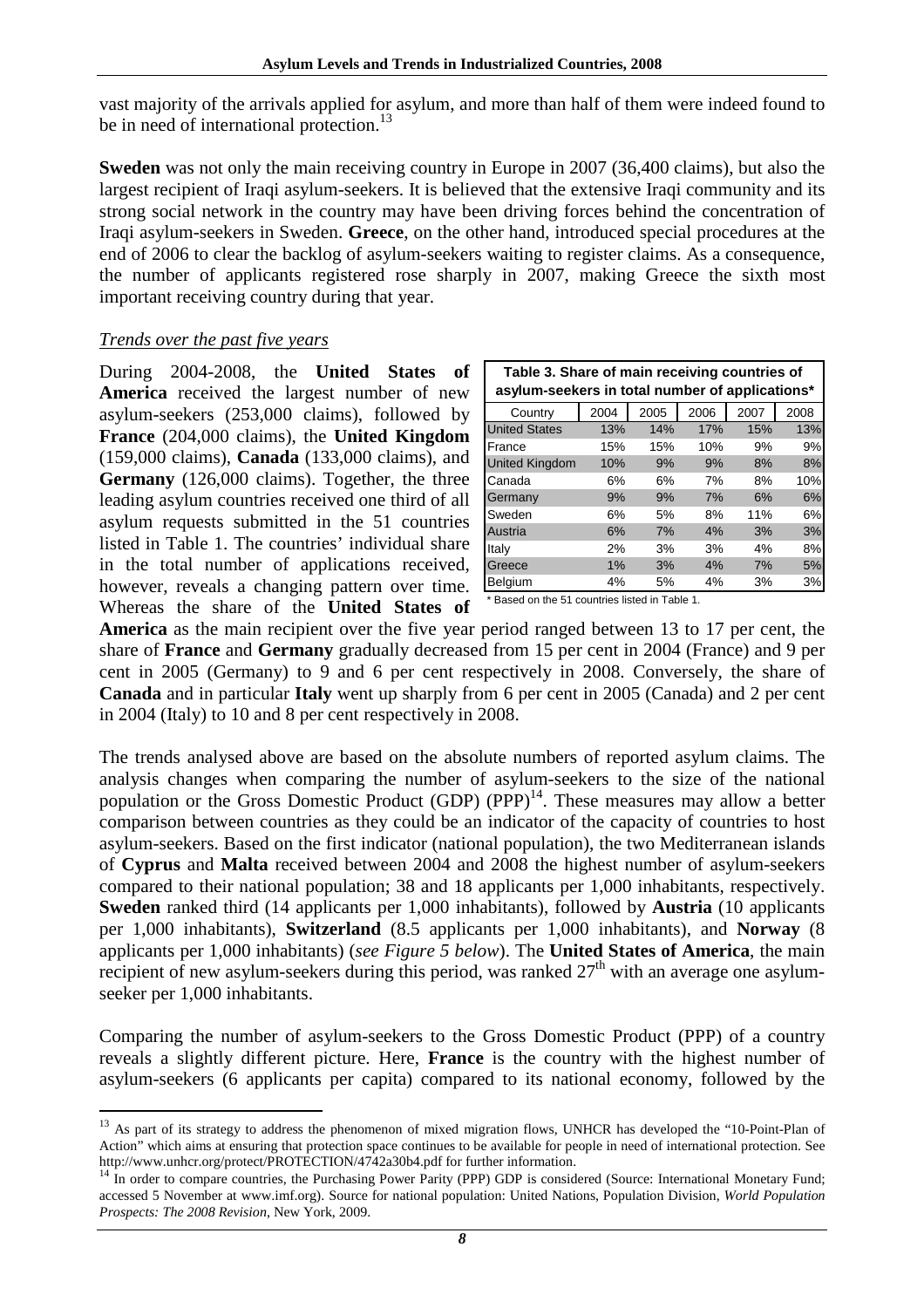

**United States of America** (5.5 applicants per capita), the **United Kingdom** (4.5 applicants per capita), and **Germany** (3.7 applicants per capita) (*see Figure 6*).<sup>15</sup>

It is interesting to note that the five main destination countries of asylum-seekers in 2008 (United States of America, Canada, France, Italy and the United Kingdom) do not feature among the top ten when compared against population size, but they do when compared against GDP (PPP) per capita. This might be explained by the relatively large variation in national population size among the industrialized countries. The top five destination countries have a significantly larger population size compared to, for instance, Cyprus, Malta, Liechtenstein or Luxembourg. In the case of the GDP (PPP) per capita ratio, the countries included can be considered as having highly developed economies where the variation in GDP figures does not appear to be that significant. With this important difference in mind, the GDP indicator might be more likely to reflect the reality.

# **V. ORIGIN OF ASYLUM-SEEKERS**

The statistics by origin are generally based on the nationality or country of citizenship as recorded by the competent authorities of the host country. This section analyses the origin of asylum-seekers in the **44 industrialized countries** which provided monthly asylum data to UNHCR.

| Table 4. Distribution of asylum<br>claims by region of origin |         |       |       |  |  |  |  |  |  |  |  |
|---------------------------------------------------------------|---------|-------|-------|--|--|--|--|--|--|--|--|
|                                                               | 2006*   | 2007* | 2008  |  |  |  |  |  |  |  |  |
| Africa                                                        | 25.0%   | 23.1% | 29.9% |  |  |  |  |  |  |  |  |
| Americas                                                      | 11.7%   | 12.0% | 10.8% |  |  |  |  |  |  |  |  |
| Asia                                                          | 44.1%   | 48.3% | 44.8% |  |  |  |  |  |  |  |  |
| Europe                                                        | 17.1%   | 14.6% | 12.8% |  |  |  |  |  |  |  |  |
| Oceania                                                       | $0.1\%$ | 0.1%  | 0.1%  |  |  |  |  |  |  |  |  |
| Unknown**                                                     | 2.0%    | 1.9%  | 1.5%  |  |  |  |  |  |  |  |  |

\* Figures include annual asylum data for Italy for comparative purposes.

\*\* Includes stateless asylum-seekers.

 $\overline{a}$ 

People from more than 190 different countries or territories submitted at least one asylum claim in 2008. Slightly less than half of all asylum applications were submitted by individuals from **Asia** (45%). **Africa** was the second most important source continent (30% of all claims), followed by **Europe** (13%), and the **Americas** (11%).<sup>16</sup> The country of origin of some 2,800 asylum-seekers was unknown. Africa was the only continent experiencing an increase in 2008 with more people from Eritrea, Nigeria, Somalia and Zimbabwe requesting refugee status.

Out of the 40 main asylum-seeker nationalities, 31 registered a rise during 2008. Among the major countries of origin of asylum-seekers, significant increases were registered by

*9*

<sup>&</sup>lt;sup>15</sup> Among the 51 countries included in this report, the number of asylum-seekers per 1 USD GDP (PPP) per capita appears as rather modest when compared to the 'burden' developing countries shoulder in hosting refugees. For instance, Pakistan and the United Republic of Tanzania, two major refugee-hosting countries, hosted 347 and 785 refugees respectively per 1 USD GDP (PPP) per capita at the end of 2007 (Source: *2007 Statistical Yearbook*, pp. 27-28, UNHCR, Geneva, 2008).

<sup>&</sup>lt;sup>16</sup> The geographical regions used are those of the UN Statistics Division (http://unstats.un.org/unsd/methods/m49/m49.htm).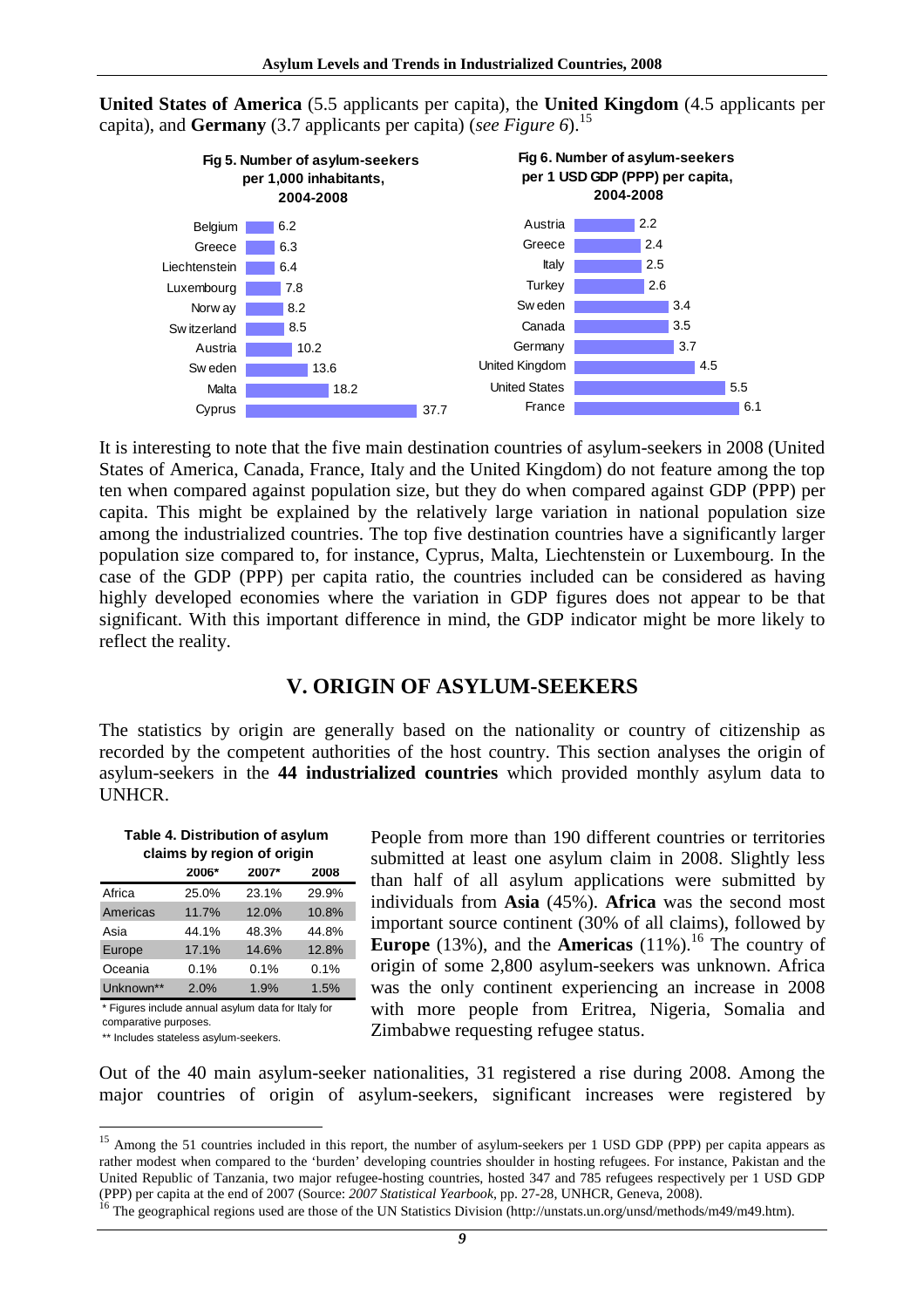**Afghanistan** (+85%), **Zimbabwe** (+82%), **Somalia** (+77%), **Nigeria** (+71%), **Georgia** (+36%), and **Eritrea** (+34%). Conversely, of the 9 nationalities that recorded a decrease in 2008 as compared to 2007, three registered a drop of more than 20 per cent: **Colombia** (-25%), **Viet Nam** (-24%), and **Lebanon** (-23%).

For the third consecutive year, **Iraq** was the leading country of origin. The number of Iraqi claims is almost twice as high as those submitted by **Somali** asylum-seekers, the second most



important source country. Other important source countries are the **Russian Federation**, **Afghanistan**, **China**, and **Serbia** (*see Figure 7*).

Iraqis lodged some 40,500 new asylum claims during the year, or roughly every tenth application in the industrialized world. This figure is a 10 per cent decrease compared to 2007 (45,100 claims). The 2007 and 2008 levels are still below the ones witnessed between 2000 and 2002 when, on average, 50,000 Iraqis sought international protection in the industrialized world.

Iraqis lodged asylum claims in 37 out of the 44 industrialized countries, but the distribution of claim is not equally spread among the countries. Half of all Iraqi claims were submitted in just three countries: Turkey (6,900 claims under a

UNHCR-managed asylum procedure), Germany (6,700 claims) and Sweden (6,100 claims). The Netherlands (5,000 claims), Norway (3,100 claims), the United Kingdom (2,000 claims) and Greece (1,800 claims) also received a sizeable number of applications from Iraqis in 2008.

In Turkey, the number doubled during the year, in the Netherlands and Norway it tripled, while in Germany it increased by 61 per cent. In Sweden, however, the situation was reversed; as mentioned earlier, the number of Iraqi claims plummeted by almost two-thirds from 18,600



claims to 6,100. Similarly, in Greece the number of Iraqis requesting refugee status decreased from 5,500 to 1,800 claims, a decrease of 68 per cent.



 $\overline{a}$ 

**Somalia** was the sixth largest source country of asylumseekers in 2007 with 12,300 claims. One year later, the number stood at 21,800, an increase of 77 per cent and turning this group into the second most important nationality in 2008. This is the highest value on record, a reflection of the deteriorating situation in the country. Somali claims were submitted in 33 out of the 44 industrialized countries, mainly in Italy (4,500), the Netherlands (3,800) Sweden (3,400), and Switzerland (2,000). The numbers were particularly high in the fourth quarter, when one third of all claims were submitted.<sup>17</sup>

<sup>&</sup>lt;sup>17</sup> While industrialized countries have received a significant number of Somali asylum applicants in recent years, the same is true for some of Somalia's neighbouring countries. In Kenya, for instance, more than 71,000 new Somali asylum-seekers were registered between 2004 and 2008. Ethiopia recorded 24,000 Somali asylum claims in 2007 and 2008.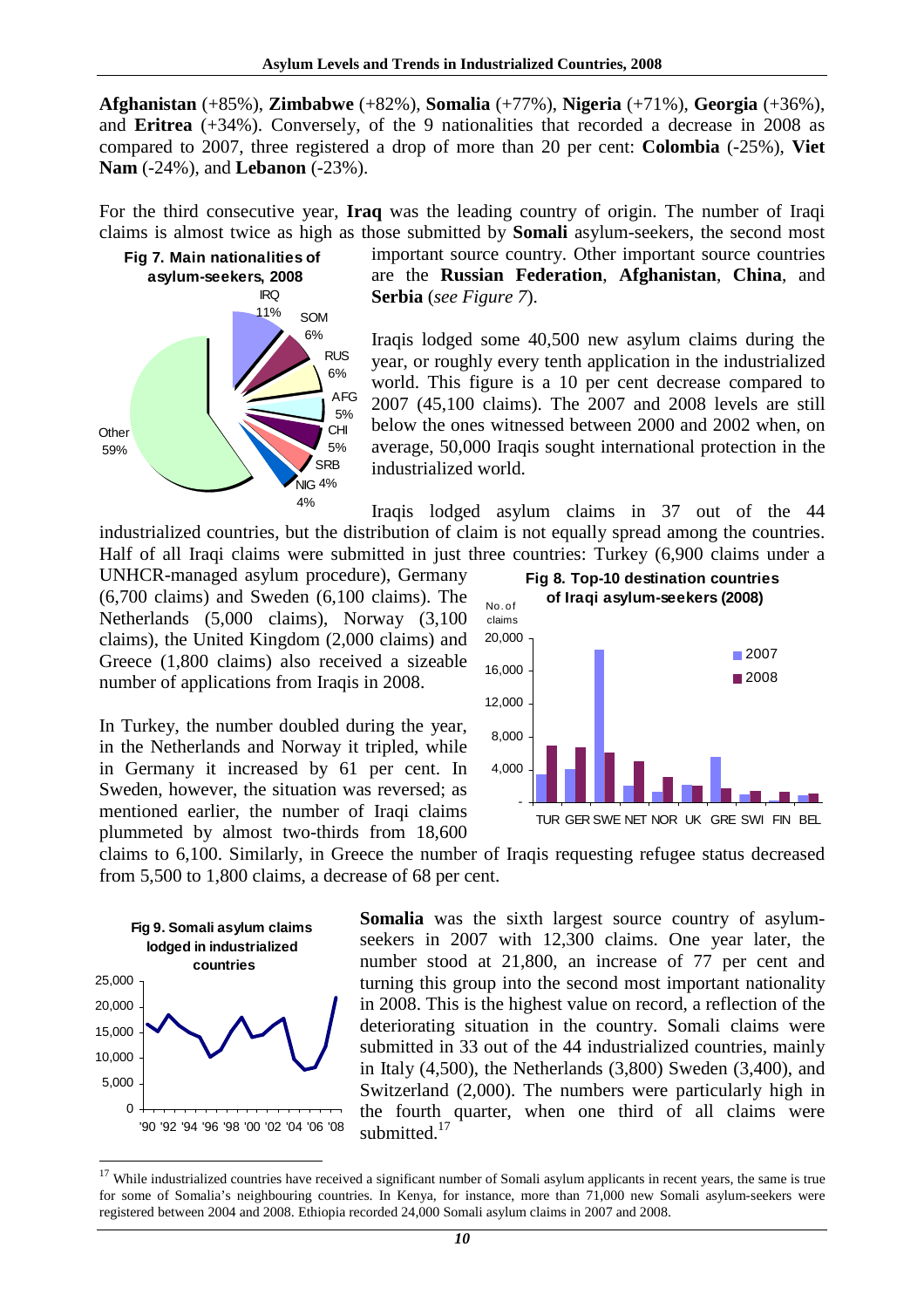Asylum-seekers originating from the **Russian Federation** constitute the third largest group, with 20,500 new claims recorded during 2008, accounting for 6 per cent of all asylum claims in the 44 industrialized countries. The number went up by 9 per cent in the course of 2008, mainly because figures increased in Austria (+28%) and France (+11%). As in 2007, Poland remained the prime destination for asylum-seekers from the Russian Federation in 2008, with a total of 6,600 new claims.



With 18,500 asylum applications submitted by **Afghans** in 2008, the number is at its highest since 2002 (29,400 claims) and is almost double the figure of the year before (10,000 claims). This made Afghanistan the fourth important source country of asylum-seekers in the industrialized world. As with Somalia, the deteriorating security situation in Afghanistan is likely to be the main reason. The top 15 destination countries of Afghan asylum-seekers in 2008 recorded an increase in numbers compared to

2007, with the highest numbers reported for the United Kingdom (3,700 claims), Turkey (2,600), Greece (2,300), and Italy (2,000).

The number of **Chinese** asylum-seekers remained fairly stable. Some 17,400 Chinese asylumseekers were registered in 2008, virtually the same number as the preceding year (17,200 claims). Since 2002, the number of Chinese nationals requesting asylum in the 44 industrialized countries has declined by one-third, and in 2008 reached its second lowest level in a decade. China dropped from the third to the fifth most important country of origin in 2008.

More than 15,200 asylum claims were submitted by citizens of **Serbia** in 2008, slightly less than the year before (16,100 claims). France remained the prime destination with 3,100 claims registered, followed by Sweden (2,000), Austria (1,700), and Hungary (1,600). It is noteworthy that asylum claims of Serb citizens decreased in Sweden by 20 per cent, while in Hungary they doubled. About half the countries reporting monthly asylum statistics to UNHCR distinguish applicants originating from Kosovo in their data. The available evidence shows that in these countries, on average, 60 per cent of Serb applicants come from Kosovo. Among the main receiving countries, the proportion of Kosovars is high in Hungary (79%) and France (78%) and relatively low in Italy (8%), Finland (42%), Belgium (46%), and Norway (46%).

Other important source countries of asylum-seekers in the 44 industrialized countries during 2008 were **Nigeria** (13,700 claims), **Pakistan** (13,300), **Eritrea** (12,300), **Mexico** (12,200) and the **Islamic Republic of Iran** (10,800).

The distribution of asylum-seekers in industrialized countries as described above reflects general trends. However, it also hides patterns of certain nationalities tending to cluster in a limited number of countries. For instance, two-thirds of **Russian** asylum claims were lodged in Poland (32%), France (17%) and Austria (17%), while more than half (57%) of all **Chinese** asylum applications in 2008 were submitted in the United States of America alone. In addition, more than half of the 21,800 **Somali** asylum applicants were registered in three countries: Italy (20%), the Netherlands (18%), and Sweden (15%). Similarly, 6 out of every 10 **Iraqi** asylum claims were lodged in four countries only: Turkey (17%), Germany (17%), Sweden (15%), and the Netherlands (12%). Four out of every 10 claims by **Nigerians** were submitted in Italy. Virtually all applications lodged by **Mexican** nationals during 2008 were submitted in Canada (77%) or the United States of America (23%), a phenomenon which has been observed for some years now.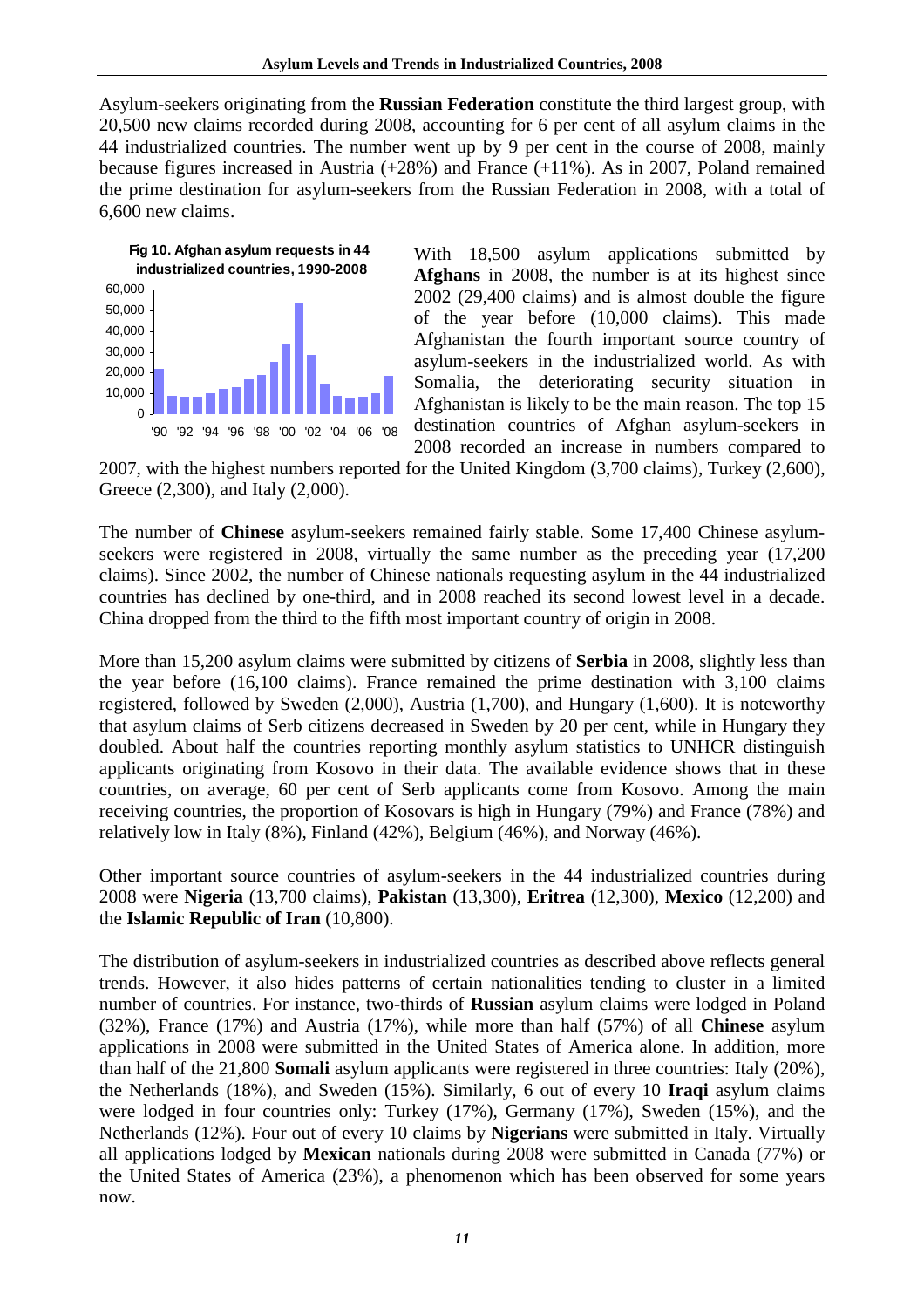| Table 5. Changes in the ranking of the top-<br>10 countries of origin, 2005-2008 |               |                |               |                |  |  |  |  |  |  |
|----------------------------------------------------------------------------------|---------------|----------------|---------------|----------------|--|--|--|--|--|--|
| Country of origin                                                                |               | 2005 2006 2007 |               | 2008           |  |  |  |  |  |  |
| Iraq                                                                             | 4             |                |               | 1              |  |  |  |  |  |  |
| Somalia                                                                          | 11            |                | 6             | 2              |  |  |  |  |  |  |
| <b>Russian Federation</b>                                                        | $\mathcal{P}$ | 4              | $\mathcal{P}$ | 3              |  |  |  |  |  |  |
| Afghanistan                                                                      | 9             |                |               | 4              |  |  |  |  |  |  |
| China                                                                            | 3             | $\mathcal{P}$  | 3             | 5              |  |  |  |  |  |  |
| Serbia*                                                                          | 1             | 3              | 4             | 6              |  |  |  |  |  |  |
| Nigeria                                                                          | 8             | 11             | 11            | $\overline{7}$ |  |  |  |  |  |  |
| Pakistan                                                                         | 10            | 10             | 5             | 8              |  |  |  |  |  |  |
| Eritrea                                                                          | 24            | 8              | 9             | 9              |  |  |  |  |  |  |
| Mexico                                                                           | 17            | 13             | 8             | 10             |  |  |  |  |  |  |

\* Statistics prior to 2007 refer to Serbia and Montenegro.

Over the last four years, some changes have occurred in the ranking of the main countries of origin of asylum applicants. From 2005 to 2008, **Iraqis** have moved up the list from the fourth to the first position. **Somalia** became second most important source country in 2008 as compared to  $2005$  ( $11<sup>th</sup>$  place) while **Afghanistan** moved from ninth to fourth place. **Eritrea** also saw a significant change from  $24<sup>th</sup>$  in 2005 to ninth place three years later. In contrast, asylum applicants originating from **Serbia** dropped from the first to the sixth position while those originating from **China** fell from third to fifth place during the same period.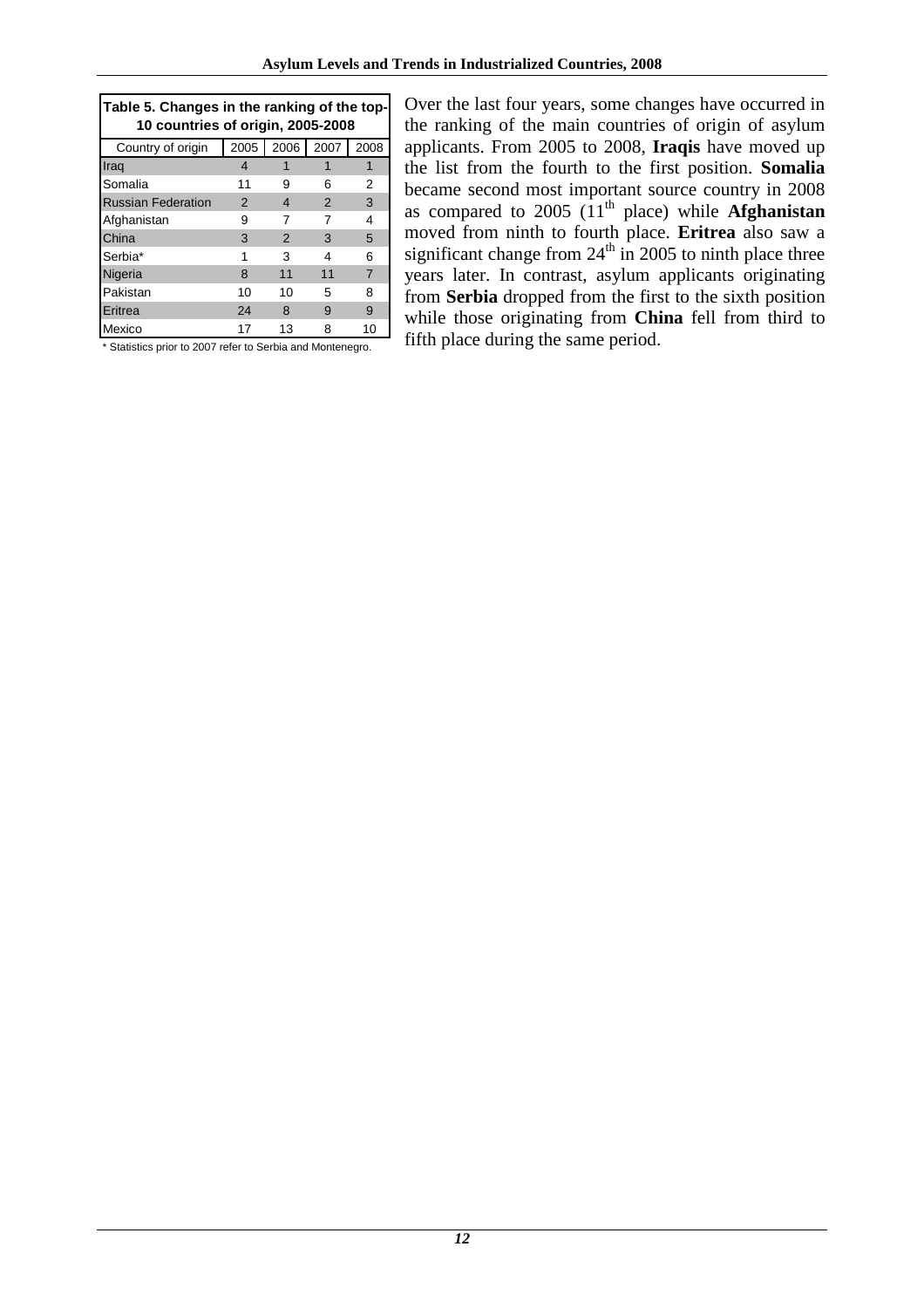#### **Table 1. Asylum applications submitted in Europe and selected non-European countries, 2004-2008**

For country notes and regional classification, see next page.

|                       |         |         |         |         |         |           |             |      |           |                |                         | Per 1,000 inhabitants |             |                         |                |                           |           |              |                           |
|-----------------------|---------|---------|---------|---------|---------|-----------|-------------|------|-----------|----------------|-------------------------|-----------------------|-------------|-------------------------|----------------|---------------------------|-----------|--------------|---------------------------|
|                       |         |         |         |         |         |           | Annual      |      | Share     |                | Rank                    |                       |             |                         |                | Per 1 USD/GDP per capita* |           |              |                           |
| Country/ region       |         |         |         |         |         |           | change      |      |           |                |                         |                       | Total       |                         | Rank           |                           | Total     |              | Rank                      |
| of asylum             | 2004    | 2005    | 2006    | 2007    | 2008    | Total     | $'08 - '07$ | 2008 | $04 - 08$ | 2008           | $'04 -'08$              | 2008                  | $'04 - '08$ | 2008                    | $'04 - '08$    | 2008                      | $04 - 08$ | 2008         | $'04 - '08$               |
| Albania               | 20      | 30      | 20      | 30      | 10      | 110       | $-67%$      | 0%   | 0%        | 49             | 49                      | 0.0                   | 0.0         | 51                      | 48             | 0.0                       | 0.0       | 48           | 46                        |
| Armenia               | 190     | 160     | 620     | 300     | 210     | 1,480     | $-30%$      | 0%   | 0%        | 37             | 36                      | 0.1                   | 0.5         | 31                      | 30             | 0.0                       | 0.3       | 32           | 31                        |
| Australia             | 3,200   | 3,200   | 3,520   | 3,980   | 4,750   | 18,650    | 19%         | 1%   | 1%        | 16             | 20                      | 0.2                   | 0.9         | 22                      | 25             | 0.1                       | 0.5       | 21           | 24                        |
| Austria               | 24,630  | 22,460  | 13,350  | 11,920  | 12,810  | 85,170    | 7%          | 3%   | 5%        | 13             | 7                       | 1.5                   | 10.2        | $\overline{7}$          | $\overline{4}$ | 0.3                       | 2.2       | 14           | 10                        |
| Azerbaijan            | 1,230   | 1,050   | 670     | 540     | 560     | 4,050     | 4%          | 0%   | 0%        | 31             | 30                      | 0.1                   | 0.5         | 32                      | 31             | 0.1                       | 0.5       | 26           | 23                        |
| <b>Belarus</b>        | 170     | 210     | 90      | 50      | 90      | 610       | 80%         | 0%   | 0%        | 41             | 41                      | 0.0                   | 0.1         | 46                      | 43             | 0.0                       | 0.1       | 41           | 38                        |
| Belgium               | 15,360  | 15,960  | 11,590  | 11,120  | 12,250  | 66,280    | 10%         | 3%   | 4%        | 14             | 10                      | 1.2                   | 6.3         | 8                       | 10             | 0.3                       | 1.9       | 12           | 12                        |
| Bosnia and H.         | 200     | 150     | 70      | 570     | 100     | 1,090     | $-82%$      | 0%   | 0%        | 40             | 37                      | 0.0                   | 0.3         | 39                      | 34             | 0.0                       | 0.2       | 35           | 32                        |
| Bulgaria              | 1,130   | 820     | 640     | 980     | 750     | 4,320     | $-23%$      | 0%   | 0%        | 30             | 28                      | 0.1                   | 0.6         | 30                      | 29             | 0.1                       | 0.4       | 28           | 27                        |
| Canada                | 25,500  | 19,740  | 22,910  | 28,340  | 36,900  | 133.390   | 30%         | 10%  | 8%        | $\overline{2}$ | 4                       | 1.1                   | 4.1         | 9                       | 12             | 1.0                       | 3.5       | 5            | 5                         |
| Croatia               | 160     | 190     | 90      | 200     | 160     | 800       | $-20%$      | 0%   | 0%        | 38             | 38                      | 0.0                   | 0.2         | 37                      | 37             | 0.0                       | 0.1       | 37           | 39                        |
| Cyprus                | 9,860   | 7,750   | 4,550   | 6,790   | 3,920   | 32,870    | $-42%$      | 1%   | 2%        | 20             | 16                      | 4.6                   | 38.5        | $\overline{\mathbf{c}}$ | $\mathbf{1}$   | 0.1                       | 1.2       | 20           | 16                        |
| Czech Rep             | 5,460   | 4,160   | 3,020   | 1,880   | 1,690   | 16,210    | $-10%$      | 0%   | 1%        | 26             | 21                      | 0.2                   | 1.6         | 26                      | 20             | 0.1                       | 0.7       | 27           | 21                        |
| Denmark               | 3,240   | 2,260   | 1,920   | 1,850   | 2,360   | 11,630    | 28%         | 1%   | 1%        | 24             | 24                      | 0.4                   | 2.1         | 18                      | 18             | 0.1                       | 0.3       | 29           | 29                        |
| Estonia               | 10      | 10      | 10      | 10      | 10      | 50        | 0%          | 0%   | 0%        | 49             | 50                      | 0.0                   | 0.0         | 49                      | 47             | 0.0                       | 0.0       | 49           | 49                        |
| Finland               | 3,860   | 3,570   | 2,330   | 1,430   | 4,020   | 15,210    | 181%        | 1%   | 1%        | 18             | 22                      | 0.8                   | 2.9         | 14                      | 16             | 0.1                       | 0.4       | 22           | 26                        |
| France                | 58,550  | 49,730  | 30,750  | 29,390  | 35,160  | 203,580   | 20%         | 9%   | 12%       | 3              | $\overline{\mathbf{c}}$ | 0.6                   | 3.3         | 15                      | 15             | 1.0                       | 6.1       | 2            | $\mathbf{1}$              |
| Georgia               | 10      | 20      | 30      | 20      | 40      | 120       | 100%        | 0%   | 0%        | 47             | 47                      | 0.0                   | 0.0         | 47                      | 51             | 0.0                       | 0.0       | 40           | 45                        |
| Germany               | 35,610  | 28,910  | 21,030  | 19,160  | 21,370  | 126,080   | 12%         | 6%   | 7%        | 7              | 5                       | 0.3                   | 1.5         | 21                      | 21             | 0.6                       | 3.7       | 9            | $\overline{\mathbf{4}}$   |
| Greece                | 4,470   | 9,050   | 12,270  | 25,110  | 19,880  | 70,780    | $-21%$      | 5%   | 4%        | 8              | 9                       | 1.8                   | 6.3         | 6                       | 9              | 0.7                       | 2.4       | 7            | $\boldsymbol{9}$          |
| Hungary               | 1,600   | 1,610   | 2,120   | 3,430   | 3,120   | 11,880    | $-9%$       | 1%   | 1%        | 22             | 23                      | 0.3                   | 1.2         | 19                      | 23             | 0.2                       | 0.6       | 18           | 22                        |
| Iceland               | 80      | 90      | 40      | 40      | 80      | 330       | 100%        | 0%   | 0%        | 42             | 43                      | 0.3                   | 1.1         | 20                      | 24             | 0.0                       | 0.0       | 47           | 47                        |
| Ireland               | 4,770   | 4,320   | 4,310   | 3,990   | 3,870   | 21,260    | $-3%$       | 1%   | 1%        | 21             | 19                      | 0.9                   | 4.9         | 11                      | 11             | 0.1                       | 0.5       | 25           | 25                        |
| Italy                 | 9,720   | 9,550   | 10,350  | 14,050  | 31,160  | 74,830    | 122%        | 8%   | 4%        | 4              | 8                       | 0.5                   | 1.3         | 16                      | 22             | 1.0                       | 2.5       | 3            | 8                         |
| Japan                 | 430     | 380     | 950     | 820     | 1,600   | 4,180     | 95%         | 0%   | 0%        | 27             | 29                      | 0.0                   | 0.0         | 45                      | 49             | 0.0                       | 0.1       | 30           | 35                        |
| Latvia                | 10      | 20      | 10      | 30      | 50      | 120       | 67%         | 0%   | 0%        | 45             | 47                      | 0.0                   | 0.1         | 41                      | 44             | 0.0                       | 0.0       | 46           | 48                        |
| Liechtenstein         | 70      | 50      | 50      | 30      | 30      | 230       | 0%          | 0%   | 0%        | 48             | 46                      | 0.9                   | 6.5         | 12                      | 8              |                           |           | 50           |                           |
| Lithuania             | 170     | 120     | 140     | 130     | 220     | 780       | 69%         | 0%   | 0%        | 36             | 39                      | 0.1                   | 0.2         | 33                      | 35             | 0.0                       | 0.0       | 36           | 41                        |
| Luxembourg            | 1,580   | 800     | 520     | 430     | 460     | 3,790     | 7%          | 0%   | 0%        | 32             | 32                      | 1.0                   | 8.1         | 10                      | 7              | 0.0                       | 0.0       | 45           | 40                        |
| Malta                 | 1,000   | 1,170   | 1,270   | 1,380   | 2,610   | 7,430     | 89%         | 1%   | 0%        | 23             | 27                      | 6.4                   | 18.3        | $\mathbf{1}$            | $\sqrt{2}$     | 0.1                       | 0.3       | 23           | 28                        |
| Montenegro            |         | ä,      | 20      | ٠       | 10      | 30        |             | 0%   | 0%        | 49             | 51                      | 0.0                   | 0.1         | 42                      | 45             |                           |           | 50           |                           |
| Netherlands           | 9,780   | 12,350  | 14,470  | 7,100   | 13,400  | 57,100    | 89%         | 4%   | 3%        | 11             | 12                      | 0.8                   | 3.5         | 13                      | 14             | 0.3                       | 1.5       | 13           | 14                        |
| New Zealand           | 580     | 350     | 280     | 250     | 250     | 1,710     | 0%          | 0%   | 0%        | 34             | 35                      | 0.1                   | 0.4         | 34                      | 33             | 0.0                       | 0.1       | 38           | 37                        |
| Norway                | 7,950   | 5,400   | 5,320   | 6,530   | 14,430  | 39,630    | 121%        | 4%   | 2%        | 10             | 13                      | 3.1                   | 8.4         | 3                       | 6              | 0.3                       | 0.7       | 16           | 19                        |
| Poland                | 8,080   | 6,860   | 4,430   | 7,210   | 7,200   | 33,780    | 0%          | 2%   | 2%        | 15             | 14                      | 0.2                   | 0.9         | 23                      | 26             | 0.4                       | 2.1       | 10           | 11                        |
| Portugal              | 110     | 110     | 130     | 220     | 160     | 730       | $-27%$      | 0%   | 0%        | 38             | 40                      | 0.0                   | 0.1         | 44                      | 42             | 0.0                       | 0.0       | 43           | 43                        |
| Rep. of Korea         | 150     | 410     | 280     | 720     | 360     | 1,920     | $-50%$      | 0%   | 0%        | 33             | 34                      | 0.0                   | 0.0         | 50                      | 46             | 0.0                       | 0.1       | 34           | 36                        |
| Rep. of Moldova       | 110     | 110     | 70      | 80      | 60      | 430       | $-25%$      | 0%   | 0%        | 44             | 42                      | 0.0                   | 0.1         | 43                      | 40             | 0.0                       | 0.1       | 33           | 33                        |
| Romania               | 660     | 590     | 460     | 660     | 1,080   | 3,450     | 64%         | 0%   | 0%        | 28             | 33                      | 0.1                   | 0.2         | 35                      | 38             | 0.1                       | 0.3       | 24           | 30                        |
| Russian Federation    | 910     | 960     | 1,170   | 3,370   | 3,970   | 10,380    | 18%         | 1%   | 1%        | 19             | 25                      | 0.0                   | 0.1         | 38                      | 41             | 0.3                       | 0.7       | 17           | 20                        |
| Serbia                | 60      | 90      | 20      | 40      | 80      | 290       | 100%        | 0%   | 0%        | 42             | 45                      | 0.0                   | 0.0         | 48                      | 50             | 0.0                       | 0.0       | 42           | 44                        |
| Slovakia              | 11,400  | 3,550   | 2,870   | 2,640   | 910     | 21,370    | -66%        | 0%   | 1%        | 29             | 18                      | 0.2                   | 4.0         | 25                      | 13             | 0.0                       | 1.1       | 31           | 17                        |
| Slovenia              | 1,170   | 1,600   | 520     | 430     | 240     | 3,960     | $-44%$      | 0%   | 0%        | 35             | 31                      | 0.1                   | 2.0         | 28                      | 19             | 0.0                       | 0.1       | 39           | 34                        |
| Spain                 | 5,540   | 5,250   | 5,300   | 7,660   | 4,480   | 28,230    | $-42%$      | 1%   | 2%        | 17             | 17                      | 0.1                   | 0.6         | 29                      | 28             | 0.1                       | 0.9       | 19           | 18                        |
| Sweden                | 23,160  | 17,530  | 24,320  | 36,370  | 24,350  | 125,730   | -33%        | 6%   | 7%        | 6              | 6                       | 2.7                   | 13.8        | 4                       | 3              | 0.7                       | 3.4       | 8            | 6                         |
| Switzerland           | 15,060  | 10,800  | 11,170  | 10,840  | 16,610  | 64,480    | 53%         | 4%   | 4%        | 9              | 11                      | 2.2                   | 8.6         | 5                       | 5              | 0.4                       | 1.6       | 11           | 13                        |
| <b>TfYR Macedonia</b> | 100     | 70      | 60      | 30      | 50      | 310       | 67%         | 0%   | 0%        | 45             | 44                      | 0.0                   | 0.2         | 40                      | 39             | 0.0                       | 0.0       | 44           | 42                        |
| Turkey                | 3,910   | 3,920   | 4,550   | 7,650   | 12,980  | 33,010    | 70%         | 3%   | 2%        | 12             | 15                      | 0.2                   | 0.4         | 24                      | 32             | 1.0                       | 2.6       | 4            | $\overline{7}$            |
| Ukraine               | 1,360   | 1,770   | 2,080   | 2,270   | 2,240   | 9,720     | $-1%$       | 1%   | 1%        | 25             | 26                      | 0.0                   | 0.2         | 36                      | 36             | 0.3                       | 1.4       | 15           | 15                        |
| United Kingdom        | 40,620  | 30,840  | 28,320  | 28,300  | 30,550  | 158,630   | 8%          | 8%   | 9%        | 5              | 3                       | 0.5                   | 2.6         | 17                      | 17             | 0.9                       | 4.5       | 6            | $\ensuremath{\mathsf{3}}$ |
| <b>United States</b>  | 52,360  | 48,770  | 51,880  | 50,720  | 49,020  | 252,750   | $-3%$       | 13%  | 14%       | $\mathbf{1}$   | $\overline{1}$          | 0.2                   | 0.8         | 27                      | 27             | 1.1                       | 5.5       | $\mathbf{1}$ | $\boldsymbol{2}$          |
| EU-"Old" (15)         | 241,000 | 212,690 | 180,960 | 198,100 | 216,280 | 1,049,030 | 9%          | 57%  | 59%       |                |                         | 0.6                   | 2.7         |                         |                |                           |           |              |                           |
| EU-"New" (12)         | 40,550  | 28,260  | 20,040  | 25,570  | 21,800  | 136,220   | $-15%$      | 6%   | 8%        |                |                         | 0.2                   | 1.3         |                         |                |                           |           |              |                           |
| EU-Total (27)         | 281,550 | 240,950 | 201,000 | 223,670 | 238,080 | 1,185,250 | 6%          | 62%  | 67%       |                |                         | 0.5                   | 2.4         |                         |                |                           |           |              |                           |
| Nordic countries (5)  | 38,290  | 28,850  | 33,930  | 46,220  | 45,240  | 192,530   | $-2%$       | 12%  | 11%       |                |                         | 1.8                   | 7.8         |                         |                |                           |           |              |                           |
| Western Europe (19)   | 264,160 | 229,030 | 197,540 | 215,540 | 247,430 | 1,153,700 | 15%         | 65%  | 65%       |                |                         | 0.6                   | 2.9         |                         |                |                           |           |              |                           |
| Southern Europe (8)   | 34,630  | 36,830  | 38,440  | 62,890  | 75,200  | 247,990   | 20%         | 20%  | 14%       |                |                         | 0.4                   | 1.2         |                         |                |                           |           |              |                           |
| Former Yugoslavia (6  | 1,690   | 2,100   | 780     | 1,270   | 640     | 6,480     | $-50%$      | 0%   | 0%        |                |                         | 0.0                   | 0.3         |                         |                |                           |           |              |                           |
| Former USSR (10)      | 4,170   | 4,430   | 4,890   | 6,800   | 7,450   | 27,740    | 10%         | 2%   | 2%        |                |                         | 0.0                   | 0.1         |                         |                |                           |           |              |                           |
| Total Europe (42)     | 313,140 | 266,020 | 227,140 | 256,260 | 289,790 | 1,352,350 | 13%         | 76%  | 77%       |                |                         | 0.4                   | 1.6         |                         |                |                           |           |              |                           |
| Canada/USA            | 77,860  | 68,510  | 74,790  | 79,060  | 85,920  | 386,140   | 9%          | 22%  | 22%       |                |                         | 0.3                   | 1.1         |                         |                |                           |           |              |                           |
| Australia/New Zealan  | 3,780   | 3,550   | 3,800   | 4,230   | 5,000   | 20,360    | 18%         | 1%   | 1%        |                |                         | 0.2                   | 0.8         |                         |                |                           |           |              |                           |
| Japan/Rep. of Korea   | 580     | 790     | 1,230   | 1,540   | 1,960   | 6,100     | 27%         | 1%   | 0%        |                |                         | 0.0                   | 0.0         |                         |                |                           |           |              |                           |
| Total (51)            | 395,360 | 338,870 | 306,960 | 341,090 | 382,670 | 1,764,950 | 12%         |      |           |                |                         | 0.3                   | 1.3         |                         |                |                           |           |              |                           |

#### **Notes**

Source: Governments, UNHCR. See Notes on next page for information on applications registered with UNHCR.

This table includes final data for 2004 to 2007. In the following tables, the 2007 figures are based on the monthly database. This results in some discrepancies.

All figures in this table have been rounded to the closest ten.

\* This refers to Purchasing Power Parity (PPP), Gross Domestic Product (GDP) per capita.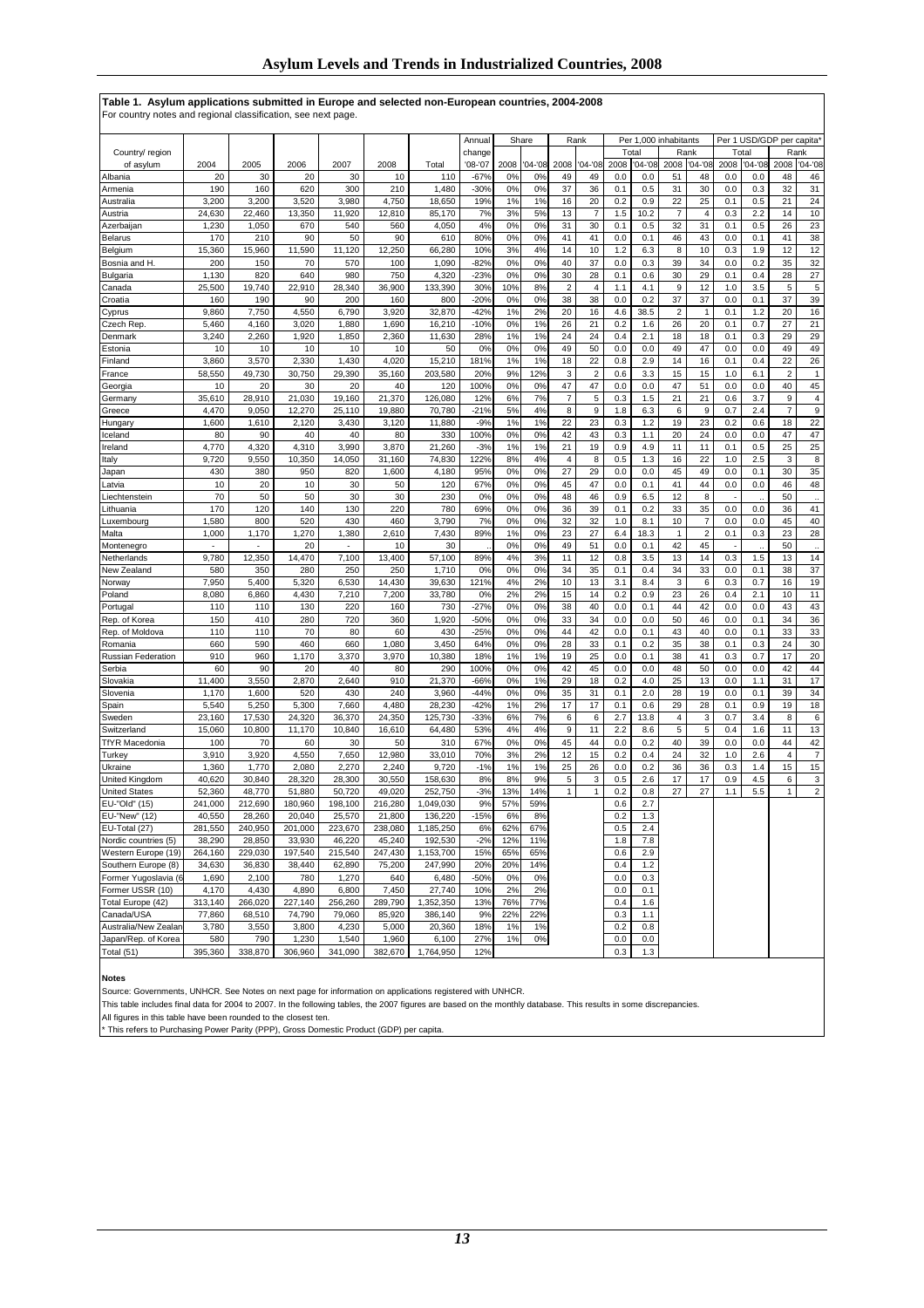#### **TABLE 1. NOTES**

a. Country notes

**Australia**. Figures exclude individuals who arrived off-shore and whose claims have been processed on Manus Island, Papua New Guinea or Nauru.

**Azerbaijan**. Source: Government and UNHCR.

**Belgium**. Figures exclude accompanying children. Data include repeat applications (2,030 in 2004; 2,360 in 2005; 2,190 in 2006; 2,800 in 2007; and 3,330 in 2008). **Bosnia and Herzegovina**. UNHCR figures for 2004; Government figures since 2005.

**Canada**. Source: Citizenship and Immigration Canada.

**Croatia**. In addition, UNHCR registered applications for refugee status in 2004 (47) and 2005 (7).

**Cyprus**. In addition, UNHCR registered asylum applications in the northern part of Cyprus in 2004 (74), 2005 (25), 2006 (12), and 2007 (44). **Denmark**. Figures for 2007 and 2008 exclude Iraqi interpreters who have worked for the Danish Forces in Iraq.

**France.** Includes asylum applications of minors.

**Germany**. The delay in registering people, as well as changes in the registration procedures has resulted in discrepancies between the cumulative total

of monthly asylum claims and the total number of asylum claims in Germany. As such, Table 1 reflects the total number of asylum claims (28,910 in 2005; 21,030 in 2006; 19,160 in 2007; and 22,085 in 2008) whereas all other tables in this report reflect the monthly totals (27,210 in 2005; 20,610

in 2006; 18,530 in 2007; and 21,370 in 2008).

**Montenegro**. Prior to 2005, data for Montenegro is included in the Serbian data (Source: UNHCR). Data for 2008 are Government figures.

Netherlands. Data prior to 2007 includes a significant number of repeat applications. The 2007-2008 figures are thus not comparable to previous years. **Poland**. Data excludes a significant number of repeat applications.

**Serbia**. 2004 refers to Serbia (including Kosovo) and Montenegro. 2005-2008 refers to Serbia (including Kosovo). Source: UNHCR.

**Spain**. Includes applications lodged at Spanish embassies.

**Switzerland**. Figures differ from previously reported ones due to retroactive revisions.

**Turkey**. Source: UNHCR.

**United States**. Figures include (1) statistics from the Department of Homeland Security (DHS), based on the number of cases and multiplied by 1.4 to reflect the number of individuals; and (2) the number of new ("defensive") requests lodged with the Executive Office for Immigration

Review (EOIR), based on the number of individuals.

#### b. Regional classification

EU-"old" (15). Austria, Belgium, Denmark, Finland, France, Germany, Greece, Ireland, Italy, Luxembourg, Netherlands, Portugal, Spain, Sweden and United Kingdom. EU-"new" (12). Bulgaria, Cyprus, Czech Rep., Estonia, Hungary, Latvia, Lithuania, Malta, Poland, Romania, Slovakia and Slovenia.

EU-Total (27). EU-"old" and EU-"new".

Nordic countries (5). Denmark, Finland, Iceland, Norway and Sweden.

Western Europe (19). EU-"old" plus Iceland, Norway, Liechtenstein and Switzerland.

Southern Europe (8). Albania, Cyprus, Greece, Italy, Malta, Portugal, Spain and Turkey.

Former Yugoslavia (6). Bosnia and Herzegovina, Croatia, Montenegro, Serbia (incl. Kosovo), Slovenia and TfYR Macedonia.

Former USSR (10). Armenia, Azerbaijan, Belarus, Estonia, Georgia, Latvia, Lithuania, Republic of Moldova, Russian Federation and Ukraine.

Total Europe (42). All European countries listed.

Source for national population: United Nations, Population Division, "World Population Prospects: The 2008 Revision", New York, 2009. Source for GDP (PPP)/per capita: International Monetary Fund, accessed at www.imf.org on 5 November 2008.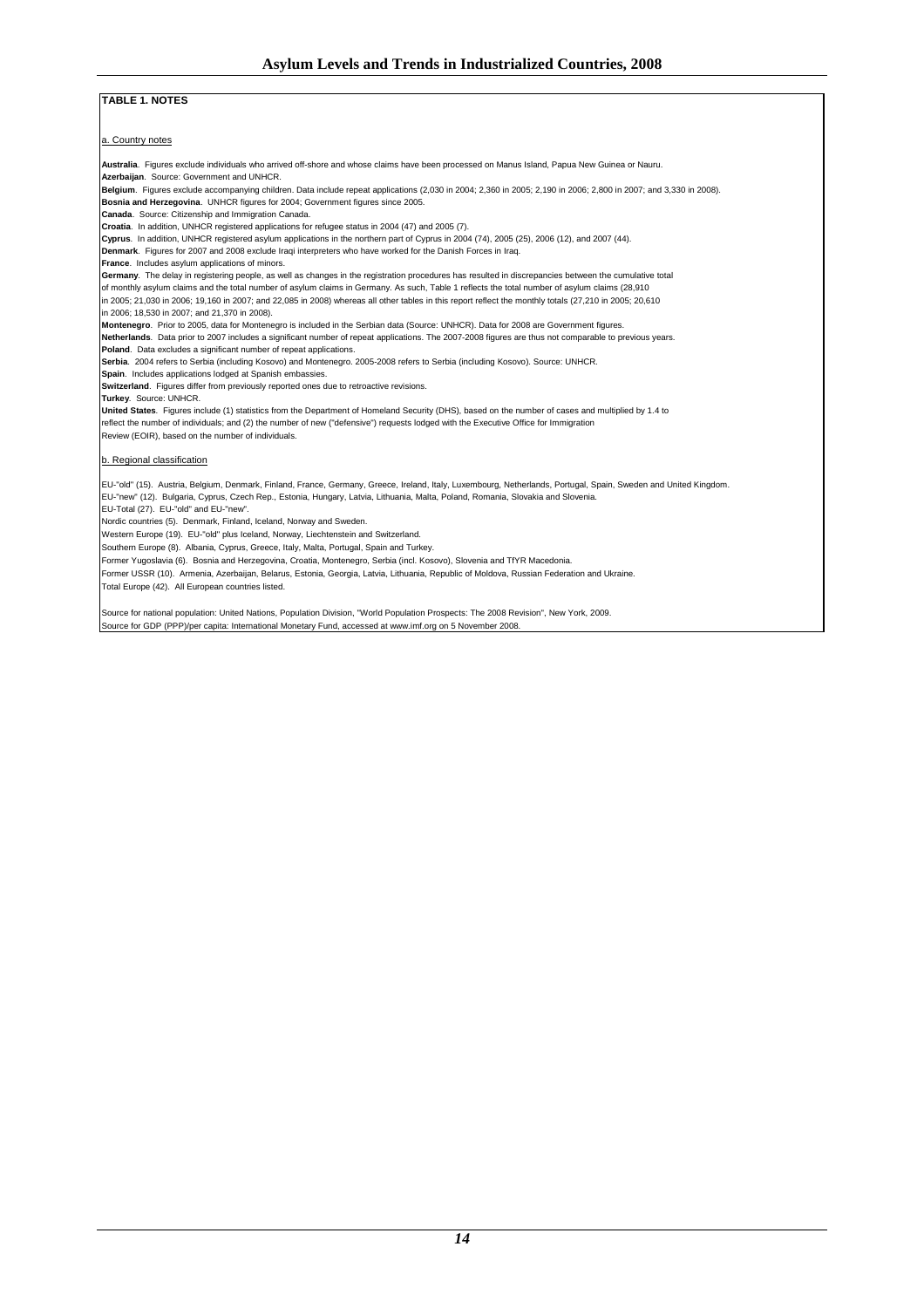**Table 2. Origin of asylum applications lodged in 44 industrialized countries, 2007 and 2008** Covering all 44 countries which provided monthly data to UNHCR.

(2007 data for Italy is based on annual data; 2008 on monthly data).

|                           |         |         |         | Annual | Share            |                  | Rank            |                 |
|---------------------------|---------|---------|---------|--------|------------------|------------------|-----------------|-----------------|
| Origin                    | 2007    | 2008    | Total   | change | 2007             | 2008             | 2007            | 2008            |
| Iraq                      | 45.100  | 40,483  | 85,583  | $-10%$ | 14.0             | 11.1             | 1               | 1               |
| <b>Russian Federation</b> | 18,805  | 20,477  | 39,282  | 9%     | 5.8              | 5.6              | $\overline{2}$  | 3               |
| China                     | 17,219  | 17,428  | 34,647  | 1%     | 5.4              | 4.8              | $\overline{3}$  | 5               |
| Somalia                   | 12,336  | 21,823  | 34,159  | 77%    | $\overline{3.8}$ | 6.0              | $\overline{6}$  | $\overline{2}$  |
| Serbia <sup>*</sup>       | 16,076  | 15,204  | 31,280  | $-5%$  | 5.0              | 4.2              | $\overline{4}$  | 6               |
| Afghanistan               | 9,992   | 18,459  | 28,451  | 85%    | $\overline{3.1}$ | $\overline{5.1}$ | $\overline{7}$  | 4               |
| Pakistan                  | 14,450  | 13,268  | 27,718  | $-8%$  | 4.5              | 3.6              | 5               | 8               |
| Mexico                    | 9,560   | 12,169  | 21,729  | 27%    | 3.0              | $\overline{3.3}$ | $\overline{8}$  | 10              |
| Nigeria                   | 8,019   | 13,708  | 21,727  | 71%    | 2.5              | 3.8              | $\overline{11}$ | $\overline{7}$  |
| Eritrea                   | 9,160   | 12,309  | 21,469  | 34%    | 2.8              | 3.4              | 9               | $\overline{9}$  |
| Islamic Rep. of Iran      | 8,703   | 10,813  | 19,516  | 24%    | 2.7              | 3.0              | 10              | 11              |
| Sri Lanka                 | 7,792   | 9,678   | 17,470  | 24%    | 2.4              | 2.6              | 12              | $\overline{12}$ |
| Turkey                    | 7,224   | 7,427   | 14,651  | 3%     | 2.2              | 2.0              | 13              | $\overline{13}$ |
| Haiti                     | 6,644   | 7,117   | 13,761  | 7%     | 2.1              | 1.9              | 14              | 14              |
| Bangladesh                | 6,057   | 6,182   | 12,239  | 2%     | 1.9              | 1.7              | 16              | $\overline{15}$ |
| Colombia                  | 6,641   | 4,984   | 11,625  | $-25%$ | $\overline{2.1}$ | 1.4              | 15              | 19              |
| Syrian Arab Rep.          | 5,547   | 4,855   | 10,402  | $-12%$ | 1.7              | 1.3              | $\overline{17}$ | $\overline{20}$ |
| Dem. Rep. of the Congo    | 4,810   | 5,209   | 10,019  | 8%     | 1.5              | 1.4              | 19              | 18              |
| India                     | 5,027   | 4,779   | 9,806   | $-5%$  | 1.6              | 1.3              | $\overline{18}$ | $\overline{21}$ |
| Georgia                   | 4,066   | 5,548   | 9,614   | 36%    | 1.3              | 1.5              | 20              | 16              |
| Zimbabwe                  | 3,045   | 5,546   | 8,591   | 82%    | $\overline{0.9}$ | 1.5              | $\overline{26}$ | 17              |
| Armenia                   | 3,947   | 4,368   | 8,315   | 11%    | 1.2              | 1.2              | 21              | 22              |
| Côte d'Ivoire             | 3,107   | 4,155   | 7,262   | 34%    | 1.0              | 1.1              | $\overline{25}$ | $\overline{23}$ |
| Guinea                    | 3,117   | 4,014   | 7,131   | 29%    | 1.0              | 1.1              | $\overline{24}$ | $\overline{24}$ |
| El Salvador               | 3,611   | 3,277   | 6,888   | $-9%$  | 1.1              | 0.9              | 22              | $\overline{28}$ |
| Ethiopia                  | 3,152   | 3,480   | 6,632   | 10%    | 1.0              | 1.0              | 23              | 27              |
| Algeria                   | 2,888   | 3,590   | 6,478   | 24%    | 0.9              | 1.0              | $\overline{27}$ | $\overline{26}$ |
| <b>Stateless</b>          | 2,720   | 2,796   | 5,516   | 3%     | 0.8              | 0.8              | $\overline{28}$ | $\overline{30}$ |
| Sudan                     | 2,396   | 2,660   | 5,056   | 11%    | 0.7              | 0.7              | 31              | 31              |
| Mali                      | 1,330   | 3,665   | 4,995   | 176%   | 0.4              | 1.0              | 40              | 25              |
| Cameroon                  | 2,190   | 2,589   | 4,779   | 18%    | 0.7              | 0.7              | $\overline{33}$ | $\overline{32}$ |
| Guatemala                 | 2,469   | 2,154   | 4,623   | $-13%$ | 0.8              | 0.6              | 30              | 34              |
| Viet Nam                  | 2,611   | 1,982   | 4,593   | $-24%$ | 0.8              | 0.5              | 29              | 36              |
| Ghana                     | 1,641   | 2,821   | 4,462   | 72%    | 0.5              | 0.8              | $\overline{37}$ | $\overline{29}$ |
| <b>United States</b>      | 1,886   | 2,366   | 4,252   | 25%    | 0.6              | 0.6              | 34              | 33              |
| Lebanon                   | 2,313   | 1,791   | 4,104   | $-23%$ | 0.7              | 0.5              | 32              | 40              |
| Albania                   | 1,724   | 1,929   | 3,653   | 12%    | 0.5              | 0.5              | $\overline{35}$ | $\overline{37}$ |
| Mongolia                  | 1,699   | 1,883   | 3,582   | 11%    | 0.5              | 0.5              | 36              | 38              |
| Myanmar                   | 1,387   | 1,989   | 3,376   | 43%    | 0.4              | 0.5              | 39              | 35              |
| Azerbaijan                | 1,506   | 1,834   | 3,340   | 22%    | 0.5              | 0.5              | 38              | 39              |
| Other                     | 49,504  | 54,537  | 104,041 | 10%    | 15.4             | 14.9             |                 |                 |
| Total                     | 321,471 | 365,346 | 579,815 | 14%    | 100.0            | 100.0            |                 |                 |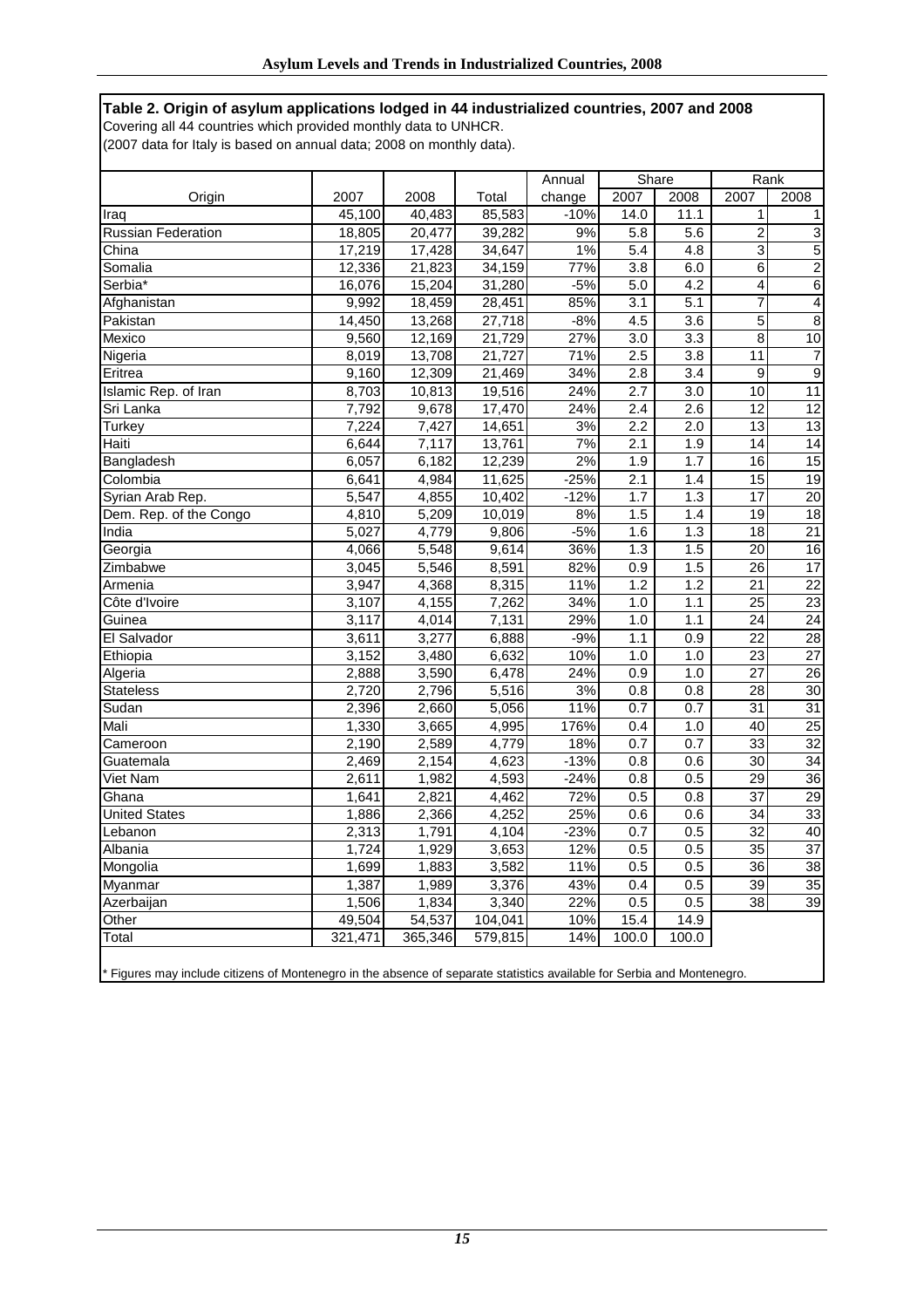## **Table 3. Origin of asylum applications lodged in Europe, 2007 and 2008**

Covering 38 European countries which provided monthly data to UNHCR. (2007 data for Italy is based on annual data; 2008 on monthly data).

|                                |         |         |         | Annual | Share            |                  | Rank            |                 |  |
|--------------------------------|---------|---------|---------|--------|------------------|------------------|-----------------|-----------------|--|
| Origin                         | 2007    | 2008    | Total   | change | 2007             | 2008             | 2007            | 2008            |  |
| Iraq                           | 43,819  | 39,106  | 82,925  | $-11%$ | 17.7             | 13.8             | $\mathbf{1}$    | 1               |  |
| <b>Russian Federation</b>      | 17,789  | 19,483  | 37,272  | 10%    | 7.2              | 6.9              | $\overline{2}$  | 3               |  |
| Somalia                        | 11,879  | 21,052  | 32,931  | 77%    | 4.8              | 7.4              | $\overline{5}$  | $\overline{2}$  |  |
| Serbia*                        | 15,639  | 14,810  | 30,449  | $-5%$  | 6.3              | 5.2              | $\overline{3}$  | 5               |  |
| Afghanistan                    | 9,585   | 17,920  | 27,505  | 87%    | 3.9              | 6.3              | $\overline{6}$  | $\overline{4}$  |  |
| Pakistan                       | 13,492  | 12,126  | 25,618  | $-10%$ | 5.4              | 4.3              | 4               | $\overline{7}$  |  |
| Eritrea                        | 8,683   | 11,700  | 20,383  | 35%    | 3.5              | 4.1              | $\overline{7}$  | 8               |  |
| Nigeria                        | 6,957   | 12,723  | 19,680  | 83%    | 2.8              | 4.5              | 9               | $\overline{6}$  |  |
| Islamic Rep. of Iran           | 8,043   | 9,974   | 18,017  | 24%    | 3.2              | 3.5              | $\overline{8}$  | $\overline{9}$  |  |
| Sri Lanka                      | 6,202   | 7,701   | 13,903  | 24%    | 2.5              | $\overline{2.7}$ | 11              | 10              |  |
| Turkey                         | 6,889   | 6,914   | 13,803  | 0%     | 2.8              | 2.4              | 10              | 11              |  |
| Bangladesh                     | 5,700   | 5,714   | 11,414  | 0%     | 2.3              | $\overline{2.0}$ | $\overline{13}$ | $\overline{12}$ |  |
| China                          | 5,944   | 4,662   | 10,606  | $-22%$ | $\overline{2.4}$ | 1.6              | $\overline{12}$ | 16              |  |
| Syrian Arab Rep.               | 5,412   | 4,693   | 10,105  | $-13%$ | 2.2              | 1.7              | 14              | 15              |  |
| Georgia                        | 3.965   | 5,372   | 9,337   | 35%    | 1.6              | 1.9              | 16              | $\overline{13}$ |  |
| Dem. Rep. of the Congo         | 4,352   | 4,645   | 8,997   | 7%     | 1.8              | 1.6              | 15              | $\overline{17}$ |  |
| Armenia                        | 3,622   | 4,042   | 7,664   | 12%    | 1.5              | 1.4              | 17              | 18              |  |
| Zimbabwe                       | 2,521   | 4,711   | 7,232   | 87%    | 1.0              | 1.7              | $\overline{23}$ | $\overline{14}$ |  |
| Côte d'Ivoire                  | 2,701   | 3,873   | 6,574   | 43%    | 1.1              | 1.4              | $\overline{21}$ | $\overline{19}$ |  |
| India                          | 3,398   | 2,971   | 6,369   | $-13%$ | 1.4              | 1.1              | $\overline{18}$ | $\overline{23}$ |  |
| Algeria                        | 2,777   | 3,470   | 6,247   | 25%    | 1.1              | 1.2              | 20              | $\overline{21}$ |  |
| Guinea                         | 2,445   | 3,496   | 5,941   | 43%    | 1.0              | 1.2              | 25              | $\overline{20}$ |  |
| <b>Stateless</b>               | 2,543   | 2,610   | 5,153   | 3%     | 1.0              | 0.9              | $\overline{22}$ | $\overline{25}$ |  |
| Sudan                          | 2,175   | 2,437   | 4,612   | 12%    | 0.9              | $\overline{0.9}$ | $\overline{26}$ | $\overline{26}$ |  |
| Mali                           | 984     | 3,444   | 4,428   | 250%   | 0.4              | 1.2              | 39              | 22              |  |
| Viet Nam                       | 2,467   | 1,796   | 4,263   | $-27%$ | 1.0              | 0.6              | $\overline{24}$ | $\overline{28}$ |  |
| Ghana                          | 1,434   | 2,672   | 4,106   | 86%    | 0.6              | 0.9              | $\overline{34}$ | $\overline{24}$ |  |
| Colombia                       | 2,824   | 1,089   | 3,913   | $-61%$ | 1.1              | 0.4              | 19              | $\overline{37}$ |  |
| Ethiopia                       | 1,759   | 1,882   | 3,641   | 7%     | 0.7              | 0.7              | 28              | $\overline{27}$ |  |
| Lebanon                        | 1,867   | 1,439   | 3,306   | $-23%$ | 0.8              | 0.5              | $\overline{27}$ | $\overline{33}$ |  |
| Cameroon                       | 1,481   | 1,748   | 3,229   | 18%    | 0.6              | 0.6              | $\overline{32}$ | 30              |  |
| Azerbaijan                     | 1,449   | 1,767   | 3,216   | 22%    | 0.6              | 0.6              | 33              | $\overline{29}$ |  |
| Mongolia                       | 1,516   | 1,686   | 3,202   | 11%    | 0.6              | 0.6              | 31              | 31              |  |
| Rep. of Moldova                | 1,649   | 984     | 2,633   | $-40%$ | 0.7              | 0.3              | 29              | 40              |  |
| Occupied Palestinian Territory | 1,578   | 1,043   | 2,621   | $-34%$ | 0.6              | 0.4              | $\overline{30}$ | $\overline{38}$ |  |
| Congo                          | 1,259   | 1,256   | 2,515   | 0%     | 0.5              | 0.4              | 35              | $\overline{35}$ |  |
| Albania                        | 1,156   | 1,353   | 2,509   | 17%    | 0.5              | 0.5              | $\overline{36}$ | $\overline{34}$ |  |
| Togo                           | 886     | 1,491   | 2,377   | 68%    | 0.4              | 0.5              | 40              | $\overline{32}$ |  |
| Angola                         | 1,132   | 1,095   | 2,227   | $-3%$  | 0.5              | 0.4              | 37              | 36              |  |
| <b>Belarus</b>                 | 1,108   | 1,021   | 2,129   | $-8%$  | 0.4              | 0.4              | 38              | 39              |  |
| Other                          | 26,851  | 30,635  | 57,486  | 14%    | 10.8             | 10.8             |                 |                 |  |
| Total                          | 247,932 | 282,606 | 530,538 | 14%    | 100.0            | 100.0            |                 |                 |  |
|                                |         |         |         |        |                  |                  |                 |                 |  |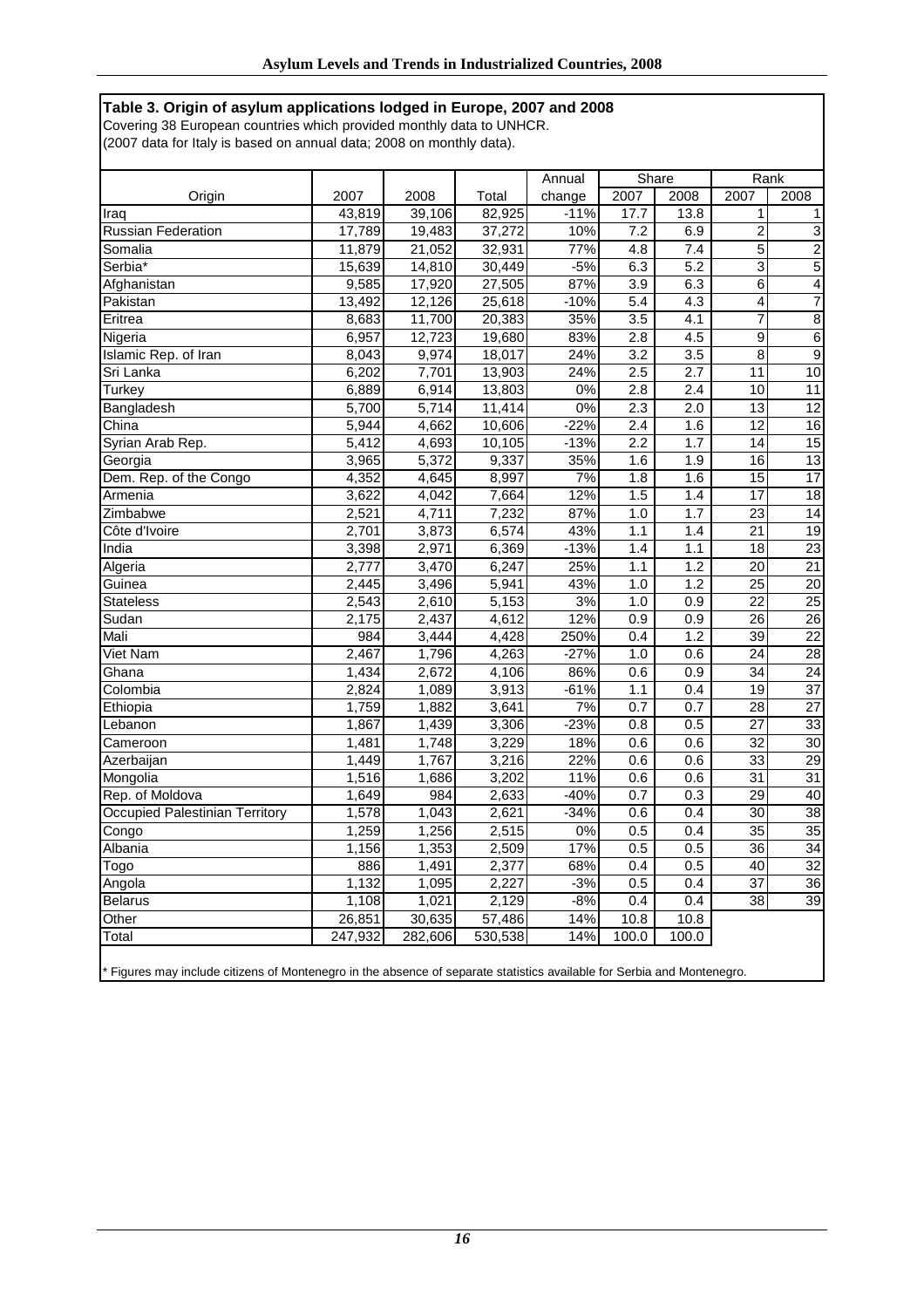## **Table 4. Origin of asylum applications lodged in the European Union (27), 2007 and 2008**

Covering 27 European Union countries which provided monthly data to UNHCR.

(2007 data for Italy is based on annual data; 2008 on monthly data).

|                                |         |         |         | Annual | Share |                  |                  | Rank                    |                         |  |
|--------------------------------|---------|---------|---------|--------|-------|------------------|------------------|-------------------------|-------------------------|--|
| Origin                         | 2007    | 2008    | Total   | change | 2007  | 2008             | Total            | 2007                    | 2008                    |  |
| Iraq                           | 38.117  | 27.607  | 65,724  | $-28%$ | 17.2  | 11.6             | 14.3             | 1                       |                         |  |
| <b>Russian Federation</b>      | 16,738  | 18,183  | 34,921  | 9%     | 7.5   | 7.6              | 7.6              | $\overline{\mathbf{c}}$ | $\overline{\mathbf{c}}$ |  |
| Somalia                        | 10,102  | 17,093  | 27,195  | 69%    | 4.6   | 7.2              | 5.9              | $\overline{5}$          | $\overline{3}$          |  |
| Serbia*                        | 13,348  | 12,633  | 25,981  | $-5%$  | 6.0   | 5.3              | 5.6              | $\overline{4}$          | $\overline{5}$          |  |
| Pakistan                       | 13,369  | 12,007  | 25,376  | $-10%$ | 6.0   | 5.0              | 5.5              | 3                       | $\overline{6}$          |  |
| Afghanistan                    | 8,321   | 13,497  | 21,818  | 62%    | 3.7   | 5.7              | 4.7              | $\overline{6}$          | $\overline{\mathbf{4}}$ |  |
| Nigeria                        | 6,509   | 11,280  | 17,789  | 73%    | 2.9   | $\overline{4.7}$ | $\overline{3.9}$ | 7                       | 7                       |  |
| Eritrea                        | 6,188   | 6,974   | 13,162  | 13%    | 2.8   | 2.9              | 2.9              | 9                       | $\overline{8}$          |  |
| Islamic Rep. of Iran           | 5,883   | 6,734   | 12,617  | 14%    | 2.7   | 2.8              | 2.7              | 10                      | $\overline{9}$          |  |
| Turkey                         | 6,220   | 6,299   | 12,519  | 1%     | 2.8   | 2.6              | 2.7              | 8                       | 10                      |  |
| Bangladesh                     | 5,654   | 5,665   | 11,319  | 0%     | 2.5   | 2.4              | 2.5              | 11                      | $\overline{12}$         |  |
| Sri Lanka                      | 5,270   | 6,040   | 11,310  | 15%    | 2.4   | 2.5              | 2.5              | $\overline{13}$         | $\overline{11}$         |  |
| China                          | 5,634   | 4,281   | 9,915   | $-24%$ | 2.5   | 1.8              | 2.2              | 12                      | 15                      |  |
| Syrian Arab Rep.               | 5,035   | 4,162   | 9,197   | $-17%$ | 2.3   | 1.7              | 2.0              | 14                      | $\overline{17}$         |  |
| Georgia                        | 3,725   | 4,849   | 8,574   | 30%    | 1.7   | 2.0              | 1.9              | 16                      | 13                      |  |
| Dem. Rep. of the Congo         | 3,999   | 4,220   | 8,219   | 6%     | 1.8   | $\overline{1.8}$ | 1.8              | $\overline{15}$         | $\overline{16}$         |  |
| Armenia                        | 3,568   | 3,961   | 7,529   | 11%    | 1.6   | 1.7              | 1.6              | $\overline{17}$         | $\overline{18}$         |  |
| Zimbabwe                       | 2,496   | 4,646   | 7,142   | 86%    | 1.1   | 2.0              | 1.6              | $\overline{22}$         | $\overline{14}$         |  |
| Côte d'Ivoire                  | 2,533   | 3,672   | 6,205   | 45%    | 1.1   | 1.5              | 1.3              | 21                      | 19                      |  |
| India                          | 3,281   | 2,867   | 6,148   | $-13%$ | 1.5   | 1.2              | 1.3              | 18                      | $\overline{23}$         |  |
| Algeria                        | 2,618   | 3,133   | 5,751   | 20%    | 1.2   | 1.3              | 1.3              | $\overline{20}$         | $\overline{22}$         |  |
| Guinea                         | 2,301   | 3,209   | 5,510   | 39%    | 1.0   | 1.3              | 1.2              | 24                      | $\overline{21}$         |  |
| Mali                           | 975     | 3,415   | 4,390   | 250%   | 0.4   | 1.4              | 1.0              | 39                      | 20                      |  |
| Viet Nam                       | 2,415   | 1,758   | 4,173   | $-27%$ | 1.1   | 0.7              | 0.9              | 23                      | $\overline{26}$         |  |
| Sudan                          | 2,009   | 2,068   | 4,077   | 3%     | 0.9   | 0.9              | 0.9              | $\overline{26}$         | 25                      |  |
| Ghana                          | 1,402   | 2,584   | 3,986   | 84%    | 0.6   | 1.1              | 0.9              | $\overline{30}$         | $\overline{24}$         |  |
| Colombia                       | 2,775   | 1,037   | 3,812   | $-63%$ | 1.3   | 0.4              | 0.8              | 19                      | $\overline{36}$         |  |
| <b>Stateless</b>               | 2,026   | 1,656   | 3,682   | $-18%$ | 0.9   | 0.7              | 0.8              | $\overline{25}$         | $\overline{28}$         |  |
| Lebanon                        | 1,749   | 1,347   | 3,096   | $-23%$ | 0.8   | 0.6              | 0.7              | 27                      | $\overline{32}$         |  |
| Azerbaijan                     | 1,398   | 1,691   | 3,089   | 21%    | 0.6   | 0.7              | 0.7              | $\overline{31}$         | $\overline{27}$         |  |
| Cameroon                       | 1,319   | 1,620   | 2,939   | 23%    | 0.6   | 0.7              | 0.6              | $\overline{33}$         | $\overline{29}$         |  |
| Mongolia                       | 1,382   | 1,518   | 2,900   | 10%    | 0.6   | 0.6              | 0.6              | 32                      | 30                      |  |
| Rep. of Moldova                | 1,603   | 955     | 2,558   | $-40%$ | 0.7   | 0.4              | 0.6              | 28                      | 38                      |  |
| Congo                          | 1,236   | 1,226   | 2,462   | $-1%$  | 0.6   | 0.5              | 0.5              | 34                      | 35                      |  |
| Ethiopia                       | 1,184   | 1,277   | 2,461   | 8%     | 0.5   | 0.5              | 0.5              | $\overline{35}$         | 33                      |  |
| Albania                        | 1,076   | 1,256   | 2,332   | 17%    | 0.5   | 0.5              | 0.5              | 36                      | $\overline{34}$         |  |
| Occupied Palestinian Territory | 1,419   | 888     | 2,307   | $-37%$ | 0.6   | 0.4              | 0.5              | 29                      | 40                      |  |
| Togo                           | 770     | 1,379   | 2,149   | 79%    | 0.3   | 0.6              | 0.5              | 40                      | $\overline{31}$         |  |
| <b>Belarus</b>                 | 1,053   | 962     | 2,015   | $-9%$  | 0.5   | 0.4              | 0.4              | $\overline{37}$         | $\overline{37}$         |  |
| Ukraine                        | 1,016   | 938     | 1,954   | $-8%$  | 0.5   | 0.4              | 0.4              | $\overline{38}$         | $\overline{39}$         |  |
| Other                          | 24,234  | 27,497  | 51,731  | 13%    | 10.9  | 11.5             | 11.2             |                         |                         |  |
| Total                          | 221,950 | 238,084 | 460,034 | 7%     | 100.0 | 100.0            | 100.0            |                         |                         |  |
|                                |         |         |         |        |       |                  |                  |                         |                         |  |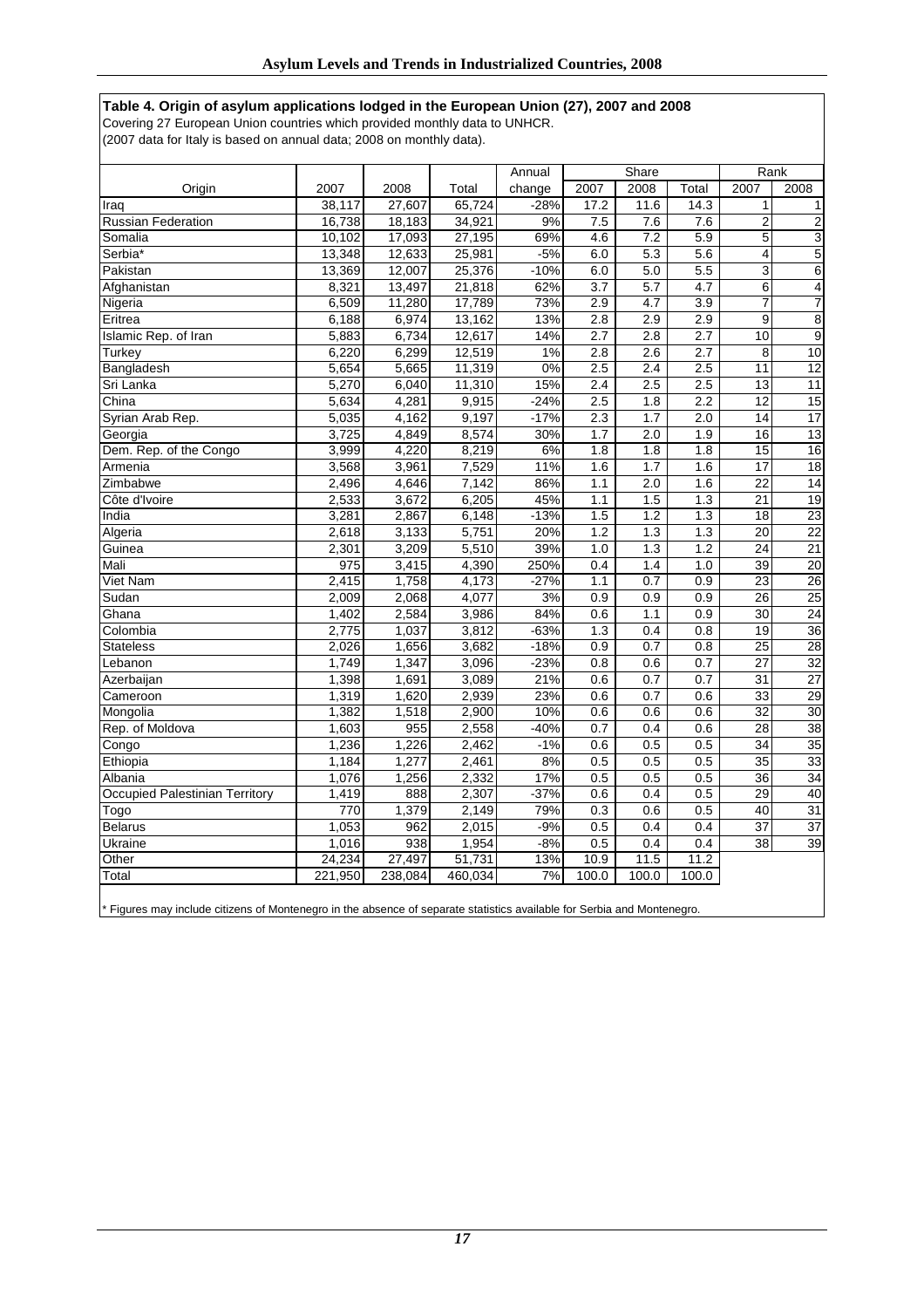| Table 5. Applications submitted by country of asylum and origin, 2007                                                                                                                                                                                   |                                      |                                                      |                                            |                          |                                |                          |                                      |                                    |                          |             |                                            |                                |                          |                     |            |
|---------------------------------------------------------------------------------------------------------------------------------------------------------------------------------------------------------------------------------------------------------|--------------------------------------|------------------------------------------------------|--------------------------------------------|--------------------------|--------------------------------|--------------------------|--------------------------------------|------------------------------------|--------------------------|-------------|--------------------------------------------|--------------------------------|--------------------------|---------------------|------------|
| Covering the 44 countries which provided monthly data to UNHCR (exception: data for Italy is based on annual data).<br>Top-20 ranking of countries based on applications lodged in all countries. An asterisk (*) denotes between 1 and 4 applications. |                                      |                                                      |                                            |                          |                                |                          |                                      |                                    |                          |             |                                            |                                |                          |                     |            |
| Origin                                                                                                                                                                                                                                                  | Albania                              | Australia                                            | Austria                                    | Belgium                  | Bosnia<br>and H.               | Bulgaria                 | Canada                               | Croatia                            | Cyprus                   | Czech Rep.  | Denmark*                                   | Estonia                        | Finland                  | France              | Germany    |
| Iraq                                                                                                                                                                                                                                                    |                                      | 216                                                  | 472                                        | 825                      |                                | 533                      | 293                                  | 6                                  | 200                      | 49          | 700                                        |                                | 307                      | 144                 | 4,171      |
| <b>Russian Federation</b>                                                                                                                                                                                                                               |                                      | 21                                                   | 2,676                                      | 1,436                    |                                | 8                        | 302                                  | $^\star$                           | 62                       | 99          | 115                                        | $\star$                        | 172                      | 3,222               | 752        |
| China                                                                                                                                                                                                                                                   |                                      | 1,213                                                | 223                                        | 135                      | $\pmb{\ast}$                   | $\overline{7}$           | 1,353                                |                                    | 214                      | 38          | 41                                         |                                | 9                        | 1,288               | 246        |
| Serbia***                                                                                                                                                                                                                                               | 10                                   | 10                                                   | 1,760                                      | 1,219                    | 555                            | $\pmb{\ast}$<br>$\star$  | 133                                  | 86                                 |                          | 49<br>22    | 92<br>17                                   | $\blacksquare$                 | 142                      | 3,063               | 1,871      |
| Pakistan<br>Somalia                                                                                                                                                                                                                                     |                                      | 145<br>6                                             | 103<br>467                                 | 150<br>168               |                                | $\star$                  | 349<br>238                           | 15                                 | 339<br>12                | 6           | 35                                         | ÷                              | 8<br>81                  | 343<br>47           | 293<br>126 |
| Afghanistan                                                                                                                                                                                                                                             | $\star$                              | 20                                                   | 761                                        | 696                      | ÷,                             | 77                       | 270                                  | $^\star$                           | 24                       | 21          | 144                                        | ÷,                             | 70                       | 184                 | 329        |
| Mexico                                                                                                                                                                                                                                                  |                                      |                                                      |                                            |                          |                                | $\overline{\phantom{a}}$ | 7,057                                | $\blacksquare$                     |                          |             |                                            |                                |                          |                     |            |
| Eritrea                                                                                                                                                                                                                                                 |                                      | 21                                                   | 14                                         | 27                       | ł,                             | $^\star$                 | 141                                  | ÷,                                 |                          | $\star$     | 6                                          | ÷,                             | $\star$                  | 91                  | 335        |
| slamic Rep. of Iran                                                                                                                                                                                                                                     |                                      | 84                                                   | 248                                        | 411                      | ×                              | 33                       | 220                                  | 15                                 | 475                      | 6           | 109                                        | $\blacksquare$                 | 78                       | 147                 | 616        |
| Nigeria                                                                                                                                                                                                                                                 |                                      | 17                                                   | 394                                        | 78                       | ł,                             | 18                       | 755                                  | $\star$                            | 182                      | 69          | 22                                         | $\overline{\phantom{a}}$       | 41                       | 445                 | 439        |
| Sri Lanka                                                                                                                                                                                                                                               |                                      | 445                                                  | 37                                         | 88                       | ×                              |                          | 793                                  | $^\star$<br>$\star$                | 661                      | 38          | 42                                         | $\star$                        | 18                       | 2,130               | 370        |
| Turkey<br>Haiti                                                                                                                                                                                                                                         | ÷,                                   | 38                                                   | 659<br>×                                   | 250<br>5                 | ÷,<br>÷,                       | 13<br>÷,                 | 150<br>3,231                         | ÷,                                 | 46                       | 213         | 24<br>$^\star$                             | ÷,<br>÷,                       | 74<br>÷,                 | 2,223<br>673        | 1,368      |
| Colombia                                                                                                                                                                                                                                                |                                      | 25                                                   | ×                                          | 10                       | Ĭ.                             | $^\star$                 | 2,577                                | $\sim$                             |                          |             | $\overline{\phantom{a}}$                   |                                |                          | 79                  | 25         |
| Bangladesh                                                                                                                                                                                                                                              | $\blacksquare$                       | 66                                                   | 70                                         | 61                       | ×                              | 17                       | 73                                   | $\overline{\phantom{a}}$           | 264                      | 17          | 6                                          | $\overline{\phantom{a}}$       | 13                       | 959                 | 66         |
| Syrian Arab Rep.                                                                                                                                                                                                                                        |                                      | 10                                                   | 166                                        | 199                      | ۸                              | 15                       | 68                                   | $\overline{\phantom{a}}$           | 1,752                    | 31          | 74                                         | ÷,                             | 8                        | 45                  | 604        |
| India                                                                                                                                                                                                                                                   | $\star$                              | 349                                                  | 385                                        | 53                       | ÷,                             | ÷,                       | 641                                  | $\star$                            | 294                      | 19          | 56                                         | ÷,                             | 11                       | 63                  | 412        |
| Dem. Rep. of the Congo                                                                                                                                                                                                                                  | $\sim$                               | $\pmb{\ast}$                                         | 37                                         | 716                      | ÷,                             | $^\star$                 | 351                                  | $^\star$                           | 5                        | 24          | $^\star$                                   | ÷,                             | 35                       | 2,126               | 173        |
| Georgia                                                                                                                                                                                                                                                 |                                      |                                                      | 400                                        | 156                      |                                | $\star$                  | 59                                   | 6                                  | 352                      | 45          | 6                                          |                                | 6                        | 177                 | 183        |
|                                                                                                                                                                                                                                                         |                                      |                                                      |                                            |                          |                                |                          |                                      | Liechten-                          |                          | Luxem-      |                                            | Monte-                         |                          | New                 |            |
| Origin                                                                                                                                                                                                                                                  | Greece                               | Hungary                                              | Iceland                                    | Ireland                  | Italy                          | Japan                    | Latvia                               | stein                              | Lithuania                | bourg       | Malta                                      | negro                          | Netherlands              | Zealand             | Norway     |
| Iraq                                                                                                                                                                                                                                                    | 5,474                                | 136                                                  |                                            | 285                      | 189                            | ×                        |                                      | $\pmb{\ast}$                       |                          | 14          | 5                                          |                                | 2,004                    | 30                  | 1,227      |
| Russian Federation                                                                                                                                                                                                                                      | 50                                   | 51                                                   | 5                                          | 52                       | 36                             | 5                        |                                      | 6                                  | 53                       | 13          |                                            |                                | 81                       |                     | 863        |
| China                                                                                                                                                                                                                                                   | 36                                   | 417                                                  | $\star$                                    | 259                      | 13                             | 17                       |                                      | $\star$                            |                          |             | $\overline{\phantom{a}}$                   | $\blacksquare$                 | 243                      | 26                  | 40         |
| Serbia***                                                                                                                                                                                                                                               |                                      | 723                                                  |                                            | 29                       | 1,113                          |                          |                                      | $\star$                            |                          | 225         | $\star$                                    |                                | 24                       |                     | 585        |
| Pakistan                                                                                                                                                                                                                                                | 9,144                                | 15                                                   | $\star$                                    | 185                      | 176                            | 27                       | ÷,                                   | $^\star$                           |                          | $\star$     |                                            |                                | 22                       | 8                   | 43         |
| Somalia<br>Afghanistan                                                                                                                                                                                                                                  | 174<br>1,556                         | 99<br>35                                             | $\star$                                    | 144<br>78                | 757<br>663                     | 12                       | ÷,<br>$\overline{\phantom{a}}$       |                                    |                          |             | 585                                        | ÷,                             | 1,874<br>143             | 6<br>$\pmb{\ast}$   | 187<br>234 |
| Mexico                                                                                                                                                                                                                                                  |                                      | $\overline{\phantom{a}}$                             |                                            | ×                        |                                | $\overline{\phantom{a}}$ | $\sim$                               | $\sim$                             |                          | ÷,          | $\overline{\phantom{a}}$                   | $\blacksquare$                 |                          | $\cdot$             |            |
| Eritrea                                                                                                                                                                                                                                                 | 26                                   | $\star$                                              | $\overline{\phantom{a}}$                   | 113                      | 2,260                          |                          | $\overline{\phantom{a}}$             | $\blacksquare$                     |                          |             | 339                                        | $\blacksquare$                 | 153                      | ÷.                  | 789        |
| slamic Rep. of Iran                                                                                                                                                                                                                                     | 354                                  | 14                                                   | ×                                          | 85                       | 69                             | 19                       | ÷,                                   | $\star$                            |                          | 16          |                                            | $\overline{\phantom{a}}$       | 187                      | 27                  | 222        |
| Nigeria                                                                                                                                                                                                                                                 | 390                                  | 86                                                   | $\star$                                    | 1,028                    | 1,336                          | 6                        | $^\star$                             | $\overline{\phantom{a}}$           | $\star$                  | 7           | 38                                         | ÷,                             | 179                      | ×                   | 108        |
| Sri Lanka                                                                                                                                                                                                                                               | 134                                  | 10                                                   | ×                                          | 12                       | 224                            | 43                       | ÷,                                   | $\sim$                             |                          |             |                                            | ÷,                             | 104                      | 25                  | 238        |
| Turkey                                                                                                                                                                                                                                                  | 133                                  | 56                                                   | ×                                          | 6                        | 394                            | 76                       | $^\star$                             | ÷,                                 |                          | ×           | $\star$                                    | ÷,                             | 103                      | ×                   | 49         |
| Haiti<br>Colombia                                                                                                                                                                                                                                       |                                      | $\overline{\phantom{a}}$<br>$\overline{\phantom{a}}$ | $\overline{\phantom{a}}$<br>$\blacksquare$ | $\overline{a}$<br>÷,     | 66                             | ÷.<br>$\star$            | $\sim$<br>÷,                         | $\overline{\phantom{a}}$<br>$\sim$ |                          |             | $\overline{\phantom{a}}$<br>$\sim$         | ÷.<br>$\overline{\phantom{a}}$ | ÷<br>15                  | ×                   |            |
| Bangladesh                                                                                                                                                                                                                                              | 2,965                                | 10                                                   |                                            | 24                       | 315                            | 14                       | 6                                    | ÷,                                 |                          |             |                                            |                                | 5                        | 18                  | 12         |
| Syrian Arab Rep.                                                                                                                                                                                                                                        | 1,311                                | 48                                                   | 5                                          | 7                        | 27                             | ÷,                       | ÷,                                   | $\sim$                             | $\overline{\phantom{a}}$ |             | $\star$                                    | $\blacksquare$                 | 36                       | ×                   | 49         |
| ndia                                                                                                                                                                                                                                                    | 261                                  | 8                                                    | ÷,                                         | 24                       | 62                             | $^\star$                 | $\sim$                               | $\sim$                             |                          |             | ÷,                                         | ÷,                             | 80                       | $\overline{7}$      | 83         |
| Dem. Rep. of the Congo                                                                                                                                                                                                                                  |                                      | $\pmb{\ast}$                                         | ÷,                                         | 149                      | 37                             | 10                       | $\overline{\phantom{a}}$             | $\star$                            |                          | $\star$     | 14                                         |                                | 15                       | $\pmb{\ast}$        | 54         |
| Georgia                                                                                                                                                                                                                                                 | 1,559                                | 131                                                  | L.                                         | 174                      | 20                             | ÷,                       | ÷.                                   | $\star$                            | 13                       | $\star$     | $\overline{\phantom{a}}$                   | ÷.                             | 66                       |                     |            |
|                                                                                                                                                                                                                                                         |                                      |                                                      |                                            |                          |                                |                          |                                      |                                    |                          |             |                                            |                                |                          |                     |            |
| Origin                                                                                                                                                                                                                                                  | Poland                               | Portugal                                             | Rep. of<br>Korea                           | Romania                  | Serbia                         | Slovakia                 | Slovenia                             | Spain                              | Sweden                   | Switzerland | <b>TfYR</b><br>Macedonia                   | Turkey                         | United<br>Kingdom        | United<br>States*** |            |
| Iraq                                                                                                                                                                                                                                                    | 29                                   |                                                      |                                            | 243                      | 35                             | 132                      |                                      | 1,564                              | 18,559                   | 956         |                                            | 3,471                          | 2,075                    | 735                 |            |
| Russian Federation                                                                                                                                                                                                                                      | 6,536                                | 6                                                    | $\star$                                    | $\star$                  | ÷,                             | 307                      | 9                                    | 82                                 | 788                      | 171         | $\overline{\phantom{a}}$                   | $\star$                        | 125                      | 684                 |            |
| China                                                                                                                                                                                                                                                   | 20                                   |                                                      | 29                                         | 26                       |                                | 96                       |                                      | 8                                  | 121                      | 249         |                                            | 16                             | 2,185                    | 8,637               |            |
| Serbia***                                                                                                                                                                                                                                               | $\star$                              | $^\star$                                             | $^\star$                                   | 183                      | ł,<br>$^\star$                 | $\overline{7}$           | 234                                  | 9                                  | 2,500                    | 1,030       | 22                                         |                                | 95                       | 292                 |            |
| Pakistan                                                                                                                                                                                                                                                | 31                                   |                                                      |                                            | $\overline{\mathcal{I}}$ |                                | 650                      | 11                                   | 22                                 | 61                       | 46          | ÷.                                         | 12                             | 1,765                    | 425                 |            |
| Somalia<br>Afghanistan                                                                                                                                                                                                                                  | 9<br>$\boldsymbol{9}$                | 15<br>$\overline{7}$                                 | $\star$                                    | 28<br>$\star$            | ÷,                             | 9<br>66                  | 12                                   | 152<br>15                          | 3,349<br>609             | 464<br>322  | $\overline{\phantom{a}}$<br>$\overline{a}$ | 1,124<br>705                   | 1,960<br>2,815           | 207<br>101          |            |
| Mexico                                                                                                                                                                                                                                                  | $\sim$                               | $\sim$                                               | ÷,                                         | ÷.                       | $\overline{\phantom{a}}$       | ٠                        | $\sim$                               | $\star$                            | 5                        |             | ÷,                                         |                                |                          | 2,487               |            |
| Eritrea                                                                                                                                                                                                                                                 | $^\star$                             | $^\star$                                             |                                            | ÷,                       | ×,                             | $\overline{\phantom{a}}$ | $\overline{\phantom{a}}$             | 24                                 | 878                      | 1,661       | $\blacksquare$                             | 45                             | 1,905                    | 315                 |            |
| Islamic Rep. of Iran                                                                                                                                                                                                                                    | $\star$                              | $\star$                                              |                                            | 6                        | $\star$                        | $\pmb{\ast}$             | $\star$                              | 26                                 | 485                      | 231         | ÷,                                         | 1,687                          | 2,510                    | 307                 |            |
| Nigeria                                                                                                                                                                                                                                                 | 22                                   | $\star$                                              | 100                                        | $\star$                  | ÷,                             | 9                        | $^\star$                             | 674                                | 136                      | 327         | $\ddot{\phantom{a}}$                       | 6                              | 905                      | 183                 |            |
| Sri Lanka                                                                                                                                                                                                                                               | 62                                   | 6                                                    | 67                                         | 5                        | Ĭ.                             | 20                       | $\sim$                               | 32                                 | 27                       | 636         | ÷,                                         | 50                             | 1,250                    | 217                 |            |
| Turkey                                                                                                                                                                                                                                                  | 10                                   | $\star$                                              |                                            | 40                       | ÷,                             | 9                        | 39                                   | 18<br>$\star$                      | 290                      | 616         | $\overline{\phantom{a}}$                   | $\overline{\phantom{a}}$       | 245                      | 68                  |            |
| Haiti<br>Colombia                                                                                                                                                                                                                                       | $\overline{\phantom{a}}$<br>$^\star$ | $\sim$                                               | ÷,                                         | ÷,<br>$^\star$           | ÷,                             | ÷,                       | $\overline{\phantom{a}}$             |                                    |                          |             | $\overline{\phantom{a}}$<br>÷,             | $\overline{\phantom{a}}$       | $\overline{\phantom{a}}$ | 2,726               |            |
| Bangladesh                                                                                                                                                                                                                                              | 23                                   | 86<br>$\overline{\phantom{a}}$                       | 24                                         | 9                        | $\overline{\phantom{a}}$<br>÷, | 108                      | $\overline{\phantom{a}}$<br>$^\star$ | 2,437<br>37                        | 12<br>87                 | 48<br>31    | $\overline{\phantom{a}}$                   | $\blacksquare$<br>$^\star$     | 40<br>590                | 1,213<br>162        |            |
| Syrian Arab Rep.                                                                                                                                                                                                                                        | $^\star$                             | $\sim$                                               | $\star$                                    | 10                       | $\sim$                         | 39                       | $\overline{\phantom{a}}$             | 31                                 | 440                      | 301         | $\overline{\phantom{a}}$                   | 21                             | 190                      | 55                  |            |
| India                                                                                                                                                                                                                                                   | 41                                   | 5                                                    | $\star$                                    | 15                       | $\overline{\phantom{a}}$       | 619                      | $^\star$                             | 177                                | 90                       | 25          | $\sqrt{5}$                                 |                                | 600                      | 629                 |            |
| Dem. Rep. of the Congo                                                                                                                                                                                                                                  | $\star$                              | 11                                                   | 10                                         | $^\star$                 | $\Box$                         | $^\star$                 | $\star$                              | 131                                | 66                       | 217         | $\star$                                    | 76                             | 440                      | 84                  |            |
| Georgia                                                                                                                                                                                                                                                 | 14                                   |                                                      |                                            | $^\star$                 | 9                              | 134                      | $^\star$                             | 13                                 | 204                      | 221         |                                            |                                | 60                       | 42                  |            |

\*\* Asylum claims in Denmark exclude Iraqi interpreters who have worked for the Danish Forces in Iraq.

\*\*\* Figures may include citizens of Montenegro in the absence of separate statistics available for Serbia and Montenegro.

\*\*\*\* Combination of number of persons (EOIR) and cases (DHS).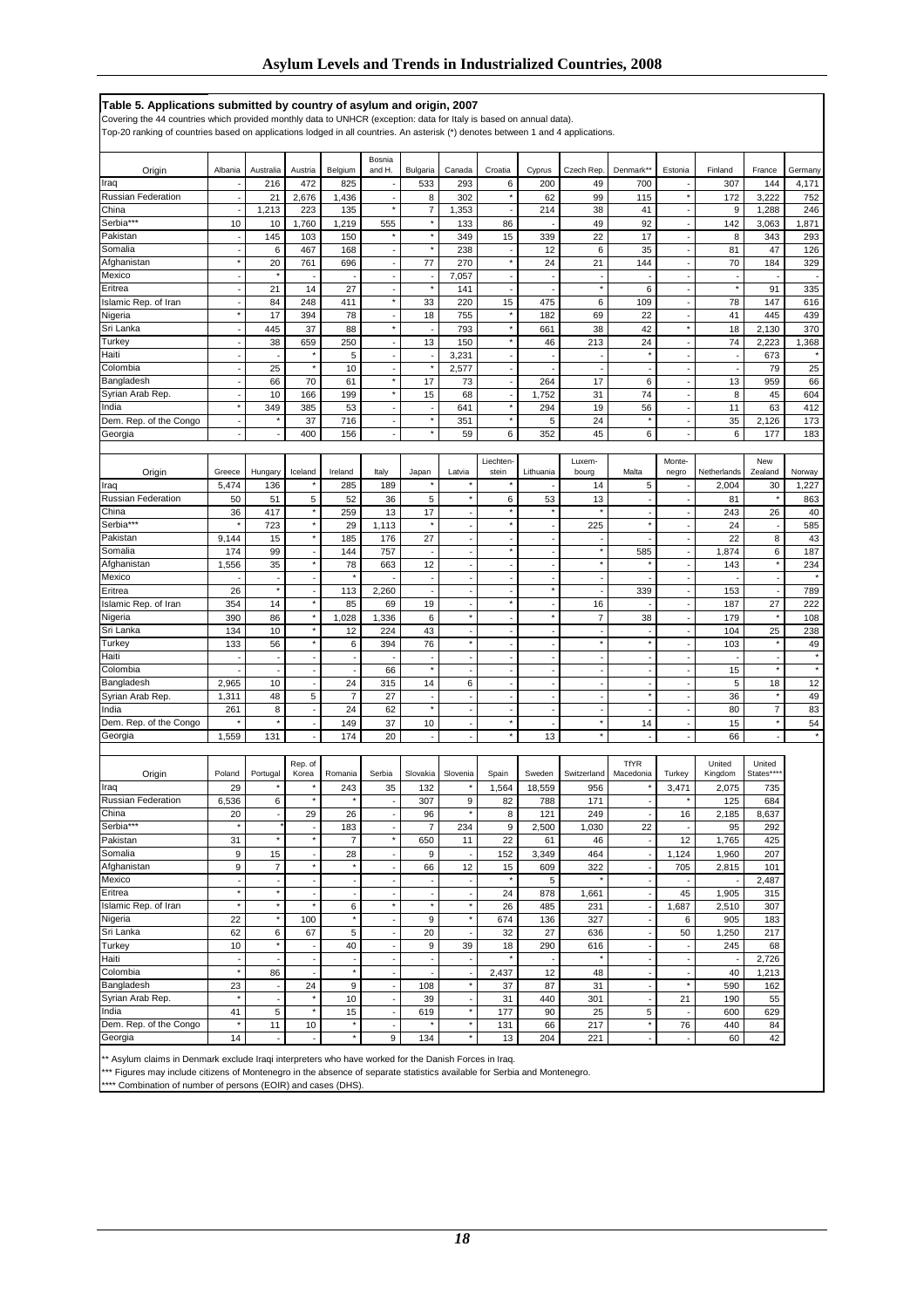#### **Table 6. Applications submitted by country of asylum and origin, 2008**

Covering all 44 asylum countries which provided monthly data to UNHCR.

Top-20 ranking of countries based on applications lodged in all countries. An asterisk (\*) denotes between 1 and 4 applications.

| Origin                               | Albania                            | Australia                  | Austria                  | Belgium                         | Bosnia<br>and H.                    | Bulgaria                                   | Canada                                               | Croatia                  | Cyprus                   | Czech Rep.               | Denmark**                      | Estonia                                              | Finland        | France             | Germany        |
|--------------------------------------|------------------------------------|----------------------------|--------------------------|---------------------------------|-------------------------------------|--------------------------------------------|------------------------------------------------------|--------------------------|--------------------------|--------------------------|--------------------------------|------------------------------------------------------|----------------|--------------------|----------------|
| Iraq                                 |                                    | 193                        | 494                      | 1,070                           |                                     | 350                                        | 310                                                  | ÷,                       | 170                      | 27                       | 543                            |                                                      | 1,253          | 627                | 6,697          |
| Somalia                              |                                    | 15                         | 392                      | 163                             | $\overline{\phantom{a}}$            | 14                                         | 441                                                  | $\star$                  |                          |                          | 58                             | $\overline{\phantom{a}}$                             | 1,176          | 92                 | 166            |
| <b>Russian Federation</b>            | ÷,                                 | 21                         | 3,436                    | 1,615                           | ÷,                                  | $\overline{7}$                             | 280                                                  | 8                        | 27                       | 80                       | 183                            | $\pmb{\ast}$                                         | 208            | 3,579              | 768            |
| Afghanistan                          | $\overline{\phantom{a}}$           | 52                         | 1,365                    | 879                             | $\overline{\phantom{a}}$            | 55                                         | 408                                                  | $\star$                  | 33                       | 28                       | 418                            | $\sim$                                               | 249            | 263                | 650            |
| China                                | ÷,                                 | 1,226                      | 236                      | 189                             | ÷,                                  | 10                                         | 1,476                                                | $\blacksquare$           | 91                       | 32                       | 19                             | $\overline{\phantom{a}}$                             | 6              | 821                | 285            |
| Serbia***                            | $\sqrt{5}$                         | 5                          | 1,702                    | 1,050                           | 82                                  | $\pmb{\ast}$                               | 139                                                  | 62                       |                          | 30                       | 118                            | ÷,                                                   | 161            | 3,129              | 1,511          |
| Nigeria                              |                                    | 25                         | 535                      | 59                              | $\overline{\phantom{a}}$<br>$\star$ | 18<br>$\pmb{\ast}$                         | 765                                                  | ×                        | 100                      | 42                       | 29                             | $\pmb{\ast}$                                         | 76             | 459                | 500            |
| Pakistan<br>Eritrea                  | $\overline{\phantom{a}}$           | 220<br>6                   | 106<br>19                | 150<br>35                       |                                     |                                            | 368<br>178                                           | 16                       | 221                      | 13                       | 14<br>15                       | $\overline{\phantom{a}}$                             | 8              | 325<br>120         | 309<br>247     |
| Mexico                               | ÷,                                 | ÷,                         |                          |                                 | ÷,<br>÷,                            | $\overline{\phantom{a}}$<br>÷,             | 9,413                                                | ÷<br>÷,                  |                          | ÷,                       |                                | $\overline{\phantom{a}}$<br>$\sim$                   |                |                    |                |
| Islamic Rep. of Iran                 | ÷,                                 | 158                        | 250                      | 614                             | $\sim$                              | 19                                         | 284                                                  | $\overline{\mathcal{I}}$ | 213                      | $\star$                  | 196                            | $\overline{\phantom{a}}$                             | 143            | 147                | 804            |
| Sri Lanka                            | $\star$                            | 417                        | 12                       | 148                             |                                     | 17                                         | 1,000                                                | 8                        | 408                      | 6                        | 53                             |                                                      | 36             | 2,304              | 459            |
| Turkey                               | $\overline{\phantom{a}}$           | 36                         | 418                      | 284                             | $\star$                             | $\overline{7}$                             | 230                                                  | 10                       | 72                       | 251                      | 39                             | $\pmb{\ast}$                                         | 65             | 2,196              | 1,320          |
| Haiti                                |                                    |                            |                          | $\overline{\phantom{a}}$        | $\overline{\phantom{a}}$            | $\overline{\phantom{a}}$                   | 4,247                                                | ÷,                       |                          | $\overline{\phantom{a}}$ | $\star$                        | $\overline{\phantom{a}}$                             |                | 925                | $\star$        |
| Bangladesh                           | $\overline{\phantom{a}}$           | 131                        | 52                       | 79                              | ÷,                                  | $\star$                                    | 96                                                   | ÷                        | 178                      | $\overline{\phantom{a}}$ | 14                             | $\overline{\phantom{a}}$                             | 9              | 1,242              | 41             |
| Georgia                              |                                    | $\star$                    | 514                      | 222                             | ÷,                                  | $^\star$                                   | 92                                                   | Ĭ.                       | 122<br>$\pmb{\ast}$      | 39                       | 25                             | $^\star$                                             | 13             | 376                | 233            |
| Zimbabwe                             | $\overline{\phantom{a}}$<br>$\sim$ | 214<br>8                   | 12<br>65                 | 8                               | $\overline{\phantom{a}}$            | $\overline{\phantom{a}}$<br>$\star$        | 348<br>437                                           | Ĭ.                       | 5                        |                          | 5<br>9                         | $\overline{\phantom{a}}$                             | 31             | 15                 | 69             |
| Dem. Rep. of the Congo<br>Colombia   | $\blacksquare$                     | 23                         |                          | 579                             | $\blacksquare$<br>÷,                | ÷,                                         | 3,069                                                | ÷,<br>÷,                 |                          | 11                       |                                | $\overline{\phantom{a}}$<br>$\overline{\phantom{a}}$ |                | 2,485<br>116       | 166<br>8       |
| Syrian Arab Rep.                     |                                    | 16                         | 140                      | 281                             | $\overline{\phantom{a}}$            | 20                                         | 76                                                   | $\overline{a}$           | 963                      | 63                       | 105                            | ÷,                                                   | 24             | 32                 | 744            |
|                                      |                                    |                            |                          |                                 |                                     |                                            |                                                      |                          |                          |                          |                                |                                                      |                |                    |                |
|                                      |                                    |                            |                          |                                 |                                     |                                            |                                                      | Liechten                 |                          | Luxem-                   |                                | Monte-                                               |                | New                |                |
| Origin                               | Greece                             | Hungary                    | Iceland                  | Ireland                         | Italy                               | Japan                                      | Latvia                                               | stein                    | Lithuania                | bourg                    | Malta                          | negro                                                | Netherlands    | Zealand            | Norway         |
| Iraq                                 | 1,760                              | 125                        | 5<br>$\star$             | 203                             | 803                                 |                                            |                                                      | ×,                       |                          | 29                       | 5                              |                                                      | 5,027          | 33                 | 3,137          |
| Somalia<br><b>Russian Federation</b> | 149                                | 185                        | $^\star$                 | 141                             | 4,473                               | $\overline{\phantom{a}}$                   | $\overline{\phantom{a}}$<br>5                        | ÷,<br>$\star$            |                          | 10                       | 1,081                          | $\overline{\phantom{a}}$                             | 3,842          |                    | 1,293          |
| Afghanistan                          | 125<br>2,287                       | 21<br>116                  | 5                        | 30<br>79                        | 14<br>2,005                         | ÷,<br>$\star$                              | 10                                                   | $\blacksquare$           | 138                      | 13<br>$\pmb{\ast}$       | $\overline{\phantom{a}}$       | $\pmb{\ast}$                                         | 95<br>395      | ×                  | 1,078<br>1,363 |
| China                                | 55                                 | 55                         | $^\star$                 | 180                             | 44                                  | 18                                         | ÷,                                                   | ÷,                       | $\star$                  | $\star$                  | ÷,                             | $\overline{\phantom{a}}$                             | 563            | 24                 | 81             |
| Serbia***                            | 6                                  | 1,593                      | 15                       | 41                              | 851                                 |                                            |                                                      | $\star$                  | $\pmb{\ast}$             | 219                      |                                | $\star$                                              | 32             |                    | 675            |
| Nigeria                              | 746                                | 56                         | 5                        | 1,008                           | 5,333                               | 10                                         | $^\star$                                             | ÷,                       | $\pmb{\ast}$             | 5                        | 223                            | $\overline{\phantom{a}}$                             | 97             | $\star$            | 436            |
| Pakistan                             | 6,914                              | 246                        | $\star$                  | 237                             | 920                                 | 37                                         | $^\star$                                             | ÷,                       | 6                        |                          |                                | $\overline{\phantom{a}}$                             | 46             | $\star$            | 38             |
| Eritrea                              | 47                                 | ÷,                         | $\star$                  | 78                              | 2,739                               | ÷,                                         | ÷,                                                   | ł,                       | $\overline{\phantom{a}}$ | 11                       | 176                            | $\overline{\phantom{a}}$                             | 236            | $\star$            | 1,799          |
| Mexico                               |                                    | $\overline{a}$             | ÷,<br>$^\star$           | $\overline{a}$                  |                                     | ÷,                                         | $\overline{\phantom{a}}$                             | ä,<br>$\star$            | ÷,<br>$\star$            | $\overline{a}$           | ÷,                             | $\overline{\phantom{a}}$                             |                | $\star$            |                |
| Islamic Rep. of Iran<br>Sri Lanka    | 312<br>123                         | 10                         | 5                        | 65                              | 141                                 | 38                                         | ÷,<br>$^\star$                                       |                          |                          | 18                       | ÷,                             | $\sim$<br>÷,                                         | 322            | 28                 | 720            |
| Turkey                               | 53                                 | 12<br>70                   | $\sim$                   | 11<br>5                         | 221<br>759                          | 90<br>156                                  | $^\star$                                             | ÷,<br>$\star$            | 6<br>$\pmb{\ast}$        | $\pmb{\ast}$             | 5<br>$\star$                   | $\overline{\phantom{a}}$                             | 216<br>71      | 26                 | 342<br>82      |
| Haiti                                |                                    | ÷,                         | ٠                        | ÷,                              |                                     |                                            | $\overline{\phantom{a}}$                             | $\blacksquare$           | $\overline{\phantom{a}}$ | $\overline{\phantom{a}}$ | $\overline{\phantom{a}}$       | $\overline{\phantom{a}}$                             |                | ÷,                 | ٠              |
| Bangladesh                           | 1,778                              | 35                         |                          | 47                              | 1,322                               | 33                                         | $\star$                                              |                          |                          |                          | $\star$                        |                                                      | 9              | 9                  | 8              |
| Georgia                              | 2,241                              | 165                        | $^\star$                 | 180                             | 46                                  | $\overline{\phantom{a}}$                   | 17                                                   | $\star$                  | $\overline{7}$           | $\star$                  | $\star$                        | $^\star$                                             | 64             | $\overline{a}$     | 19             |
| Zimbabwe                             |                                    | $\star$                    | ÷,                       | 114                             | 42                                  | $^\star$                                   | $\overline{\phantom{a}}$                             | ÷,                       | $\pmb{\ast}$             | $\overline{\phantom{a}}$ | $\star$                        | $\overline{\phantom{a}}$                             | 10             | 8                  | 17             |
| Dem. Rep. of the Congo               | 12                                 | ÷,                         | ÷,                       | 172                             | 63                                  | 14                                         | $\overline{\phantom{a}}$                             | ł,                       | $\pmb{\ast}$             | 6                        | $\star$                        |                                                      | 40             | $\star$<br>$\star$ | 107            |
| Colombia                             |                                    | $\sim$                     | ÷,<br>$\star$            | $\overline{\phantom{a}}$        | 62                                  | $\overline{7}$                             | $\blacksquare$<br>$^\star$                           | $\blacksquare$           | $\overline{\phantom{a}}$ | $\overline{a}$           | ÷,<br>$\star$                  | $\sim$                                               | 34             | $\star$            | 9              |
| Syrian Arab Rep.                     | 808                                | 16                         |                          | 17                              | 36                                  | $\overline{\phantom{a}}$                   |                                                      | ä,                       | 5                        |                          |                                | $\overline{\phantom{a}}$                             | 48             |                    | 115            |
|                                      |                                    |                            | Rep. of                  |                                 |                                     |                                            |                                                      |                          |                          |                          | <b>TfYR</b>                    |                                                      | United         | United             |                |
| Origin                               | Poland                             | Portugal                   | Korea                    | Romania                         | Serbia                              | Slovakia                                   | Slovenia                                             | Spain                    | Sweden                   | Switzerland              | Macedonia                      | Turkey                                               | Kingdom        | States**           |                |
| Iraq                                 | 66                                 |                            |                          | 133                             | 12                                  | 45                                         |                                                      | 61                       | 6,083                    | 1,440                    |                                | 6,904                                                | 2,030          | 835                |                |
| Somalia                              |                                    | $\star$                    |                          | 8                               | $\star$                             |                                            |                                                      | 195                      | 3,361                    | 2,014                    | ×                              | 647                                                  | 1,575          | 311                |                |
| Russian Federation                   | 6,647<br>$\star$                   | $\overline{a}$<br>$^\star$ |                          | 11                              | ÷,                                  | 107                                        | $^\star$                                             | 63                       | 933                      | 208                      | ÷,                             |                                                      | 70             | 691                |                |
| Afghanistan<br>China                 |                                    | $\star$                    | ÷,                       | 5                               | ÷,                                  | 75<br>44                                   | 10                                                   | 50                       | 784                      | 405                      | 6                              | 2,642                                                | 3,730<br>1,490 | 73<br>9,992        |                |
| Serbia***                            | 20<br>$\star$                      |                            | 30                       | 53<br>25                        |                                     | 16                                         | 69                                                   | 6<br>$\star$             | 75<br>1,989              | 272<br>1,301             | 34                             | 27                                                   | 80             | 250                |                |
| Nigeria                              | 19                                 | 8                          | 27                       | $\overline{7}$                  | $^\star$                            | $\star$                                    | $\overline{7}$                                       | 801                      | 176                      | 988                      | $\star$                        | $\overline{7}$                                       | 970            | 157                |                |
| Pakistan                             | 15                                 |                            | 47                       | 252                             | $\blacksquare$                      | 95                                         | $^\star$                                             | 52                       | 59                       | 53                       | $\overline{\phantom{a}}$       | 9                                                    | 2,010          | 467                |                |
| Eritrea                              | $\overline{\phantom{a}}$           | 5                          |                          | $\overline{\phantom{a}}$        |                                     |                                            |                                                      | 43                       | 857                      | 2,849                    | ÷,                             | 76                                                   | 2,345          | 423                |                |
| Mexico                               | $\overline{\phantom{a}}$           | $\sim$                     | ÷,                       | $\sim$                          | $\overline{\phantom{a}}$            | $\mathbf{r}$                               | $\overline{\phantom{a}}$                             | 8                        |                          |                          | ÷,                             |                                                      |                | 2,739              |                |
| Islamic Rep. of Iran                 | $^\star$                           | $^\star$                   | $\overline{7}$           | 8                               | $\sim$                              | $\sqrt{5}$                                 | 11                                                   | 64                       | 799                      | 393                      | $^\star$                       | 2,116                                                | 2,585          | 324                |                |
| Sri Lanka                            | 17                                 | 27                         | 71                       | $\boldsymbol{7}$                |                                     | 13                                         | $\star$                                              | 61                       | 35                       | 1,262                    | $\star$                        | 42                                                   | 1,840          | 373                |                |
| Turkey<br>Haiti                      | 17<br>$\star$                      | $\sim$<br>$\sim$           | $\overline{\phantom{a}}$ | 79                              | ÷,<br>$\sim$                        | $\overline{7}$<br>$\overline{\phantom{a}}$ | 72                                                   | 26<br>5                  | 254                      | 519                      |                                | $\sim$                                               | 225            | 90                 |                |
| Bangladesh                           | $^\star$                           | $\overline{\phantom{a}}$   | 30                       | $\overline{\phantom{a}}$<br>172 | $\overline{\phantom{a}}$            | 42                                         | $\overline{\phantom{a}}$<br>$\overline{\phantom{a}}$ | 38                       | 93                       | 38                       | $\overline{\phantom{a}}$<br>÷, | $\overline{\phantom{a}}$<br>$\star$                  | 500            | 1,929<br>169       |                |
| Georgia                              | 54                                 | 5                          |                          | 43                              | 17                                  | 112                                        | $^\star$                                             | 62                       | 211                      | 481                      | ÷,                             | $\overline{\phantom{a}}$                             | 85             | 83                 |                |
| Zimbabwe                             | $\overline{\phantom{a}}$           | $\sim$                     | ÷,                       | $^\star$                        | $\overline{\phantom{a}}$            | $\overline{\phantom{a}}$                   | $\sim$                                               | 15                       | 15                       | 48                       | ÷,                             | $\overline{\phantom{a}}$                             | 4,330          | 264                |                |
| Dem. Rep. of the Congo               | $\star$                            | 17                         | 11                       | $^\star$                        | $\sim$                              | $^\star$                                   | $^\star$                                             | 103                      | 60                       | 246                      | $\blacksquare$                 | 72                                                   | 380            | 91                 |                |
| Colombia                             | $\blacksquare$                     | 24                         | $\overline{\phantom{a}}$ | ÷,                              | $\blacksquare$                      | $\overline{\phantom{a}}$                   | $\blacksquare$                                       | 753                      | 10                       | 43                       | ÷,                             | $\overline{\phantom{a}}$                             | 25             | 794                |                |
| Syrian Arab Rep.                     | 8                                  | $\sim$                     | $\overline{\phantom{a}}$ | 11                              | 5                                   | 8                                          | $\overline{\phantom{a}}$                             | 97                       | 551                      | 388                      | $\overline{\phantom{a}}$       | 22                                                   | 180            | 68                 |                |

\*\* Asylum claims in Denmark exclude Iraqi interpreters who have worked for the Danish Forces in Iraq.

\*\*\* Figures may include citizens of Montenegro in the absence of separate statistics available for Serbia and Montenegro.

\*\*\*\* Combination of number of persons (EOIR) and cases (DHS).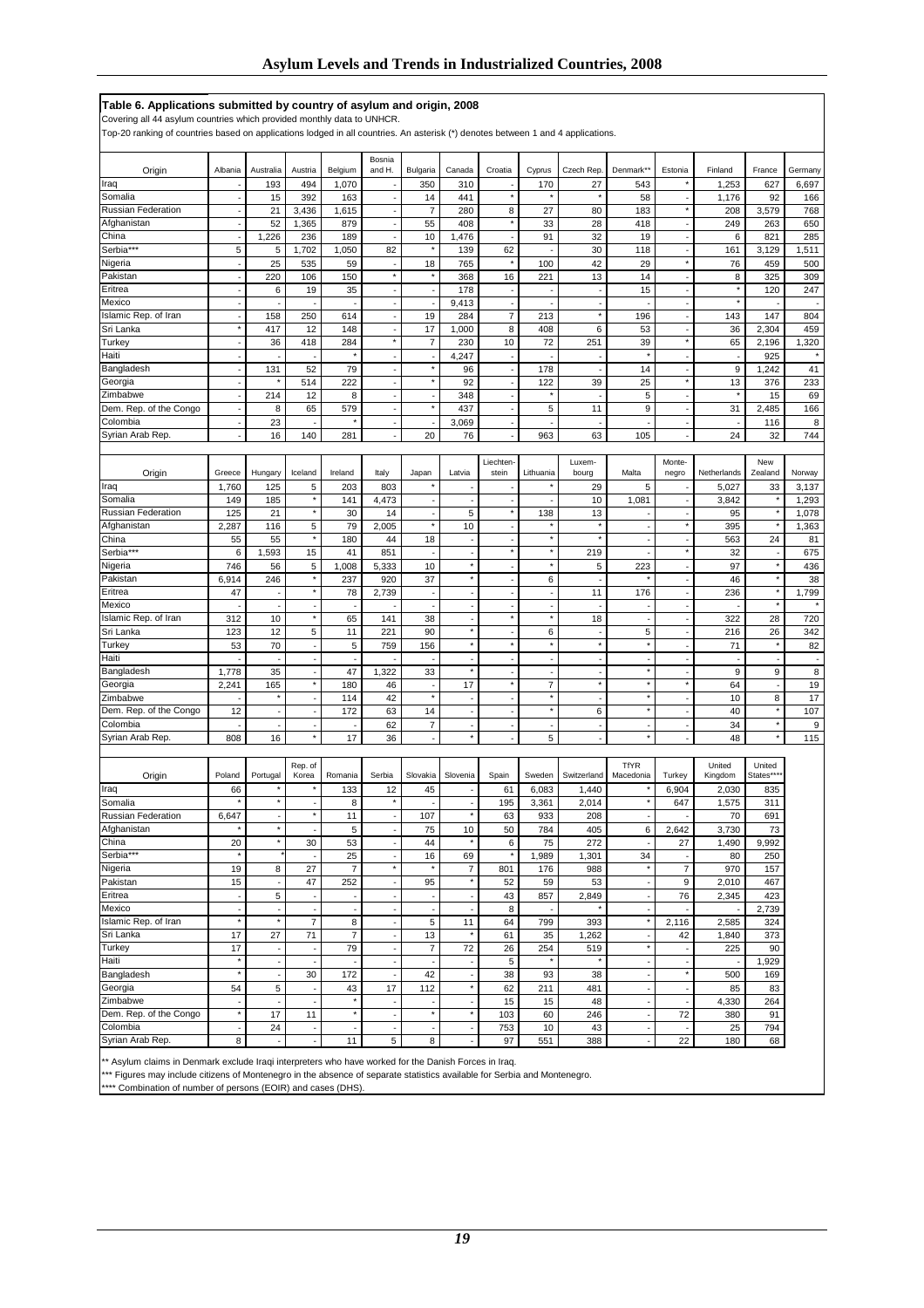| Table 7. Quarterly asylum applications lodged in 44 industrialized countries, 2007-2008 |  |  |  |
|-----------------------------------------------------------------------------------------|--|--|--|
| Covering 44 countries which provided monthly data to UNHCR.                             |  |  |  |

|                               |                         | 2007                 |                      |                |                |                | 2008           |                |               | Quarterly change 2008 |              |
|-------------------------------|-------------------------|----------------------|----------------------|----------------|----------------|----------------|----------------|----------------|---------------|-----------------------|--------------|
| Asylum<br>country             | Q <sub>1</sub>          | Q <sub>2</sub>       | Q <sub>3</sub>       | Q4             | Q <sub>1</sub> | Q <sub>2</sub> | Q3             | Q4             | $Q2-O1$       | $Q3-Q2$               | $Q4-Q3$      |
| Albania                       | 12                      | 11                   | 3                    | $\overline{2}$ | 5              | $\overline{2}$ |                |                | $-60%$        | $-100%$               |              |
| Australia                     | 912                     | 1,039                | 1,022                | 998            | 942            | 1,027          | 1,488          | 1,293          | 9%            | 45%                   | $-13%$       |
| Austria                       | 3,064                   | 2,645                | 2,948                | 3,264          | 2,813          | 2,537          | 3,547          | 3,912          | $-10%$        | 40%                   | 10%          |
| Belaium                       | 2,802                   | 2,728                | 2,565                | 3,020          | 2,941          | 2,777          | 3,158          | 3,376          | $-6%$         | 14%                   | 7%           |
| Bosnia and H.                 | 5                       | 454                  | 55                   | 58             | 52             | 16             | 6              | 26             | $-69%$        | $-63%$                | 333%         |
| Bulgaria                      | 231                     | 209                  | 232                  | 303            | 236            | 181            | 173            | 156            | $-23%$        | $-4%$                 | $-10%$       |
| Canada                        | 5,890                   | 5,490                | 7,587                | 9,375          | 8,411          | 8,424          | 10,285         | 9,775          | 0%            | 22%                   | $-5%$        |
| Croatia                       | 31                      | 35                   | 51                   | 78             | 38             | 30             | 31             | 56             | $-21%$        | 3%                    | 81%          |
| Cyprus                        | 1,651                   | 1,649                | 1,381                | 2,108          | 1,117          | 896            | 981            | 928            | $-20%$        | 9%                    | $-5%$        |
| Czech Rep.                    | 464                     | 382                  | 471                  | 561            | 582            | 349            | 349            | 410            | $-40%$        | 0%                    | 17%          |
| Denmark                       | 603                     | 376                  | 407                  | 486            | 533            | 448            | 592            | 787            | $-16%$        | 32%                   | 33%          |
| Estonia                       | 1                       | 5                    | 1                    | 2              | 3              | 3              | 1              | 7              | 0%            | $-67%$                | 600%         |
| Finland                       | 308                     | 296                  | 451                  | 379            | 395            | 636            | 1,227          | 1,758          | 61%           | 93%                   | 43%          |
| France                        | 7,656                   | 7,037                | 6,774                | 7,691          | 7,849          | 8,175          | 8,772          | 10,368         | 4%            | 7%                    | 18%          |
| Germany                       | 4,430                   | 3,791                | 5,172                | 5,140          | 5,760          | 4,965          | 5,417          | 5,229          | $-14%$        | 9%                    | $-3%$        |
| Greece                        | 7,446                   | 7,148                | 5,456                | 5,063          | 4,916          | 5,249          | 4,863          | 4,856          | 7%            | $-7%$                 | 0%           |
| Hungary                       | 509                     | 696                  | 770                  | 1,444          | 701            | 517            | 794            | 1,106          | $-26%$        | 54%                   | 39%          |
| Iceland                       | 10                      | 7                    | 17                   | 8              | 15             | 19             | 28             | 16             | 27%           | 47%                   | $-43%$       |
| Ireland                       | 1,065                   | 911                  | 970                  | 1,039          | 924            | 929            | 1,032          | 980            | 1%            | 11%                   | $-5%$        |
| Italy                         |                         |                      |                      |                | 4,966          | 6,115          | 10,166         | 9,917          | 23%           | 66%                   | $-2%$        |
| Japan                         | 163                     | 206                  | 201                  | 246            | 309            | 365            | 426            | 499            | 18%           | 17%                   | 17%          |
| Latvia                        | $\overline{4}$          | 9                    | 19                   | $\overline{2}$ | 4              | 5              | 11             | 31             | 25%           | 120%                  | 182%         |
| Liechtenstein                 | $\overline{4}$          | 10                   | 10                   | 8              | 10             | 6              | 6              | 4              | $-40%$        | 0%                    | $-33%$       |
| Lithuania                     | 47                      | 21                   | 15                   | 33             | 33             | 33             | 56             | 94             | 0%            | 70%                   | 68%          |
| Luxembourg                    | 101                     | 97                   | 124                  | 104            | 99             | 99             | 165            | 100            | 0%            | 67%                   | $-39%$       |
| Malta                         | 257                     | 140                  | 405                  | 577            | 478            | 623            | 894            | 612            | 30%           | 43%                   | $-32%$       |
| Montenegro                    | $\overline{\mathbf{c}}$ |                      |                      |                | 3              | $\overline{2}$ | $\overline{2}$ |                | $-33%$        | 0%                    | $-100%$      |
| Netherlands                   | 1,660                   | 1,373                | 1,845                | 2,224          | 2,656          | 3,109          | 4,004          | 3,630          | 17%           | 29%                   | $-9%$        |
| New Zealand                   | 67<br>1,215             | 48<br>1,233          | 60<br>1,927          | 73<br>2,153    | 71<br>2,478    | 63<br>2,915    | 57             | 63             | $-11%$<br>18% | $-10%$<br>61%         | 11%<br>$-7%$ |
| Norway<br>Poland              | 717                     | 659                  | 1,526                | 4,214          | 1,503          | 1,507          | 4,682<br>2,026 | 4,356<br>2,167 | 0%            | 34%                   | 7%           |
| Portugal                      | 67                      | 76                   | 37                   | 41             | 31             | 62             | 35             | 33             | 100%          | $-44%$                | $-6%$        |
| Republic of Korea             | 167                     | 154                  | 122                  | 274            | 102            | 70             | 86             | 106            | $-31%$        | 23%                   | 23%          |
| Romania                       | 87                      | 115                  | 278                  | 179            | 189            | 169            | 333            | 392            | $-11%$        | 97%                   | 18%          |
| Serbia                        | 6                       | 6                    | 22                   | 30             | 25             | $\overline{7}$ | 32             | 13             | $-72%$        | 357%                  | $-59%$       |
| Slovakia                      | 670                     | 822                  | 769                  | 382            | 172            | 247            | 241            | 250            | 44%           | $-2%$                 | 4%           |
| Slovenia                      | 62                      | 121                  | 140                  | 104            | 42             | 72             | 46             | 78             | 71%           | $-36%$                | 70%          |
| Spain                         | 2,333                   | 1,849                | 1,440                | 1,841          | 1,150          | 1,211          | 990            | 1,127          | 5%            | $-18%$                | 14%          |
| Sweden                        | 9,228                   | 8,393                | 9,423                | 9,163          | 7,049          | 5,221          | 5,978          | 6,105          | $-26%$        | 14%                   | 2%           |
| Switzerland                   | 3,142                   | 2,450                | 2,408                | 2,844          | 2,786          | 3,159          | 4,406          | 6,255          | 13%           | 39%                   | 42%          |
| <b>TfYR Macedonia</b>         | $\overline{4}$          | 10                   | 7                    | 12             | $\overline{7}$ | 6              | 35             | 6              | $-14%$        | 483%                  | $-83%$       |
| Turkey                        | 1,202                   | 2,019                | 2,476                | 1,945          | 2,210          | 2.629          | 4,000          | 4,142          | 19%           | 52%                   | 4%           |
| United Kingdom                | 6,750                   | 5,920                | 7,090                | 8,140          | 7,705          | 6,840          | 7,985          | 8,015          | $-11%$        | 17%                   | 0%           |
| <b>United States</b>          | 13,486                  | 13,525               | 10,752               | 11,830         | 12,413         | 13,152         | 12,332         | 11,118         | 6%            | $-6%$                 | $-10%$       |
| <b>Totals excluding Italy</b> |                         |                      |                      |                |                |                |                |                |               |                       |              |
| EU-"Old" (14)                 | 47,513                  | 42,640               | 44,702               | 47,595         | 44,821         | 42,258         | 47,765         | 50,276         | $-6%$         | 13%                   | 5%           |
| EU-"New" (12)                 | 4,700                   | 4,828                | 6,007                | 9,909          | 5,060          | 4,602          | 5,905          | 6,231          | $-9%$         | 28%                   | 6%           |
| EU-Total (26)                 | 52,213                  | 47,468               | 50,709               | 57,504         | 49,881         | 46,860         | 53,670         | 56,507         | $-6%$         | 15%                   | 5%           |
| Nordic countries (5)          | 11,364                  | 10,305               | 12,225               | 12,189         | 10,470         | 9,239          | 12,507         | 13,022         | $-12%$        | 35%                   | 4%           |
| Western Europe (18)           | 51,884                  | 46,340               | 49,064               | 52,608         | 50,110         | 48,357         | 56,887         | 60,907         | $-3%$         | 18%                   | 7%           |
| Southern Europe (7)           | 11,766                  | 10,873               | 8,722                | 9,632          | 7,697          | 8,043          | 7,763          | 7,556          | 4%            | $-3%$                 | $-3%$        |
| Total Europe (37)             | 57,846                  | 53,703               | 57,685               | 64,642         | 57,510         | 55,651         | 66,898         | 71,381         | $-3%$         | 20%                   | 7%           |
| Canada/USA                    | 19,376                  | 19,015               | 18,339               | 21,205         | 20,824         | 21,576         | 22,617         | 20,893         | 4%            | 5%                    | $-8%$        |
| Australia/New Zealand         | 979                     | 1,087                | 1,082                | 1,071          | 1,013          | 1,090          | 1,545          | 1,356          | 8%            | 42%                   | $-12%$       |
| Total non-Europe (6)          | 20,685                  | 20,462               | 19,744               | 22,796         | 22,248         | 23,101         | 24,674         | 22,854         | 4%            | 7%                    | $-7%$        |
| Total (43)                    | 78,531                  | 74,165               | 77,429               | 87,438         | 79,758         | 78,752         | 91,572         | 94,235         | $-1%$         | 16%                   | 3%           |
| <b>Totals including Italy</b> |                         |                      |                      |                |                |                |                |                |               |                       |              |
| EU-"Old" (15)                 | $\ddotsc$               | $\ddot{\phantom{1}}$ | $\ddot{\phantom{0}}$ | $\ddotsc$      | 49,787         | 48,373         | 57,931         | 60,193         | $-3%$         | 20%                   | 4%           |
| EU-Total (27)                 | $\ddotsc$               | $\ddotsc$            | $\ddotsc$            | .,             | 54,847         | 52,975         | 63,836         | 66,424         | $-3%$         | 21%                   | 4%           |
| Western Europe (19)           | .,                      | Ω,                   | $\ddot{\phantom{0}}$ | Ц,             | 55,076         | 54,472         | 67,053         | 70,824         | $-1%$         | 23%                   | 6%           |
| Southern Europe (8)           | $\ddotsc$               | $\ddot{\phantom{a}}$ | $\cdot$              | $\ddotsc$      | 14,873         | 16,787         | 21,929         | 21,615         | 13%           | 31%                   | $-1%$        |
| Total Europe (38)             | $\ldots$                | Ţ,                   | $\ddot{\phantom{a}}$ | Ц,             | 62,476         | 61,766         | 77,064         | 81,298         | $-1%$         | 25%                   | 5%           |
| Total (44)                    | $\ddotsc$               | $\ddot{\phantom{1}}$ | $\ddot{\phantom{a}}$ | $\ddotsc$      | 84,724         | 84,867         | 101,738        | 104,152        | 0%            | 20%                   | 2%           |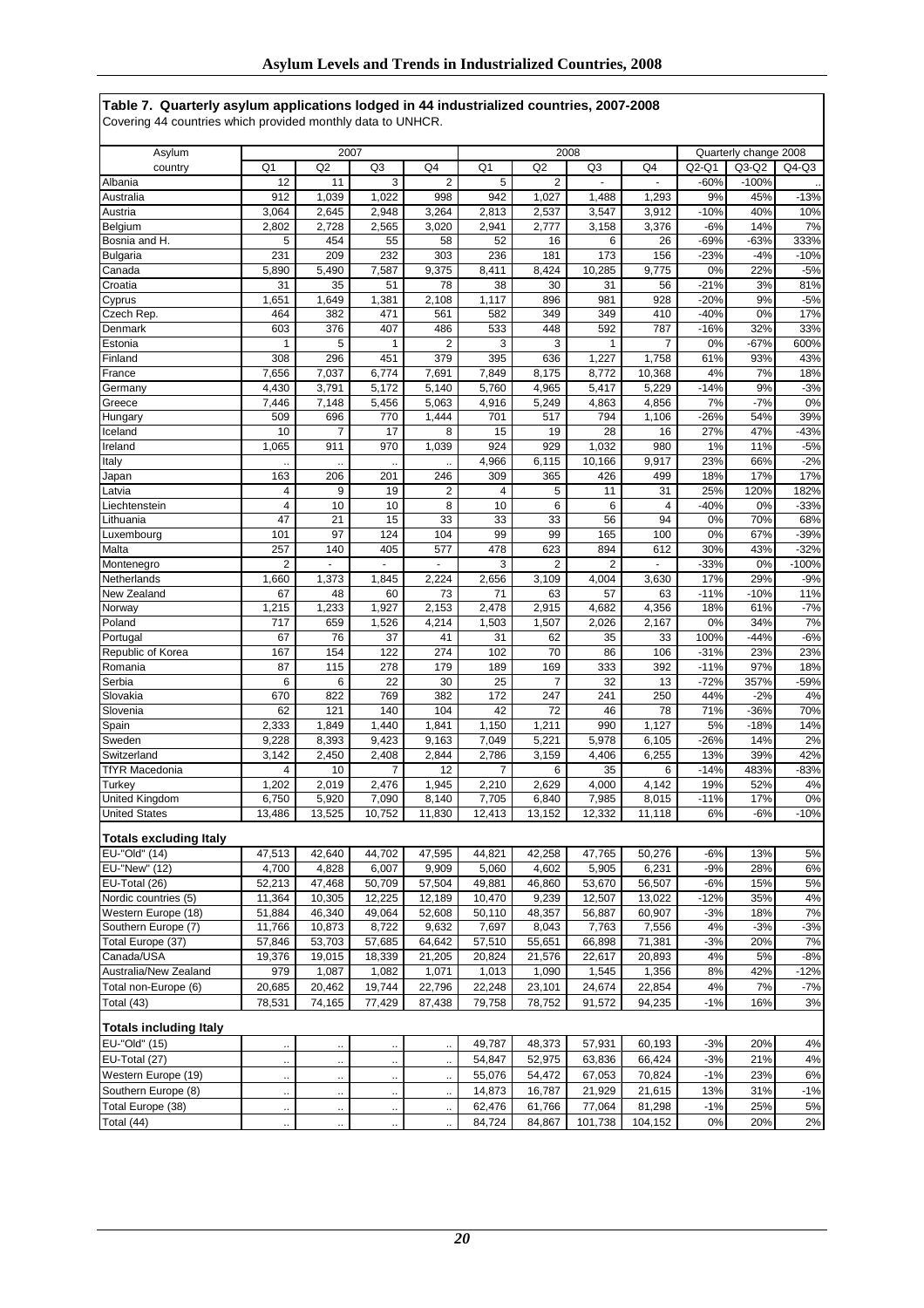| Table 8. Origin of asylum applicants in 43 industrialized countries by quarter, 2007 |        |                                       |                |        |         |        |            |        |                |                |                |       |           |
|--------------------------------------------------------------------------------------|--------|---------------------------------------|----------------|--------|---------|--------|------------|--------|----------------|----------------|----------------|-------|-----------|
| Covering 43 countries which provided monthly data to UNHCR (excluding Italy).        |        |                                       |                |        |         |        |            |        |                |                |                |       | Total     |
|                                                                                      |        |                                       |                |        |         |        |            |        |                |                |                |       | 2007      |
|                                                                                      |        | No. of applications (excluding Italy) |                |        |         |        | Change (%) |        |                | Share (%)      |                |       | including |
| Origin                                                                               | Q1     | Q2                                    | Q <sub>3</sub> | Q4     | Total   | Q2-Q1  | Q3-Q2      | Q4-Q3  | Q <sub>1</sub> | Q <sub>2</sub> | Q <sub>3</sub> | Q4    | Italy     |
| Iraq                                                                                 | 10,732 | 10,695                                | 11,742         | 11,742 | 44,911  | 0%     | 10%        | 0%     | 14.1           | 15.0           | 15.6           | 13.8  | 45,100    |
| <b>Russian Federation</b>                                                            | 3,323  | 3,273                                 | 4,228          | 7,945  | 18,769  | $-2%$  | 29%        | 88%    | 4.4            | 4.6            | 5.6            | 9.3   | 18,805    |
| China                                                                                | 4,430  | 4,194                                 | 4,091          | 4,491  | 17,206  | $-5%$  | $-2%$      | 10%    | 5.8            | 5.9            | 5.4            | 5.3   | 17,219    |
| Serbia <sup>*</sup>                                                                  | 3,936  | 3,728                                 | 3,774          | 3,525  | 14,963  | $-5%$  | 1%         | $-7%$  | 5.2            | 5.2            | 5.0            | 4.1   | 16,076    |
| Pakistan                                                                             | 4,004  | 3,366                                 | 3,916          | 2,988  | 14,274  | $-16%$ | 16%        | $-24%$ | 5.3            | 4.7            | 5.2            | 3.5   | 14,450    |
| Somalia                                                                              | 2,577  | 2,413                                 | 3,247          | 3,342  | 11,579  | $-6%$  | 35%        | 3%     | 3.4            | 3.4            | 4.3            | 3.9   | 12,336    |
| Mexico                                                                               | 2,112  | 2,318                                 | 2,565          | 2,565  | 9,560   | 10%    | 11%        | 0%     | 2.8            | 3.2            | 3.4            | 3.0   | 9,560     |
| Afghanistan                                                                          | 2,283  | 2,265                                 | 2,185          | 2,596  | 9,329   | $-1%$  | $-4%$      | 19%    | 3.0            | 3.2            | 2.9            | 3.1   | 9,992     |
| Islamic Rep. of Iran                                                                 | 1.996  | 1,809                                 | 2,273          | 2,556  | 8,634   | $-9%$  | 26%        | 12%    | 2.6            | 2.5            | 3.0            | 3.0   | 8,703     |
| Sri Lanka                                                                            | 1.875  | 1,746                                 | 1,941          | 2,006  | 7,568   | $-7%$  | 11%        | 3%     | 2.5            | 2.4            | 2.6            | 2.4   | 7,792     |
| Eritrea                                                                              | 1,660  | 1,060                                 | 1,758          | 2,422  | 6,900   | -36%   | 66%        | 38%    | 2.2            | 1.5            | 2.3            | 2.8   | 9,160     |
| Turkey                                                                               | 1,889  | 1,642                                 | 1,495          | 1,804  | 6,830   | $-13%$ | $-9%$      | 21%    | 2.5            | 2.3            | 2.0            | 2.1   | 7,224     |
| Nigeria                                                                              | 1,634  | 1,467                                 | 1,688          | 1,894  | 6,683   | $-10%$ | 15%        | 12%    | 2.2            | 2.1            | 2.2            | 2.2   | 8,019     |
| Haiti                                                                                | 1,540  | 1,418                                 | 1,773          | 1,913  | 6,644   | $-8%$  | 25%        | 8%     | 2.0            | 2.0            | 2.4            | 2.2   | 6,644     |
| Colombia                                                                             | 1,177  | 1,602                                 | 1,430          | 2,366  | 6,575   | 36%    | $-11%$     | 65%    | 1.6            | 2.2            | 1.9            | 2.8   | 6,641     |
| Bangladesh                                                                           | 2,448  | 1,263                                 | 927            | 1,104  | 5,742   | $-48%$ | $-27%$     | 19%    | 3.2            | 1.8            | 1.2            | 1.3   | 6,057     |
| Syrian Arab Rep.                                                                     | 1,443  | 1,429                                 | 1,120          | 1,528  | 5,520   | $-1%$  | $-22%$     | 36%    | 1.9            | 2.0            | 1.5            | 1.8   | 5,547     |
| India                                                                                | 1,403  | 1,284                                 | 1,217          | 1,061  | 4,965   | $-8%$  | $-5%$      | $-13%$ | 1.8            | 1.8            | 1.6            | 1.2   | 5,027     |
| Dem. Rep. of the Congo                                                               | 1,293  | 1,277                                 | 1,053          | 1,150  | 4,773   | $-1%$  | $-18%$     | 9%     | 1.7            | 1.8            | 1.4            | 1.4   | 4,810     |
| Georgia                                                                              | 830    | 1,299                                 | 954            | 963    | 4,046   | 57%    | $-27%$     | 1%     | 1.1            | 1.8            | 1.3            | 1.1   | 4,066     |
| Armenia                                                                              | 949    | 893                                   | 967            | 1,117  | 3,926   | $-6%$  | 8%         | 16%    | 1.3            | 1.3            | 1.3            | 1.3   | 3,947     |
| El Salvador                                                                          | 1,025  | 955                                   | 747            | 867    | 3,594   | $-7%$  | $-22%$     | 16%    | 1.4            | 1.3            | 1.0            | 1.0   | 3,611     |
| Zimbabwe                                                                             | 590    | 646                                   | 786            | 1,021  | 3,043   | 9%     | 22%        | 30%    | 0.8            | 0.9            | 1.0            | 1.2   | 3,045     |
| Guinea                                                                               | 744    | 695                                   | 719            | 742    | 2,900   | $-7%$  | 3%         | 3%     | 1.0            | 1.0            | 1.0            | 0.9   | 3,117     |
| Algeria                                                                              | 696    | 589                                   | 720            | 814    | 2,819   | $-15%$ | 22%        | 13%    | 0.9            | 0.8            | 1.0            | 1.0   | 2,888     |
| Ethiopia                                                                             | 715    | 651                                   | 680            | 707    | 2,753   | $-9%$  | 4%         | 4%     | 0.9            | 0.9            | 0.9            | 0.8   | 3,152     |
| <b>Stateless</b>                                                                     | 640    | 595                                   | 765            | 718    | 2,718   | $-7%$  | 29%        | $-6%$  | 0.8            | 0.8            | 1.0            | 0.8   | 2,720     |
| Viet Nam                                                                             | 497    | 636                                   | 555            | 920    | 2,608   | 28%    | $-13%$     | 66%    | 0.7            | 0.9            | 0.7            | 1.1   | 2,611     |
| Guatemala                                                                            | 733    | 739                                   | 430            | 567    | 2,469   | 1%     | $-42%$     | 32%    | 1.0            | 1.0            | 0.6            | 0.7   | 2,469     |
| Lebanon                                                                              | 706    | 490                                   | 538            | 474    | 2,208   | $-31%$ | 10%        | $-12%$ | 0.9            | 0.7            | 0.7            | 0.6   | 2,313     |
| Côte d'Ivoire                                                                        | 618    | 493                                   | 522            | 492    | 2,125   | $-20%$ | 6%         | $-6%$  | 0.8            | 0.7            | 0.7            | 0.6   | 3,107     |
| Cameroon                                                                             | 545    | 475                                   | 526            | 524    | 2,070   | $-13%$ | 11%        | 0%     | 0.7            | 0.7            | 0.7            | 0.6   | 2,190     |
| Sudan                                                                                | 572    | 479                                   | 462            | 500    | 2,013   | $-16%$ | $-4%$      | 8%     | 0.8            | 0.7            | 0.6            | 0.6   | 2,396     |
| <b>United States</b>                                                                 | 268    | 239                                   | 590            | 788    | 1,885   | $-11%$ | 147%       | 34%    | 0.4            | 0.3            | 0.8            | 0.9   | 1,886     |
| Rep. of Moldova                                                                      | 544    | 395                                   | 524            | 305    | 1,768   | $-27%$ | 33%        | $-42%$ | 0.7            | 0.6            | 0.7            | 0.4   | 1,797     |
| Albania                                                                              | 416    | 355                                   | 404            | 526    | 1,701   | $-15%$ | 14%        | 30%    | 0.5            | 0.5            | 0.5            | 0.6   | 1,724     |
| Mongolia                                                                             | 445    | 443                                   | 419            | 390    | 1,697   | 0%     | $-5%$      | $-7%$  | 0.6            | 0.6            | 0.6            | 0.5   | 1,699     |
| Occupied Palest. Terr.                                                               | 182    | 283                                   | 365            | 775    | 1,605   | 55%    | 29%        | 112%   | 0.2            | 0.4            | 0.5            | 0.9   | 1,686     |
| Azerbaijan                                                                           | 326    | 330                                   | 403            | 436    | 1,495   | 1%     | 22%        | 8%     | 0.4            | 0.5            | 0.5            | 0.5   | 1,506     |
| Ukraine                                                                              | 392    | 380                                   | 363            | 356    | 1,491   | $-3%$  | $-4%$      | $-2%$  | 0.5            | 0.5            | 0.5            | 0.4   | 1,517     |
| Other                                                                                | 11,675 | 11,043                                | 10,277         | 12,064 | 45,059  | $-5%$  | $-7%$      | 17%    | 15.4           | 15.5           | 13.7           | 14.2  | 48,862    |
| Total                                                                                | 75,863 | 71,352                                | 75,139         | 85,064 | 307,418 | $-6%$  | 5%         | 13%    | 100.0          | 100.0          | 100.0          | 100.0 | 321,471   |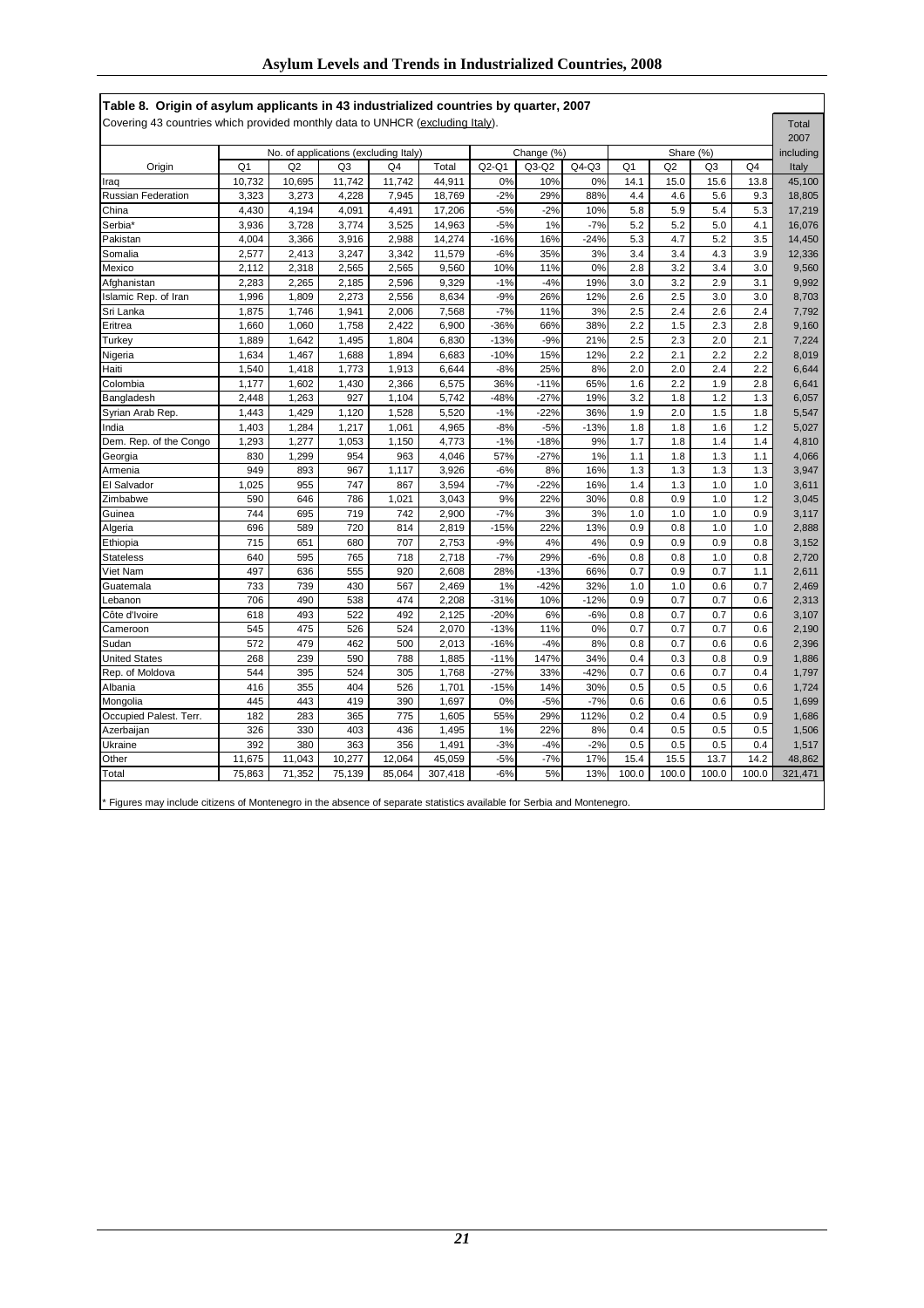**Table 9. Origin of asylum applicants in 44 industrialized countries by quarter, 2008** Covering 44 countries which provided monthly data to UNHCR.

|                                                                                                                        |                |        | No. of applications |                |         |         | Change (%) |         |                | Share (%) |       |                |
|------------------------------------------------------------------------------------------------------------------------|----------------|--------|---------------------|----------------|---------|---------|------------|---------|----------------|-----------|-------|----------------|
| Origin                                                                                                                 | Q <sub>1</sub> | Q2     | Q <sub>3</sub>      | Q <sub>4</sub> | Total   | $Q2-Q1$ | $Q3-Q2$    | $Q4-Q3$ | Q <sub>1</sub> | Q2        | Q3    | Q <sub>4</sub> |
| Iraq                                                                                                                   | 10,698         | 8,863  | 10,526              | 10,396         | 40,483  | $-17%$  | 19%        | $-1%$   | 13.0           | 10.8      | 10.6  | 10.2           |
| Somalia                                                                                                                | 3,518          | 4,296  | 6,720               | 7,289          | 21,823  | 22%     | 56%        | 8%      | 4.3            | 5.2       | 6.8   | 7.2            |
| <b>Russian Federation</b>                                                                                              | 5,194          | 4,242  | 5,400               | 5,641          | 20,477  | $-18%$  | 27%        | 4%      | 6.3            | 5.2       | 5.4   | 5.5            |
| Afghanistan                                                                                                            | 3,281          | 3,363  | 5,729               | 6,086          | 18.459  | 2%      | 70%        | 6%      | 4.0            | 4.1       | 5.8   | 6.0            |
| China                                                                                                                  | 4,109          | 4,572  | 4,389               | 4,358          | 17,428  | 11%     | $-4%$      | $-1%$   | 5.0            | 5.6       | 4.4   | 4.3            |
| Serbia*                                                                                                                | 3,428          | 2,976  | 3,994               | 4,806          | 15,204  | $-13%$  | 34%        | 20%     | 4.2            | 3.6       | 4.0   | 4.7            |
| Nigeria                                                                                                                | 2,472          | 2,764  | 4,019               | 4,453          | 13,708  | 12%     | 45%        | 11%     | 3.0            | 3.4       | 4.1   | 4.4            |
| Pakistan                                                                                                               | 3,234          | 3,207  | 3,358               | 3,469          | 13,268  | $-1%$   | 5%         | 3%      | 3.9            | 3.9       | 3.4   | 3.4            |
| Eritrea                                                                                                                | 2,194          | 1,961  | 3,650               | 4,504          | 12,309  | $-11%$  | 86%        | 23%     | 2.7            | 2.4       | 3.7   | 4.4            |
| Mexico                                                                                                                 | 2,517          | 2,700  | 3,559               | 3,393          | 12,169  | 7%      | 32%        | $-5%$   | 3.1            | 3.3       | 3.6   | 3.3            |
| Islamic Rep. of Iran                                                                                                   | 2,435          | 2,223  | 2,974               | 3,181          | 10,813  | $-9%$   | 34%        | 7%      | 3.0            | 2.7       | 3.0   | 3.1            |
| Sri Lanka                                                                                                              | 2,370          | 2,348  | 2,295               | 2,665          | 9,678   | $-1%$   | $-2%$      | 16%     | 2.9            | 2.9       | 2.3   | 2.6            |
| Turkey                                                                                                                 | 2,066          | 1,701  | 1,652               | 2,008          | 7,427   | $-18%$  | $-3%$      | 22%     | 2.5            | 2.1       | 1.7   | 2.0            |
| Haiti                                                                                                                  | 1,787          | 1,895  | 1,918               | 1,517          | 7,117   | 6%      | 1%         | $-21%$  | 2.2            | 2.3       | 1.9   | 1.5            |
| Bangladesh                                                                                                             | 1,300          | 1,485  | 1,411               | 1,986          | 6,182   | 14%     | $-5%$      | 41%     | 1.6            | 1.8       | 1.4   | 2.0            |
| Georgia                                                                                                                | 946            | 1,239  | 1,604               | 1,759          | 5,548   | 31%     | 29%        | 10%     | 1.2            | 1.5       | 1.6   | 1.7            |
| Zimbabwe                                                                                                               | 1,172          | 1,167  | 1,779               | 1,428          | 5,546   | 0%      | 52%        | $-20%$  | 1.4            | 1.4       | 1.8   | 1.4            |
| Dem. Rep. of the Congo                                                                                                 | 1,323          | 1,276  | 1,296               | 1,314          | 5,209   | $-4%$   | 2%         | 1%      | 1.6            | 1.6       | 1.3   | 1.3            |
| Colombia                                                                                                               | 1,308          | 1,312  | 1,162               | 1,202          | 4,984   | 0%      | $-11%$     | 3%      | 1.6            | 1.6       | 1.2   | 1.2            |
| Syrian Arab Rep.                                                                                                       | 1,172          | 1,299  | 1,318               | 1,066          | 4,855   | 11%     | 1%         | $-19%$  | 1.4            | 1.6       | 1.3   | 1.0            |
| India                                                                                                                  | 1,040          | 1,204  | 1,402               | 1,133          | 4,779   | 16%     | 16%        | $-19%$  | 1.3            | 1.5       | 1.4   | 1.1            |
| Armenia                                                                                                                | 964            | 1,035  | 1,194               | 1,175          | 4,368   | 7%      | 15%        | $-2%$   | 1.2            | 1.3       | 1.2   | 1.2            |
| Côte d'Ivoire                                                                                                          | 1,063          | 1,035  | 1,031               | 1,026          | 4,155   | $-3%$   | 0%         | 0%      | 1.3            | 1.3       | 1.0   | 1.0            |
| Guinea                                                                                                                 | 903            | 901    | 1,078               | 1,132          | 4,014   | 0%      | 20%        | 5%      | 1.1            | 1.1       | 1.1   | 1.1            |
| Mali                                                                                                                   | 635            | 1,174  | 1,195               | 661            | 3,665   | 85%     | 2%         | $-45%$  | 0.8            | 1.4       | 1.2   | 0.6            |
| Algeria                                                                                                                | 788            | 690    | 1,054               | 1,058          | 3,590   | $-12%$  | 53%        | 0%      | 1.0            | 0.8       | 1.1   | 1.0            |
| Ethiopia                                                                                                               | 783            | 775    | 943                 | 979            | 3,480   | $-1%$   | 22%        | 4%      | 1.0            | 0.9       | 1.0   | 1.0            |
| El Salvador                                                                                                            | 796            | 948    | 788                 | 745            | 3,277   | 19%     | $-17%$     | $-5%$   | 1.0            | 1.2       | 0.8   | 0.7            |
| Ghana                                                                                                                  | 395            | 515    | 1,043               | 868            | 2,821   | 30%     | 103%       | $-17%$  | 0.5            | 0.6       | 1.1   | 0.9            |
| Stateless                                                                                                              | 627            | 597    | 861                 | 711            | 2,796   | $-5%$   | 44%        | $-17%$  | 0.8            | 0.7       | 0.9   | 0.7            |
| Sudan                                                                                                                  | 548            | 573    | 740                 | 799            | 2,660   | 5%      | 29%        | 8%      | 0.7            | 0.7       | 0.7   | 0.8            |
| Cameroon                                                                                                               | 592            | 691    | 670                 | 636            | 2,589   | 17%     | $-3%$      | $-5%$   | 0.7            | 0.8       | 0.7   | 0.6            |
| <b>United States</b>                                                                                                   | 576            | 605    | 702                 | 483            | 2,366   | 5%      | 16%        | $-31%$  | 0.7            | 0.7       | 0.7   | 0.5            |
| Guatemala                                                                                                              | 521            | 565    | 595                 | 473            | 2,154   | 8%      | 5%         | $-21%$  | 0.6            | 0.7       | 0.6   | 0.5            |
| Myanmar                                                                                                                | 440            | 460    | 546                 | 543            | 1,989   | 5%      | 19%        | $-1%$   | 0.5            | 0.6       | 0.6   | 0.5            |
| Viet Nam                                                                                                               | 523            | 460    | 521                 | 478            | 1,982   | $-12%$  | 13%        | $-8%$   | 0.6            | 0.6       | 0.5   | 0.5            |
| Albania                                                                                                                | 449            | 451    | 496                 | 533            | 1,929   | 0%      | 10%        | 7%      | 0.5            | 0.5       | 0.5   | 0.5            |
| Mongolia                                                                                                               | 486            | 384    | 458                 | 555            | 1,883   | $-21%$  | 19%        | 21%     | 0.6            | 0.5       | 0.5   | 0.5            |
| Azerbaijan                                                                                                             | 458            | 379    | 461                 | 536            | 1,834   | $-17%$  | 22%        | 16%     | 0.6            | 0.5       | 0.5   | 0.5            |
| Lebanon                                                                                                                | 611            | 410    | 336                 | 434            | 1,791   | $-33%$  | $-18%$     | 29%     | 0.7            | 0.5       | 0.3   | 0.4            |
| Other                                                                                                                  | 12,432         | 13,474 | 14,271              | 14,360         | 54,537  | 8%      | 6%         | 1%      | 15.1           | 16.4      | 14.4  | 14.1           |
| Total                                                                                                                  | 82,154         | 82,215 | 99,138              | 101,839        | 365,346 | 0%      | 21%        | 3%      | 100.0          | 100.0     | 100.0 | 100.0          |
| * Figures may include citizens of Montenegro in the absence of separate statistics available for Serbia and Montenegro |                |        |                     |                |         |         |            |         |                |           |       |                |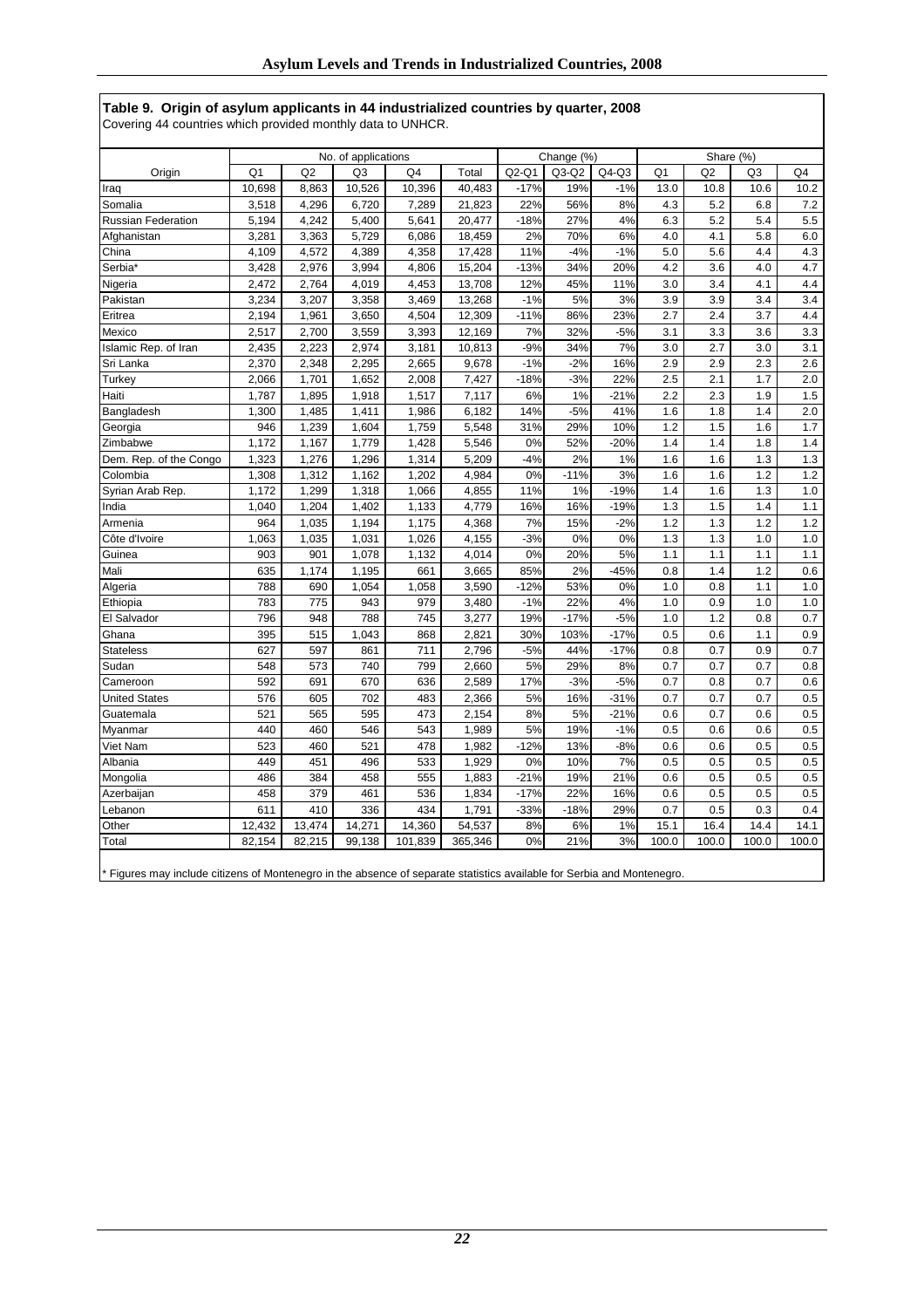|                           |                |                                       |                |        |         |         |            |         |                |           |                | 2007           |           |
|---------------------------|----------------|---------------------------------------|----------------|--------|---------|---------|------------|---------|----------------|-----------|----------------|----------------|-----------|
|                           |                | No. of applications (excluding Italy) |                |        |         |         | Change (%) |         |                | Share (%) |                |                | including |
| Origin                    | Q <sub>1</sub> | Q2                                    | Q <sub>3</sub> | Q4     | Total   | $Q2-Q1$ | $Q3-Q2$    | $Q4-Q3$ | Q <sub>1</sub> | Q2        | Q <sub>3</sub> | Q <sub>4</sub> | Italy     |
| Iraq                      | 10,414         | 10,394                                | 11,393         | 11,429 | 43,630  | 0%      | 10%        | 0%      | 18.0           | 19.4      | 19.7           | 17.7           | 43,819    |
| <b>Russian Federation</b> | 3,096          | 2,928                                 | 4,024          | 7,705  | 17,753  | $-5%$   | 37%        | 91%     | 5.4            | 5.5       | 7.0            | 11.9           | 17,789    |
| Serbia <sup>*</sup>       | 3,832          | 3,618                                 | 3,686          | 3,390  | 14,526  | $-6%$   | 2%         | $-8%$   | 6.6            | 6.7       | 6.4            | 5.2            | 15,639    |
| Pakistan                  | 3,766          | 3,141                                 | 3,704          | 2,705  | 13,316  | $-17%$  | 18%        | $-27%$  | 6.5            | 5.8       | 6.4            | 4.2            | 13,492    |
| Somalia                   | 2,452          | 2,323                                 | 3,142          | 3,205  | 11,122  | $-5%$   | 35%        | 2%      | 4.2            | 4.3       | 5.4            | 5.0            | 11,879    |
| Afghanistan               | 2,169          | 2,168                                 | 2,084          | 2,501  | 8,922   | 0%      | $-4%$      | 20%     | 3.7            | 4.0       | 3.6            | 3.9            | 9,585     |
| Islamic Rep. of Iran      | 1,841          | 1,666                                 | 2,099          | 2,368  | 7,974   | $-10%$  | 26%        | 13%     | 3.2            | 3.1       | 3.6            | 3.7            | 8,043     |
| Turkey                    | 1,813          | 1,574                                 | 1,409          | 1,699  | 6,495   | $-13%$  | $-10%$     | 21%     | 3.1            | 2.9       | 2.4            | 2.6            | 6,889     |
| Eritrea                   | 1,550          | 953                                   | 1,627          | 2,293  | 6,423   | $-39%$  | 71%        | 41%     | 2.7            | 1.8       | 2.8            | 3.5            | 8,683     |
| Sri Lanka                 | 1,473          | 1,364                                 | 1,555          | 1,586  | 5,978   | $-7%$   | 14%        | 2%      | 2.5            | 2.5       | 2.7            | 2.5            | 6,202     |
| China                     | 1,461          | 1,416                                 | 1,606          | 1,448  | 5,931   | $-3%$   | 13%        | $-10%$  | 2.5            | 2.6       | 2.8            | 2.2            | 5,944     |
| Nigeria                   | 1,391          | 1,249                                 | 1,405          | 1,576  | 5,621   | $-10%$  | 12%        | 12%     | 2.4            | 2.3       | 2.4            | 2.4            | 6,957     |
| Bangladesh                | 2,355          | 1,176                                 | 843            | 1,011  | 5,385   | $-50%$  | $-28%$     | 20%     | 4.1            | 2.2       | 1.5            | 1.6            | 5,700     |
| Syrian Arab Rep.          | 1,407          | 1,403                                 | 1,092          | 1,483  | 5,385   | 0%      | $-22%$     | 36%     | 2.4            | 2.6       | 1.9            | 2.3            | 5,412     |
| Dem. Rep. of the Congo    | 1,189          | 1,178                                 | 939            | 1,009  | 4,315   | $-1%$   | $-20%$     | 7%      | 2.1            | 2.2       | 1.6            | 1.6            | 4,352     |
| Georgia                   | 806            | 1,269                                 | 931            | 939    | 3,945   | 57%     | $-27%$     | 1%      | 1.4            | 2.4       | 1.6            | 1.5            | 3,965     |
| Armenia                   | 849            | 800                                   | 901            | 1,051  | 3,601   | $-6%$   | 13%        | 17%     | 1.5            | 1.5       | 1.6            | 1.6            | 3,622     |
| India                     | 1,006          | 795                                   | 878            | 657    | 3,336   | $-21%$  | 10%        | $-25%$  | 1.7            | 1.5       | 1.5            | 1.0            | 3,398     |
| Colombia                  | 382            | 876                                   | 489            | 1,011  | 2,758   | 129%    | $-44%$     | 107%    | 0.7            | 1.6       | 0.8            | 1.6            | 2,824     |
| Algeria                   | 667            | 568                                   | 699            | 774    | 2,708   | $-15%$  | 23%        | 11%     | 1.2            | 1.1       | 1.2            | 1.2            | 2,777     |
| Stateless                 | 598            | 553                                   | 727            | 663    | 2,541   | $-8%$   | 31%        | $-9%$   | 1.0            | 1.0       | 1.3            | 1.0            | 2,543     |
| Zimbabwe                  | 481            | 530                                   | 643            | 865    | 2,519   | 10%     | 21%        | 35%     | 0.8            | 1.0       | 1.1            | 1.3            | 2,521     |
| Viet Nam                  | 462            | 606                                   | 513            | 883    | 2,464   | 31%     | $-15%$     | 72%     | 0.8            | 1.1       | 0.9            | 1.4            | 2,467     |
| Guinea                    | 575            | 531                                   | 550            | 572    | 2,228   | $-8%$   | 4%         | 4%      | 1.0            | 1.0       | 1.0            | 0.9            | 2,445     |
| Sudan                     | 523            | 419                                   | 409            | 441    | 1,792   | $-20%$  | $-2%$      | 8%      | 0.9            | 0.8       | 0.7            | 0.7            | 2,175     |
| Lebanon                   | 576            | 394                                   | 421            | 371    | 1,762   | $-32%$  | 7%         | $-12%$  | 1.0            | 0.7       | 0.7            | 0.6            | 1,867     |
| Côte d'Ivoire             | 513            | 399                                   | 407            | 400    | 1,719   | $-22%$  | 2%         | $-2%$   | 0.9            | 0.7       | 0.7            | 0.6            | 2,701     |
| Rep. of Moldova           | 518            | 361                                   | 486            | 255    | 1,620   | $-30%$  | 35%        | $-48%$  | 0.9            | 0.7       | 0.8            | 0.4            | 1,649     |
| Mongolia                  | 389            | 409                                   | 373            | 343    | 1,514   | 5%      | $-9%$      | $-8%$   | 0.7            | 0.8       | 0.6            | 0.5            | 1,516     |
| Occupied Palest. Terr.    | 157            | 262                                   | 325            | 753    | 1,497   | 67%     | 24%        | 132%    | 0.3            | 0.5       | 0.6            | 1.2            | 1,578     |
| Azerbaijan                | 313            | 315                                   | 389            | 421    | 1,438   | 1%      | 23%        | 8%      | 0.5            | 0.6       | 0.7            | 0.7            | 1,449     |
| Cameroon                  | 357            | 309                                   | 355            | 340    | 1,361   | $-13%$  | 15%        | $-4%$   | 0.6            | 0.6       | 0.6            | 0.5            | 1,481     |
| Ethiopia                  | 356            | 323                                   | 341            | 340    | 1,360   | $-9%$   | 6%         | 0%      | 0.6            | 0.6       | 0.6            | 0.5            | 1,759     |
| Congo                     | 306            | 295                                   | 246            | 315    | 1,162   | $-4%$   | $-17%$     | 28%     | 0.5            | 0.5       | 0.4            | 0.5            | 1,259     |
| Albania                   | 295            | 246                                   | 266            | 326    | 1,133   | $-17%$  | 8%         | 23%     | 0.5            | 0.5       | 0.5            | 0.5            | 1,156     |
| Angola                    | 328            | 295                                   | 248            | 250    | 1,121   | $-10%$  | $-16%$     | 1%      | 0.6            | 0.5       | 0.4            | 0.4            | 1,132     |
| <b>Belarus</b>            | 278            | 242                                   | 300            | 277    | 1,097   | $-13%$  | 24%        | $-8%$   | 0.5            | 0.5       | 0.5            | 0.4            | 1,108     |
| Ukraine                   | 274            | 254                                   | 250            | 243    | 1,021   | $-7%$   | $-2%$      | $-3%$   | 0.5            | 0.5       | 0.4            | 0.4            | 1,047     |
| Bosnia and Herzegovina    | 288            | 233                                   | 259            | 225    | 1,005   | $-19%$  | 11%        | $-13%$  | 0.5            | 0.4       | 0.4            | 0.3            | 1,013     |
| Rwanda                    | 281            | 189                                   | 176            | 229    | 875     | $-33%$  | $-7%$      | 30%     | 0.5            | 0.4       | 0.3            | 0.4            | 880       |
| Other                     | 6,061          | 5,678                                 | 5,497          | 6,290  | 23,526  | $-6%$   | $-3%$      | 14%     | 10.5           | 10.6      | 9.5            | 9.7            | 27,215    |
| Total                     | 57,848         | 53,702                                | 57,687         | 64,642 | 233,879 | $-7%$   | 7%         | 12%     | 100.0          | 100.0     | 100.0          | 100.0          | 247,932   |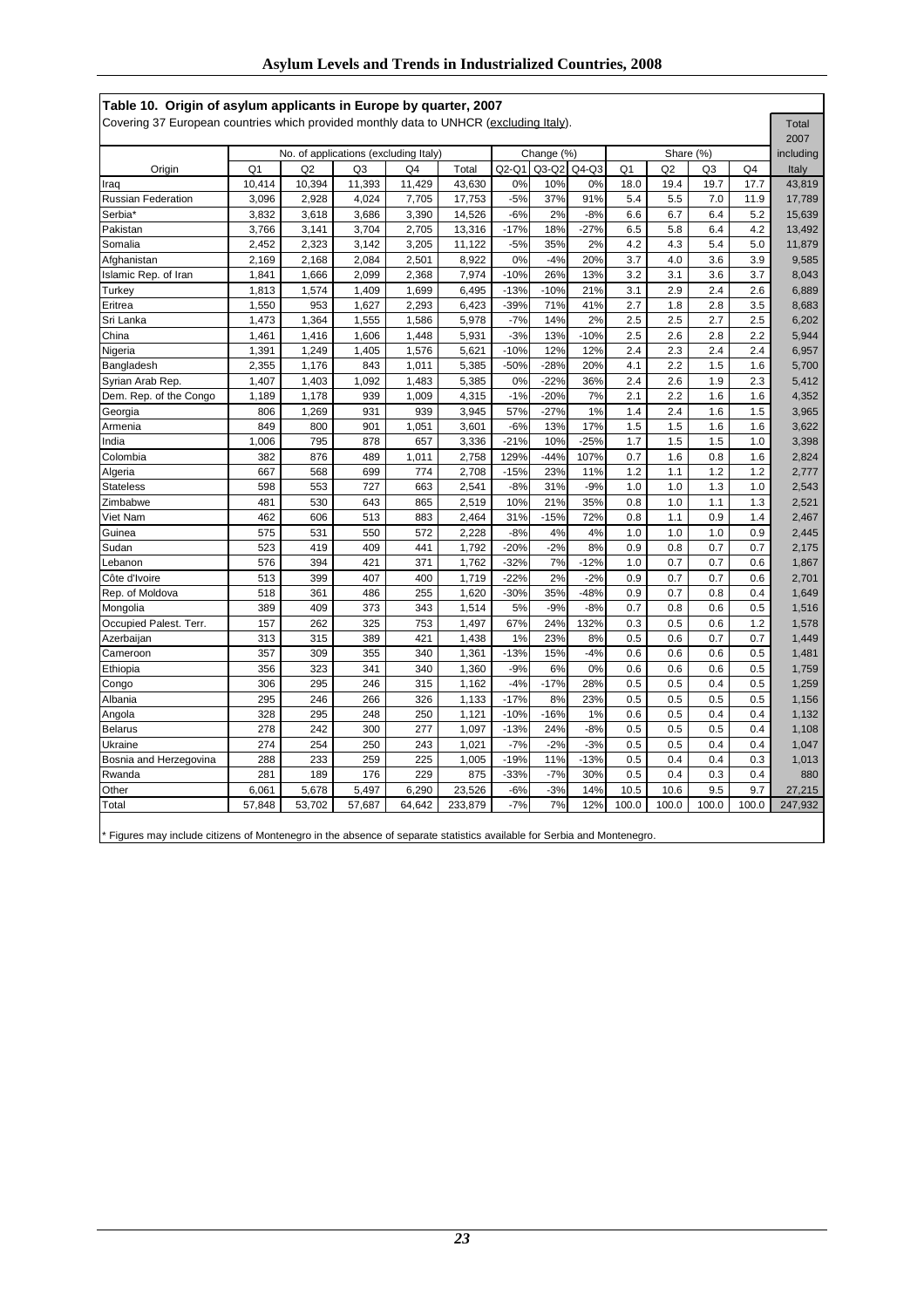|  |  | Table 11. Origin of asylum applicants in Europe by quarter, 2008 |  |  |
|--|--|------------------------------------------------------------------|--|--|
|--|--|------------------------------------------------------------------|--|--|

Covering 38 European countries which provided monthly data to UNHCR.

|                           | No. of applications |                |                |        |         |         | Change (%) |         | Share (%)      |                |                |       |
|---------------------------|---------------------|----------------|----------------|--------|---------|---------|------------|---------|----------------|----------------|----------------|-------|
| Origin                    | Q <sub>1</sub>      | Q <sub>2</sub> | Q <sub>3</sub> | Q4     | Total   | $Q2-Q1$ | $Q3-Q2$    | $Q4-Q3$ | Q <sub>1</sub> | Q <sub>2</sub> | Q <sub>3</sub> | Q4    |
| Iraq                      | 10,368              | 8,514          | 10,154         | 10,070 | 39,106  | $-18%$  | 19%        | $-1%$   | 16.6           | 13.8           | 13.2           | 12.4  |
| Somalia                   | 3,339               | 4,118          | 6,494          | 7,101  | 21,052  | 23%     | 58%        | 9%      | 5.3            | 6.7            | 8.4            | 8.7   |
| <b>Russian Federation</b> | 4,972               | 3,920          | 5,164          | 5,427  | 19,483  | $-21%$  | 32%        | 5%      | 8.0            | 6.3            | 6.7            | 6.7   |
| Afghanistan               | 3,178               | 3,243          | 5,568          | 5,931  | 17,920  | 2%      | 72%        | 7%      | 5.1            | 5.3            | 7.2            | 7.3   |
| Serbia*                   | 3,307               | 2,873          | 3,910          | 4,720  | 14,810  | $-13%$  | 36%        | 21%     | 5.3            | 4.7            | 5.1            | 5.8   |
| Nigeria                   | 2,213               | 2,562          | 3,749          | 4,199  | 12,723  | 16%     | 46%        | 12%     | 3.5            | 4.1            | 4.9            | 5.2   |
| Pakistan                  | 2,959               | 2,948          | 3,038          | 3,181  | 12,126  | 0%      | 3%         | 5%      | 4.7            | 4.8            | 3.9            | 3.9   |
| Eritrea                   | 2,052               | 1,825          | 3,492          | 4,331  | 11,700  | $-11%$  | 91%        | 24%     | 3.3            | 3.0            | 4.5            | 5.3   |
| Islamic Rep. of Iran      | 2,210               | 2,061          | 2,734          | 2,969  | 9,974   | $-7%$   | 33%        | 9%      | 3.5            | 3.3            | 3.5            | 3.7   |
| Sri Lanka                 | 1,882               | 1,902          | 1,803          | 2,114  | 7,701   | 1%      | $-5%$      | 17%     | 3.0            | 3.1            | 2.3            | 2.6   |
| Turkey                    | 1,922               | 1,594          | 1,526          | 1,872  | 6,914   | $-17%$  | $-4%$      | 23%     | 3.1            | 2.6            | 2.0            | 2.3   |
| Bangladesh                | 1,194               | 1,364          | 1,268          | 1,888  | 5,714   | 14%     | $-7%$      | 49%     | 1.9            | 2.2            | 1.6            | 2.3   |
| Georgia                   | 924                 | 1.203          | 1,540          | 1,705  | 5,372   | 30%     | 28%        | 11%     | 1.5            | 1.9            | 2.0            | 2.1   |
| Zimbabwe                  | 967                 | 987            | 1,506          | 1,251  | 4,711   | 2%      | 53%        | $-17%$  | 1.5            | 1.6            | 2.0            | 1.5   |
| Syrian Arab Rep.          | 1,135               | 1,268          | 1,275          | 1,015  | 4,693   | 12%     | 1%         | $-20%$  | 1.8            | 2.1            | 1.7            | 1.2   |
| China                     | 998                 | 1,321          | 1,073          | 1,270  | 4,662   | 32%     | $-19%$     | 18%     | 1.6            | 2.1            | 1.4            | 1.6   |
| Dem. Rep. of the Congo    | 1,163               | 1,155          | 1,146          | 1,181  | 4,645   | $-1%$   | $-1%$      | 3%      | 1.9            | 1.9            | 1.5            | 1.5   |
| Armenia                   | 889                 | 961            | 1,098          | 1,094  | 4,042   | 8%      | 14%        | 0%      | 1.4            | 1.6            | 1.4            | 1.3   |
| Côte d'Ivoire             | 990                 | 966            | 970            | 947    | 3,873   | $-2%$   | 0%         | $-2%$   | 1.6            | 1.6            | 1.3            | 1.2   |
| Guinea                    | 759                 | 791            | 941            | 1,005  | 3,496   | 4%      | 19%        | 7%      | 1.2            | 1.3            | 1.2            | 1.2   |
| Algeria                   | 758                 | 673            | 1,015          | 1,024  | 3,470   | $-11%$  | 51%        | 1%      | 1.2            | 1.1            | 1.3            | 1.3   |
| Mali                      | 570                 | 1,131          | 1,131          | 612    | 3,444   | 98%     | 0%         | $-46%$  | 0.9            | 1.8            | 1.5            | 0.8   |
| India                     | 659                 | 761            | 870            | 681    | 2,971   | 15%     | 14%        | $-22%$  | 1.1            | 1.2            | 1.1            | 0.8   |
| Ghana                     | 344                 | 483            | 1,007          | 838    | 2,672   | 40%     | 108%       | $-17%$  | 0.6            | 0.8            | 1.3            | 1.0   |
| <b>Stateless</b>          | 583                 | 551            | 812            | 664    | 2,610   | $-5%$   | 47%        | $-18%$  | 0.9            | 0.9            | 1.1            | 0.8   |
| Sudan                     | 486                 | 510            | 684            | 757    | 2,437   | 5%      | 34%        | 11%     | 0.8            | 0.8            | 0.9            | 0.9   |
| Ethiopia                  | 420                 | 378            | 545            | 539    | 1,882   | $-10%$  | 44%        | $-1%$   | 0.7            | 0.6            | 0.7            | 0.7   |
| Viet Nam                  | 477                 | 410            | 459            | 450    | 1,796   | $-14%$  | 12%        | $-2%$   | 0.8            | 0.7            | 0.6            | 0.6   |
| Azerbaijan                | 446                 | 361            | 442            | 518    | 1,767   | $-19%$  | 22%        | 17%     | 0.7            | 0.6            | 0.6            | 0.6   |
| Cameroon                  | 403                 | 474            | 442            | 429    | 1,748   | 18%     | $-7%$      | $-3%$   | 0.6            | 0.8            | 0.6            | 0.5   |
| Mongolia                  | 437                 | 341            | 401            | 507    | 1,686   | $-22%$  | 18%        | 26%     | 0.7            | 0.6            | 0.5            | 0.6   |
| Togo                      | 326                 | 346            | 453            | 366    | 1,491   | 6%      | 31%        | $-19%$  | 0.5            | 0.6            | 0.6            | 0.5   |
| Lebanon                   | 514                 | 322            | 253            | 350    | 1,439   | $-37%$  | $-21%$     | 38%     | 0.8            | 0.5            | 0.3            | 0.4   |
| Albania                   | 244                 | 323            | 388            | 398    | 1,353   | 32%     | 20%        | 3%      | 0.4            | 0.5            | 0.5            | 0.5   |
| Gambia                    | 288                 | 304            | 345            | 400    | 1,337   | 6%      | 13%        | 16%     | 0.5            | 0.5            | 0.4            | 0.5   |
| Congo                     | 306                 | 296            | 300            | 354    | 1,256   | $-3%$   | 1%         | 18%     | 0.5            | 0.5            | 0.4            | 0.4   |
| Uzbekistan                | 226                 | 289            | 342            | 322    | 1,179   | 28%     | 18%        | $-6%$   | 0.4            | 0.5            | 0.4            | 0.4   |
| Angola                    | 312                 | 332            | 218            | 233    | 1,095   | 6%      | $-34%$     | 7%      | 0.5            | 0.5            | 0.3            | 0.3   |
| Comoros                   | 60                  | 217            | 379            | 435    | 1,091   | 262%    | 75%        | 15%     | 0.1            | 0.4            | 0.5            | 0.5   |
| Colombia                  | 352                 | 325            | 179            | 233    | 1,089   | $-8%$   | $-45%$     | 30%     | 0.6            | 0.5            | 0.2            | 0.3   |
| Other                     | 6,846               | 7,364          | 7,950          | 7,916  | 30,076  | 8%      | 8%         | 0%      | 11.0           | 11.9           | 10.3           | 9.7   |
| Total                     | 62,478              | 61,767         | 77,064         | 81,297 | 282,606 | $-1%$   | 25%        | 5%      | 100.0          | 100.0          | 100.0          | 100.0 |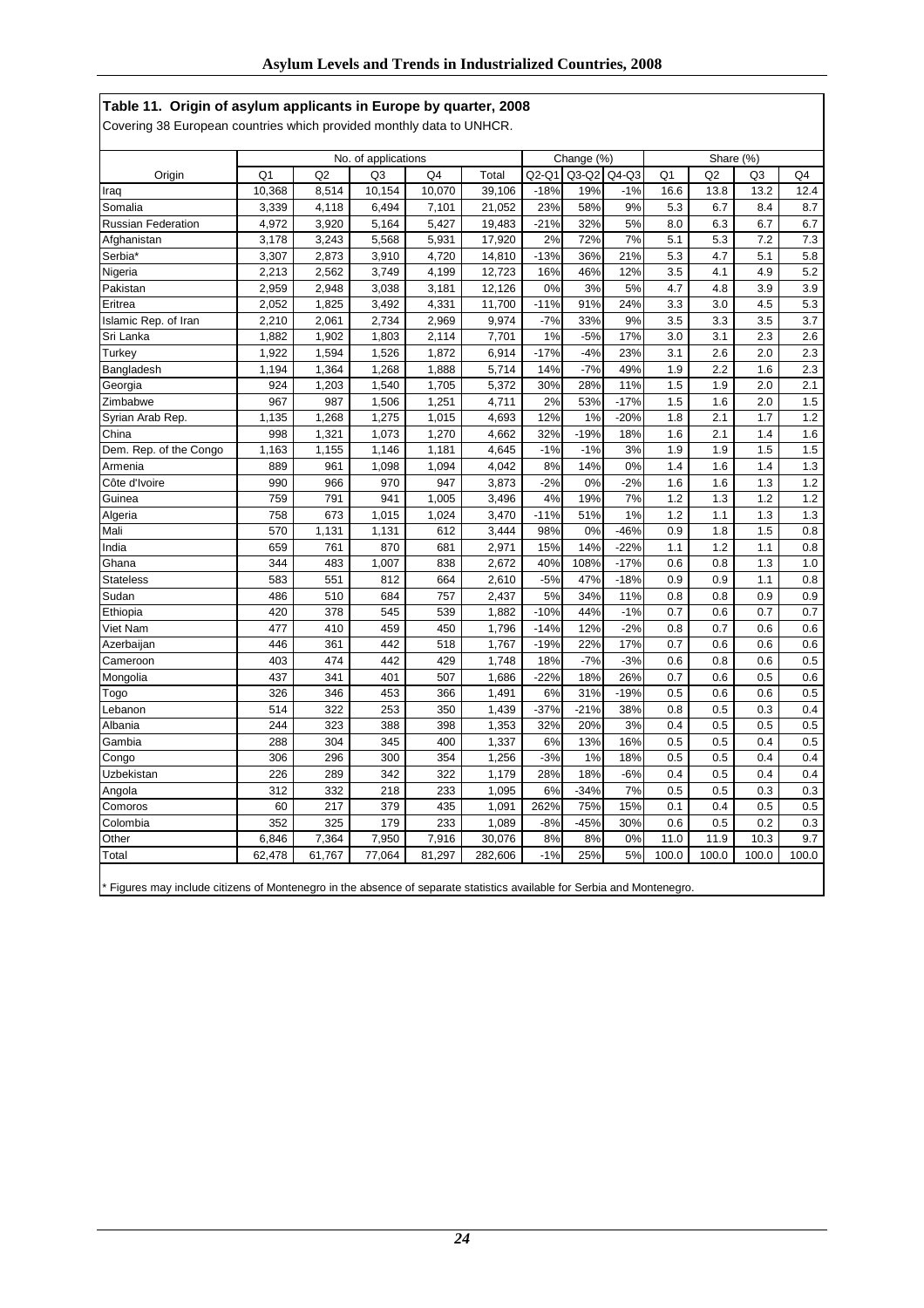|                            |                |                                       |        |        |         |         |            |         |                |           |                |                | 2007      |
|----------------------------|----------------|---------------------------------------|--------|--------|---------|---------|------------|---------|----------------|-----------|----------------|----------------|-----------|
|                            |                | No. of applications (excluding Italy) |        |        |         |         | Change (%) |         |                | Share (%) |                |                | including |
| Origin                     | Q <sub>1</sub> | Q2                                    | Q3     | Q4     | Total   | $Q2-Q1$ | $Q3-Q2$    | $Q4-Q3$ | Q <sub>1</sub> | Q2        | Q <sub>3</sub> | Q <sub>4</sub> | Italy     |
| Iraq                       | 9.364          | 8,836                                 | 9,628  | 10,100 | 37,928  | $-6%$   | 9%         | 5%      | 17.9           | 18.6      | 19.0           | 17.6           | 38.117    |
| <b>Russian Federation</b>  | 2,886          | 2,715                                 | 3,721  | 7,380  | 16,702  | $-6%$   | 37%        | 98%     | 5.5            | 5.7       | 7.3            | 12.8           | 16,738    |
| Pakistan                   | 3,757          | 3,084                                 | 3,681  | 2,671  | 13,193  | $-18%$  | 19%        | $-27%$  | 7.2            | 6.5       | 7.3            | 4.6            | 13,369    |
| Serbia*                    | 3,379          | 2,824                                 | 3,144  | 2,888  | 12,235  | $-16%$  | 11%        | $-8%$   | 6.5            | 5.9       | 6.2            | 5.0            | 13,348    |
| Somalia                    | 2,110          | 2,000                                 | 2,599  | 2,636  | 9,345   | $-5%$   | 30%        | 1%      | 4.0            | 4.2       | 5.1            | 4.6            | 10,102    |
| Afghanistan                | 1,993          | 1,924                                 | 1,636  | 2,105  | 7,658   | $-3%$   | $-15%$     | 29%     | 3.8            | 4.1       | 3.2            | 3.7            | 8,321     |
| Turkey                     | 1,600          | 1,418                                 | 1,253  | 1,555  | 5,826   | $-11%$  | $-12%$     | 24%     | 3.1            | 3.0       | 2.5            | 2.7            | 6,220     |
| Islamic Rep. of Iran       | 1,483          | 1,202                                 | 1,432  | 1,697  | 5,814   | $-19%$  | 19%        | 19%     | 2.8            | 2.5       | 2.8            | 3.0            | 5,883     |
| China                      | 1,323          | 1,360                                 | 1,545  | 1,393  | 5,621   | 3%      | 14%        | $-10%$  | 2.5            | 2.9       | 3.0            | 2.4            | 5,634     |
| Bangladesh                 | 2,345          | 1,168                                 | 835    | 991    | 5,339   | $-50%$  | $-29%$     | 19%     | 4.5            | 2.5       | 1.6            | 1.7            | 5,654     |
| Nigeria                    | 1,313          | 1,156                                 | 1,278  | 1,426  | 5,173   | $-12%$  | 11%        | 12%     | 2.5            | 2.4       | 2.5            | 2.5            | 6,509     |
| Sri Lanka                  | 1,293          | 1,125                                 | 1,317  | 1,311  | 5,046   | $-13%$  | 17%        | 0%      | 2.5            | 2.4       | 2.6            | 2.3            | 5,270     |
| Syrian Arab Rep.           | 1,325          | 1,350                                 | 1,021  | 1,312  | 5,008   | 2%      | $-24%$     | 29%     | 2.5            | 2.8       | 2.0            | 2.3            | 5,035     |
| Dem. Rep. of the Congo     | 1,102          | 1,110                                 | 862    | 888    | 3,962   | 1%      | $-22%$     | 3%      | 2.1            | 2.3       | 1.7            | 1.5            | 3,999     |
| Eritrea                    | 771            | 655                                   | 1,120  | 1,382  | 3,928   | $-15%$  | 71%        | 23%     | 1.5            | 1.4       | 2.2            | 2.4            | 6,188     |
| Georgia                    | 749            | 1,209                                 | 866    | 881    | 3,705   | 61%     | $-28%$     | 2%      | 1.4            | 2.5       | 1.7            | 1.5            | 3,725     |
| Armenia                    | 840            | 787                                   | 887    | 1,033  | 3,547   | $-6%$   | 13%        | 16%     | 1.6            | 1.7       | 1.7            | 1.8            | 3,568     |
| India                      | 978            | 783                                   | 845    | 613    | 3,219   | $-20%$  | 8%         | $-27%$  | 1.9            | 1.6       | 1.7            | 1.1            | 3,281     |
| Colombia                   | 363            | 864                                   | 484    | 998    | 2,709   | 138%    | $-44%$     | 106%    | 0.7            | 1.8       | 1.0            | 1.7            | 2,775     |
| Algeria                    | 630            | 538                                   | 655    | 726    | 2,549   | $-15%$  | 22%        | 11%     | 1.2            | 1.1       | 1.3            | 1.3            | 2,618     |
| Zimbabwe                   | 477            | 520                                   | 638    | 859    | 2,494   | 9%      | 23%        | 35%     | 0.9            | 1.1       | 1.3            | 1.5            | 2,496     |
| Viet Nam                   | 453            | 588                                   | 502    | 869    | 2,412   | 30%     | $-15%$     | 73%     | 0.9            | 1.2       | 1.0            | 1.5            | 2,415     |
| Guinea                     | 538            | 493                                   | 522    | 531    | 2,084   | $-8%$   | 6%         | 2%      | 1.0            | 1.0       | 1.0            | 0.9            | 2,301     |
| <b>Stateless</b>           | 482            | 444                                   | 578    | 520    | 2,024   | $-8%$   | 30%        | $-10%$  | 0.9            | 0.9       | 1.1            | 0.9            | 2,026     |
| Lebanon                    | 536            | 371                                   | 399    | 338    | 1,644   | $-31%$  | 8%         | $-15%$  | 1.0            | 0.8       | 0.8            | 0.6            | 1,749     |
| Sudan                      | 470            | 379                                   | 376    | 401    | 1,626   | $-19%$  | $-1%$      | 7%      | 0.9            | 0.8       | 0.7            | 0.7            | 2,009     |
| Rep. of Moldova            | 504            | 349                                   | 470    | 251    | 1,574   | $-31%$  | 35%        | $-47%$  | 1.0            | 0.7       | 0.9            | 0.4            | 1,603     |
| Côte d'Ivoire              | 481            | 344                                   | 372    | 354    | 1,551   | $-28%$  | 8%         | $-5%$   | 0.9            | 0.7       | 0.7            | 0.6            | 2,533     |
| Azerbaijan                 | 306            | 293                                   | 375    | 413    | 1,387   | $-4%$   | 28%        | 10%     | 0.6            | 0.6       | 0.7            | 0.7            | 1,398     |
| Mongolia                   | 354            | 379                                   | 340    | 307    | 1,380   | 7%      | $-10%$     | $-10%$  | 0.7            | 0.8       | 0.7            | 0.5            | 1,382     |
| Occupied Palest. Territory | 154            | 245                                   | 248    | 691    | 1,338   | 59%     | 1%         | 179%    | 0.3            | 0.5       | 0.5            | 1.2            | 1,419     |
| Cameroon                   | 315            | 278                                   | 305    | 301    | 1,199   | $-12%$  | 10%        | $-1%$   | 0.6            | 0.6       | 0.6            | 0.5            | 1,319     |
| Congo                      | 299            | 293                                   | 243    | 304    | 1,139   | $-2%$   | $-17%$     | 25%     | 0.6            | 0.6       | 0.5            | 0.5            | 1,236     |
| Albania                    | 275            | 236                                   | 236    | 306    | 1,053   | $-14%$  | 0%         | 30%     | 0.5            | 0.5       | 0.5            | 0.5            | 1,076     |
| <b>Belarus</b>             | 263            | 228                                   | 285    | 266    | 1,042   | $-13%$  | 25%        | $-7%$   | 0.5            | 0.5       | 0.6            | 0.5            | 1,053     |
| Ukraine                    | 264            | 246                                   | 242    | 238    | 990     | $-7%$   | $-2%$      | $-2%$   | 0.5            | 0.5       | 0.5            | 0.4            | 1,016     |
| Angola                     | 291            | 257                                   | 215    | 210    | 973     | $-12%$  | $-16%$     | $-2%$   | 0.6            | 0.5       | 0.4            | 0.4            | 984       |
| Rwanda                     | 275            | 180                                   | 166    | 222    | 843     | $-35%$  | $-8%$      | 34%     | 0.5            | 0.4       | 0.3            | 0.4            | 848       |
| Bosnia and Herzegovina     | 237            | 198                                   | 215    | 181    | 831     | $-16%$  | 9%         | $-16%$  | 0.5            | 0.4       | 0.4            | 0.3            | 839       |
| Ethiopia                   | 192            | 180                                   | 220    | 193    | 785     | $-6%$   | 22%        | $-12%$  | 0.4            | 0.4       | 0.4            | 0.3            | 1,184     |
| Other                      | 5,445          | 4,858                                 | 4,955  | 5,763  | 21,021  | $-11%$  | 2%         | 16%     | 10.4           | 10.2      | 9.8            | 10.0           | 24,710    |
| Total                      | 52,215         | 47,467                                | 50,711 | 57,504 | 207,897 | $-9%$   | 7%         | 13%     | 100.0          | 100.0     | 100.0          | 100.0          | 221,950   |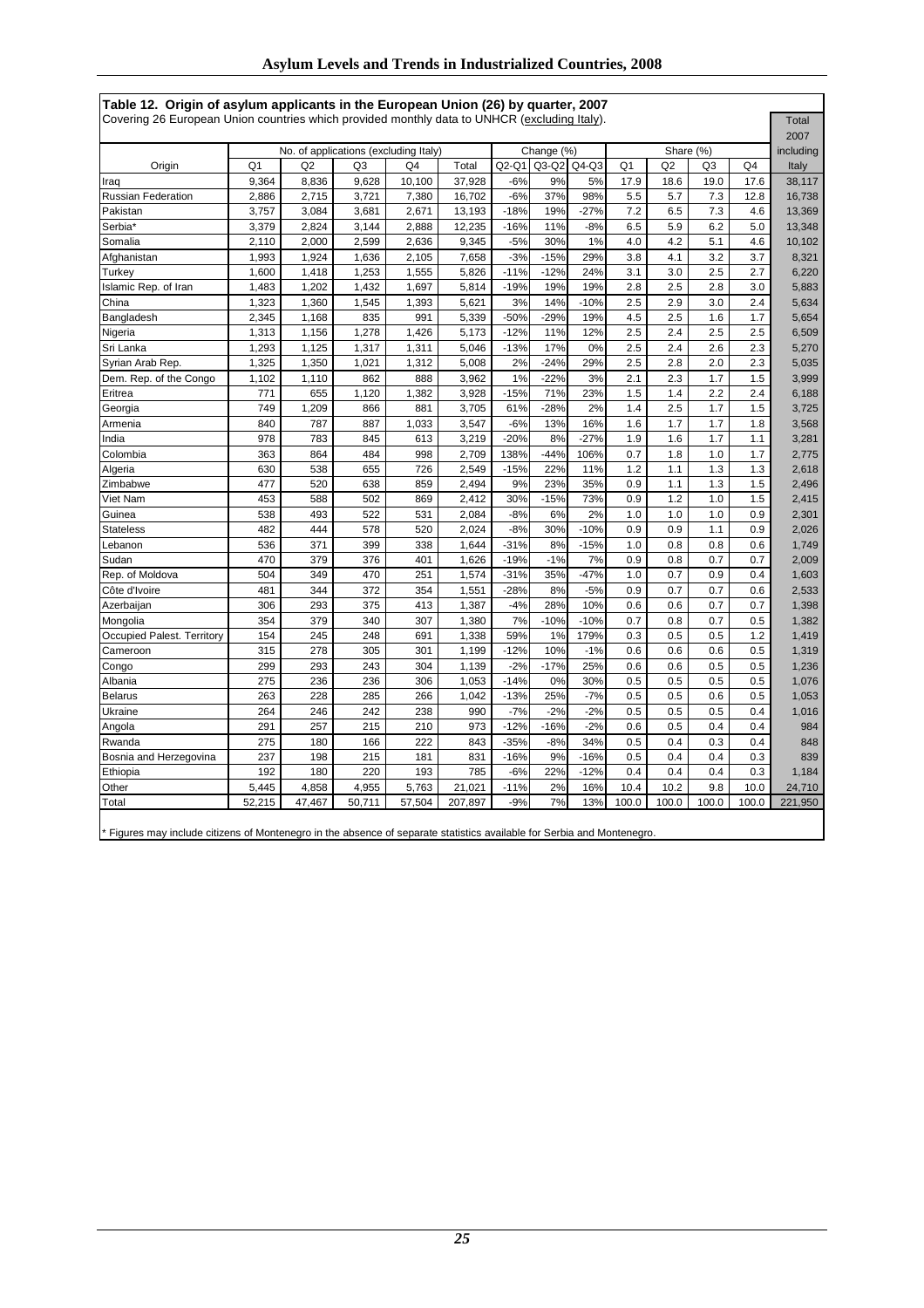| Covering 27 European Union countries which provided monthly data to UNHCR. |                |        |                     |        |         |        |            |         |       |                |                |       |
|----------------------------------------------------------------------------|----------------|--------|---------------------|--------|---------|--------|------------|---------|-------|----------------|----------------|-------|
|                                                                            |                |        | No. of applications |        |         |        | Change (%) |         |       |                | Share (%)      |       |
| Origin                                                                     | Q <sub>1</sub> | Q2     | Q3                  | Q4     | Total   | Q2-Q1  | $Q3-Q2$    | $Q4-Q3$ | Q1    | Q <sub>2</sub> | Q <sub>3</sub> | Q4    |
| Iraq                                                                       | 8,264          | 6,196  | 6,723               | 6,424  | 27,607  | $-25%$ | 9%         | $-4%$   | 15.1  | 11.7           | 10.5           | 9.7   |
| Russian Federation                                                         | 4,653          | 3,654  | 4,788               | 5,088  | 18,183  | $-21%$ | 31%        | 6%      | 8.5   | 6.9            | 7.5            | 7.7   |
| Somalia                                                                    | 2,819          | 3,497  | 5,326               | 5,451  | 17,093  | 24%    | 52%        | 2%      | 5.1   | 6.6            | 8.3            | 8.2   |
| Afghanistan                                                                | 2,837          | 2,721  | 3,782               | 4,157  | 13,497  | $-4%$  | 39%        | 10%     | 5.2   | 5.1            | 5.9            | 6.3   |
| Serbia*                                                                    | 2,715          | 2,386  | 3,325               | 4,207  | 12,633  | $-12%$ | 39%        | 27%     | 4.9   | 4.5            | 5.2            | 6.3   |
| Pakistan                                                                   | 2,946          | 2,916  | 3,014               | 3,131  | 12,007  | $-1%$  | 3%         | 4%      | 5.4   | 5.5            | 4.7            | 4.7   |
| Nigeria                                                                    | 1,988          | 2,276  | 3,371               | 3,645  | 11,280  | 14%    | 48%        | 8%      | 3.6   | 4.3            | 5.3            | 5.5   |
| Eritrea                                                                    | 1,350          | 981    | 2,225               | 2,418  | 6,974   | $-27%$ | 127%       | 9%      | 2.5   | 1.9            | 3.5            | 3.6   |
| Islamic Rep. of Iran                                                       | 1,609          | 1,300  | 1,745               | 2,080  | 6,734   | $-19%$ | 34%        | 19%     | 2.9   | 2.5            | 2.7            | 3.1   |
| Turkey                                                                     | 1,772          | 1,432  | 1,377               | 1,718  | 6,299   | $-19%$ | $-4%$      | 25%     | 3.2   | 2.7            | 2.2            | 2.6   |
| Sri Lanka                                                                  | 1,575          | 1,527  | 1,356               | 1,582  | 6,040   | $-3%$  | $-11%$     | 17%     | 2.9   | 2.9            | 2.1            | 2.4   |
| Bangladesh                                                                 | 1,184          | 1,352  | 1,260               | 1,869  | 5,665   | 14%    | $-7%$      | 48%     | 2.2   | 2.6            | 2.0            | 2.8   |
| Georgia                                                                    | 841            | 1,131  | 1,358               | 1,519  | 4,849   | 34%    | 20%        | 12%     | 1.5   | 2.1            | 2.1            | 2.3   |
| Zimbabwe                                                                   | 964            | 963    | 1,482               | 1,237  | 4,646   | 0%     | 54%        | $-17%$  | 1.8   | 1.8            | 2.3            | 1.9   |
| China                                                                      | 929            | 1,236  | 993                 | 1,123  | 4,281   | 33%    | $-20%$     | 13%     | 1.7   | 2.3            | 1.6            | 1.7   |
| Dem. Rep. of the Congo                                                     | 1,047          | 1,058  | 1,045               | 1,070  | 4,220   | 1%     | $-1%$      | 2%      | 1.9   | 2.0            | 1.6            | 1.6   |
| Syrian Arab Rep.                                                           | 1,029          | 1,112  | 1,144               | 877    | 4,162   | 8%     | 3%         | $-23%$  | 1.9   | 2.1            | 1.8            | 1.3   |
| Armenia                                                                    | 874            | 949    | 1,080               | 1,058  | 3,961   | 9%     | 14%        | $-2%$   | 1.6   | 1.8            | 1.7            | 1.6   |
| Côte d'Ivoire                                                              | 953            | 921    | 895                 | 903    | 3,672   | $-3%$  | $-3%$      | 1%      | 1.7   | 1.7            | 1.4            | 1.4   |
| Mali                                                                       | 564            | 1,126  | 1,121               | 604    | 3,415   | 100%   | 0%         | $-46%$  | 1.0   | 2.1            | 1.8            | 0.9   |
| Guinea                                                                     | 709            | 714    | 879                 | 907    | 3,209   | 1%     | 23%        | 3%      | 1.3   | 1.3            | 1.4            | 1.4   |
| Algeria                                                                    | 693            | 619    | 921                 | 900    | 3,133   | $-11%$ | 49%        | $-2%$   | 1.3   | 1.2            | 1.4            | 1.4   |
| India                                                                      | 648            | 736    | 837                 | 646    | 2,867   | 14%    | 14%        | $-23%$  | 1.2   | 1.4            | 1.3            | 1.0   |
| Ghana                                                                      | 321            | 467    | 987                 | 809    | 2,584   | 45%    | 111%       | $-18%$  | 0.6   | 0.9            | 1.5            | 1.2   |
| Sudan                                                                      | 440            | 412    | 579                 | 637    | 2,068   | $-6%$  | 41%        | 10%     | 0.8   | 0.8            | 0.9            | 1.0   |
| Viet Nam                                                                   | 466            | 395    | 457                 | 440    | 1,758   | $-15%$ | 16%        | $-4%$   | 0.8   | 0.7            | 0.7            | 0.7   |
| Azerbaijan                                                                 | 438            | 337    | 418                 | 498    | 1,691   | $-23%$ | 24%        | 19%     | 0.8   | 0.6            | 0.7            | 0.7   |
| <b>Stateless</b>                                                           | 414            | 385    | 458                 | 399    | 1,656   | $-7%$  | 19%        | $-13%$  | 0.8   | 0.7            | 0.7            | 0.6   |
| Cameroon                                                                   | 370            | 446    | 410                 | 394    | 1,620   | 21%    | $-8%$      | $-4%$   | 0.7   | 0.8            | 0.6            | 0.6   |
| Mongolia                                                                   | 405            | 297    | 367                 | 449    | 1,518   | $-27%$ | 24%        | 22%     | 0.7   | 0.6            | 0.6            | 0.7   |
| Togo                                                                       | 297            | 317    | 426                 | 339    | 1,379   | 7%     | 34%        | $-20%$  | 0.5   | 0.6            | 0.7            | 0.5   |
| Lebanon                                                                    | 491            | 297    | 234                 | 325    | 1,347   | $-40%$ | $-21%$     | 39%     | 0.9   | 0.6            | 0.4            | 0.5   |
| Ethiopia                                                                   | 311            | 245    | 357                 | 364    | 1,277   | $-21%$ | 46%        | 2%      | 0.6   | 0.5            | 0.6            | 0.5   |
| Albania                                                                    | 218            | 304    | 364                 | 370    | 1,256   | 39%    | 20%        | 2%      | 0.4   | 0.6            | 0.6            | 0.6   |
| Congo                                                                      | 300            | 294    | 291                 | 341    | 1,226   | $-2%$  | $-1%$      | 17%     | 0.5   | 0.6            | 0.5            | 0.5   |
| Gambia                                                                     | 258            | 257    | 281                 | 299    | 1,095   | 0%     | 9%         | 6%      | 0.5   | 0.5            | 0.4            | 0.5   |
| Comoros                                                                    | 60             | 217    | 379                 | 435    | 1,091   | 262%   | 75%        | 15%     | 0.1   | 0.4            | 0.6            | 0.7   |
| Colombia                                                                   | 325            | 315    | 177                 | 220    | 1,037   | $-3%$  | $-44%$     | 24%     | 0.6   | 0.6            | 0.3            | 0.3   |
| Uzbekistan                                                                 | 211            | 232    | 267                 | 277    | 987     | 10%    | 15%        | 4%      | 0.4   | 0.4            | 0.4            | 0.4   |
| Senegal                                                                    | 217            | 256    | 252                 | 259    | 984     | 18%    | $-2%$      | 3%      | 0.4   | 0.5            | 0.4            | 0.4   |
| Other                                                                      | 6,344          | 6,700  | 7,085               | 6,954  | 27,083  | 6%     | 6%         | $-2%$   | 11.6  | 12.6           | 11.1           | 10.5  |
| Total                                                                      | 54,849         | 52,976 | 63,836              | 66,423 | 238,084 | $-3%$  | 20%        | 4%      | 100.0 | 100.0          | 100.0          | 100.0 |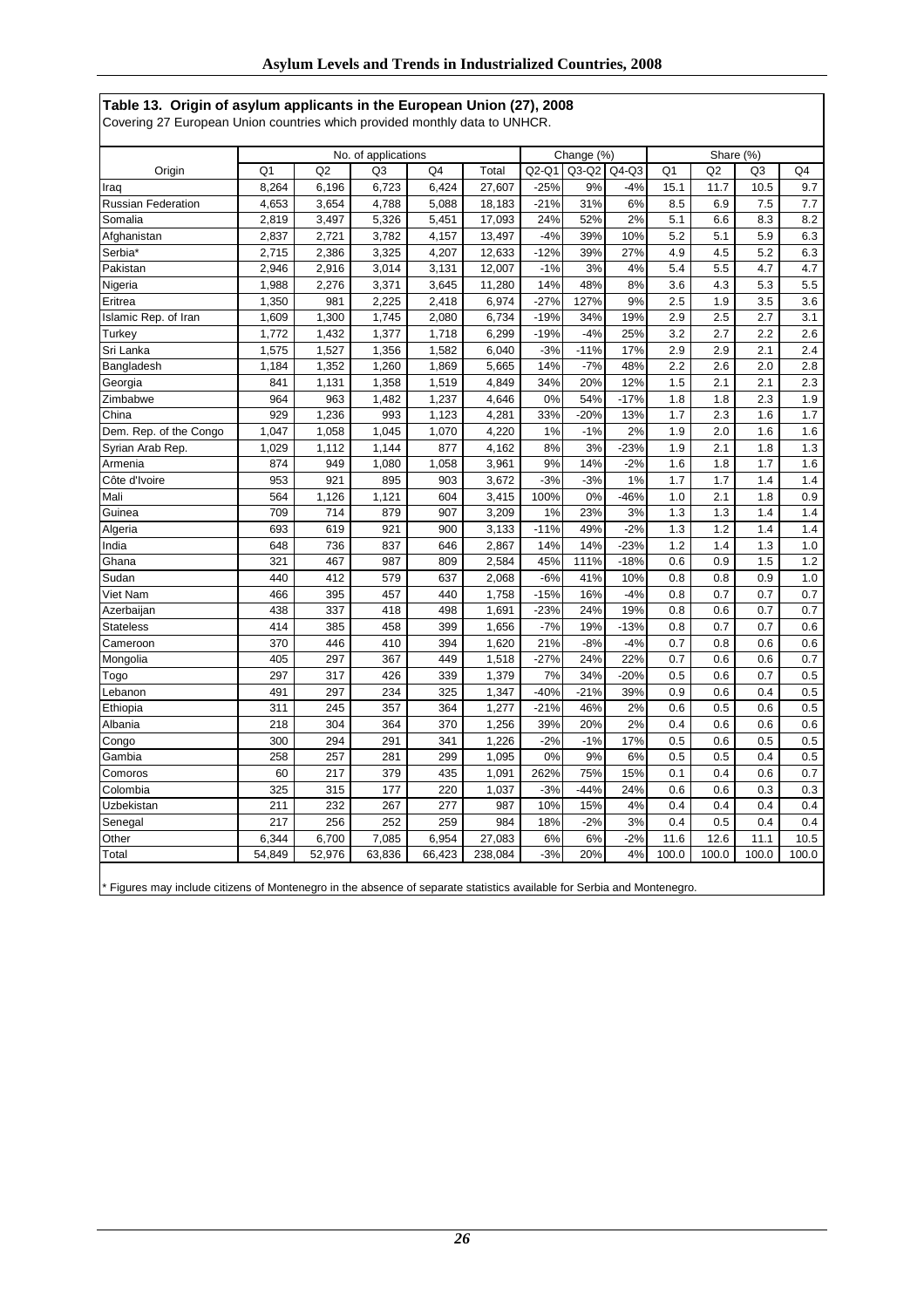| Table 14. Origin of asylum applicants in Canada and the United States of America, 2007 |                |        |                     |        |        |                |                 |           |                |                |                |         |
|----------------------------------------------------------------------------------------|----------------|--------|---------------------|--------|--------|----------------|-----------------|-----------|----------------|----------------|----------------|---------|
|                                                                                        |                |        | No. of applications |        |        |                | Change (%)      |           |                | Share (%)      |                |         |
| Origin                                                                                 | Q <sub>1</sub> | Q2     | Q3                  | Q4     | Total  | Q2-Q1          | $Q3-Q2$         | $Q4-Q3$   | Q <sub>1</sub> | Q <sub>2</sub> | Q <sub>3</sub> | Q4      |
| China                                                                                  | 2,688          | 2,506  | 2,151               | 2,645  | 9,990  | $-7%$          | $-14%$          | 23%       | 16.1           | 15.5           | 13.4           | 14.0    |
| Mexico                                                                                 | 2,108          | 2,316  | 2,558               | 2,562  | 9,544  | 10%            | 10%             | 0%        | 12.6           | 14.3           | 15.9           | 13.6    |
| Haiti                                                                                  | 1,295          | 1,265  | 1,632               | 1,765  | 5,957  | $-2%$          | 29%             | 8%        | 7.8            | 7.8            | 10.2           | 9.4     |
| Colombia                                                                               | 785            | 717    | 936                 | 1,352  | 3,790  | $-9%$          | 31%             | 44%       | 4.7            | 4.4            | 5.8            | 7.2     |
| El Salvador                                                                            | 1,001          | 931    | 729                 | 844    | 3,505  | $-7%$          | $-22%$          | 16%       | 6.0            | 5.7            | 4.5            | 4.5     |
| Guatemala                                                                              | 721            | 730    | 426                 | 556    | 2,433  | 1%             | $-42%$          | 31%       | 4.3            | 4.5            | 2.7            | 3.0     |
| United States*                                                                         | 256            | 227    | 568                 | 773    | 1,824  | $-11%$         | 150%            | 36%       | 1.5            | 1.4            | 3.5            | 4.1     |
| Ethiopia                                                                               | 351            | 317    | 313                 | 345    | 1,326  | $-10%$         | $-1%$           | 10%       | 2.1            | 2.0            | 2.0            | 1.8     |
| India                                                                                  | 329            | 286    | 294                 | 361    | 1,270  | $-13%$         | 3%              | 23%       | 2.0            | 1.8            | 1.8            | 1.9     |
| Honduras                                                                               | 337            | 308    | 237                 | 309    | 1,191  | $-9%$          | $-23%$          | 30%       | 2.0            | 1.9            | 1.5            | 1.6     |
| Indonesia                                                                              | 285            | 263    | 232                 | 315    | 1,095  | $-8%$          | $-12%$          | 36%       | 1.7            | 1.6            | 1.4            | 1.7     |
| Iraq                                                                                   | 257            | 265    | 252                 | 254    | 1,028  | 3%             | $-5%$           | 1%        | 1.5            | 1.6            | 1.6            | $1.3$   |
| Sri Lanka                                                                              | 273            | 229    | 229                 | 279    | 1,010  | $-16%$         | 0%              | 22%       | 1.6            | 1.4            | 1.4            | $1.5\,$ |
| <b>Russian Federation</b>                                                              | 214            | 340    | 194                 | 238    | 986    | 59%            | $-43%$          | 23%       | 1.3            | 2.1            | 1.2            | 1.3     |
| Nigeria                                                                                | 223            | 188    | 244                 | 283    | 938    | $-16%$         | 30%             | 16%       | 1.3            | 1.2            | 1.5            | 1.5     |
| Venezuela (Boliv. Rep. of)                                                             | 213            | 193    | 226                 | 257    | 889    | $-9%$          | 17%             | 14%       | 1.3            | 1.2            | 1.4            | 1.4     |
| Pakistan                                                                               | 206            | 179    | 155                 | 234    | 774    | $-13%$         | $-13%$          | 51%       | 1.2            | 1.1            | 1.0            | 1.2     |
| Cameroon                                                                               | 186            | 159    | 167                 | 178    | 690    | $-15%$         | 5%              | 7%        | 1.1            | 1.0            | 1.0            | 0.9     |
| Guinea                                                                                 | 166            | 164    | 169                 | 169    | 668    | $-1%$          | 3%              | 0%        | 1.0            | 1.0            | 1.1            | 0.9     |
| Nepal                                                                                  | 160            | 146    | 147                 | 193    | 646    | $-9%$          | 1%              | 31%       | 1.0            | 0.9            | 0.9            | 1.0     |
| Cuba                                                                                   | 160            | 140    | 126                 | 190    | 616    | $-13%$         | $-10%$          | 51%       | 1.0            | 0.9            | 0.8            | 1.0     |
| Albania                                                                                | 119            | 106    | 136                 | 198    | 559    | $-11%$         | 28%             | 46%       | 0.7            | 0.7            | 0.8            | 1.1     |
| Islamic Rep. of Iran                                                                   | 127            | 112    | 133                 | 155    | 527    | $-12%$         | 19%             | 17%       | 0.8            | 0.7            | 0.8            | 0.8     |
| Ukraine                                                                                | 115            | 122    | 112                 | 113    | 462    | 6%             | $-8%$           | 1%        | 0.7            | 0.8            | 0.7            | 0.6     |
| Eritrea                                                                                | 105            | 105    | 126                 | 120    | 456    | 0%             | 20%             | $-5%$     | 0.6            | 0.6            | 0.8            | 0.6     |
| Somalia                                                                                | 121            | 88     | 103                 | 133    | 445    | $-27%$         | 17%             | 29%       | 0.7            | 0.5            | 0.6            | 0.7     |
| Dem. Rep. of the Congo                                                                 | 99             | 95     | 110                 | 131    | 435    | $-4%$          | 16%             | 19%       | 0.6            | 0.6            | 0.7            | 0.7     |
| Egypt                                                                                  | 98             | 121    | 107                 | 103    | 429    | 23%            | $-12%$          | $-4%$     | 0.6            | 0.7            | 0.7            | 0.5     |
| Serbia**                                                                               | 100            | 109    | 86                  | 130    | 425    | 9%             | $-21%$          | 51%       | 0.6            | 0.7            | 0.5            | 0.7     |
| Zimbabwe                                                                               | 88             | 92     | 115                 | 127    | 422    | 5%             | 25%             | 10%       | 0.5            | 0.6            | 0.7            | 0.7     |
| <b>Brazil</b>                                                                          | 117            | 183    | 46                  | 75     | 421    | 56%            | $-75%$          | 63%       | 0.7            | 1.1            | 0.3            | 0.4     |
| Côte d'Ivoire                                                                          | 104            | 94     | 113                 | 86     | 397    | $-10%$         | 20%             | $-24%$    | 0.6            | 0.6            | 0.7            | 0.5     |
| Afghanistan                                                                            | 106            | 83     | 93                  | 89     | 371    | $-22%$         | 12%             | $-4%$     | 0.6            | 0.5            | 0.6            | 0.5     |
| Lebanon                                                                                | 107            | 86     | 100                 | 78     | 371    | $-20%$         | 16%             | $-22%$    | 0.6            | 0.5            | 0.6            | 0.4     |
| Peru                                                                                   | 72             | 118    | 62                  | 101    | 353    | 64%            | $-47%$          | 63%       | 0.4            | 0.7            | 0.4            | 0.5     |
| Nicaragua                                                                              | 84             | 96     | 79                  | 87     | 346    | 14%            | $-18%$          | 10%       | 0.5            | 0.6            | 0.5            | 0.5     |
| Saint Vincent & the Grenadine                                                          | 97             | 61     | 81                  | 107    | 346    | $-37%$         | 33%             | 32%       | 0.6            | 0.4            | 0.5            | 0.6     |
| Mali                                                                                   | 81             | 95     | 98                  | 71     | 345    | 17%            | 3%              | $-28%$    | 0.5            | 0.6            | 0.6            | 0.4     |
| Burundi                                                                                | 81             | 58     | 98                  | 97     | 334    | $-28%$         | 69%             | $-1%$     | 0.5            | 0.4            | 0.6            | 0.5     |
| Armenia                                                                                | 100            | 93     | 64                  | 66     | 323    | $-7%$<br>$-6%$ | $-31%$<br>$-9%$ | 3%<br>21% | 0.6            | 0.6<br>14.9    | 0.4            | 0.4     |
| Other                                                                                  | 2,571          | 2,417  | 2,200               | 2,662  | 9,850  |                |                 |           | 15.4           |                | 13.7           | 14.1    |
| Total                                                                                  | 16,706         | 16,203 | 16,047              | 18,831 | 67,787 | $-3%$          | $-1%$           | 17%       | 100.0          | 100.0          | 100.0          | 100.0   |

|  | Table 14.  Origin of asylum applicants in Canada and the United States of America, 2007 |  |  |  |
|--|-----------------------------------------------------------------------------------------|--|--|--|

\* Refers to applications lodged in Canada.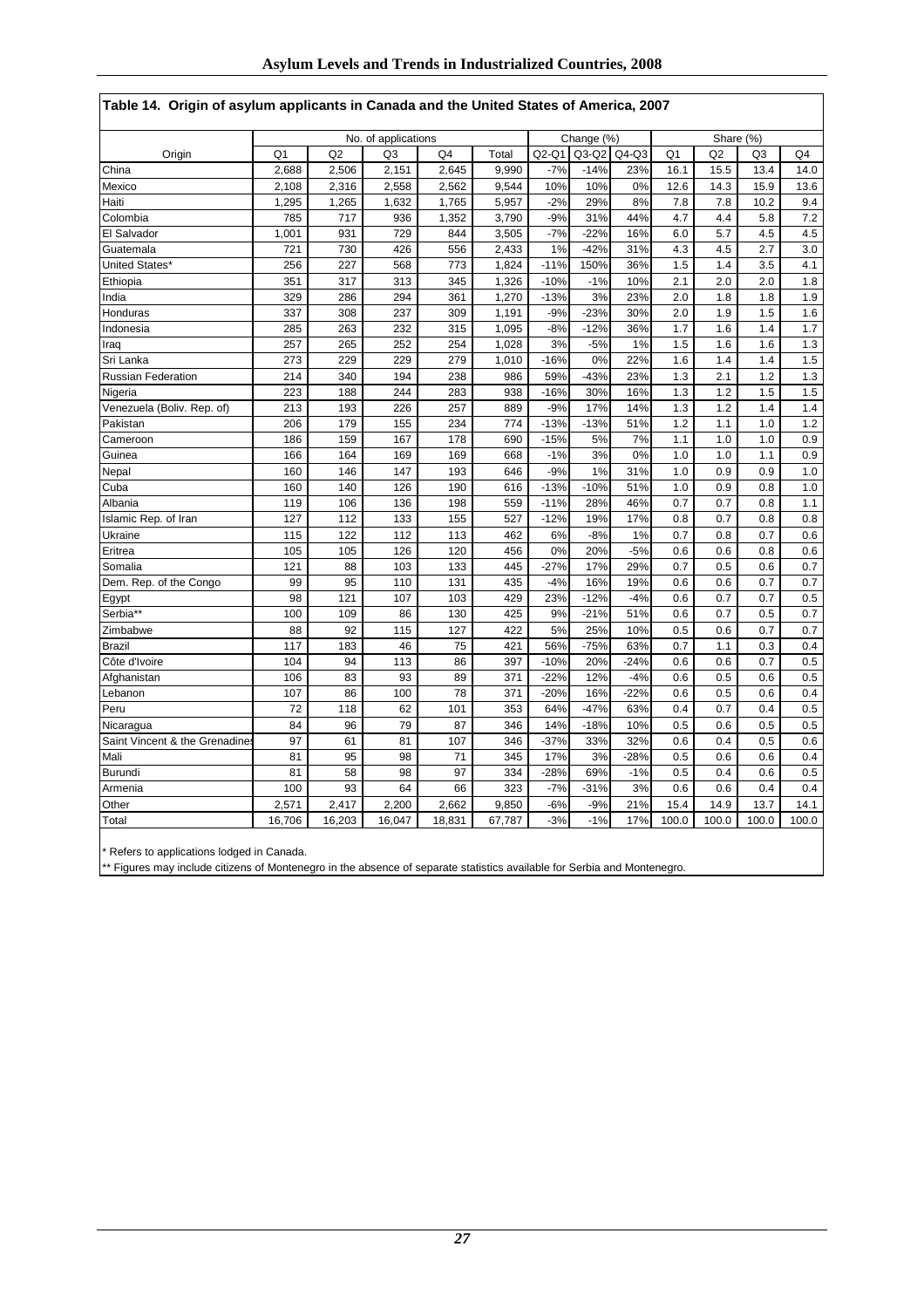| Origin or asymm applicants in Canada and the Onlied<br><b>ULGIGS VI AILIGHUG, LUVU</b> |                |        |                     |                |        |        |            |         |                |                |                |                |
|----------------------------------------------------------------------------------------|----------------|--------|---------------------|----------------|--------|--------|------------|---------|----------------|----------------|----------------|----------------|
|                                                                                        |                |        | No. of applications |                |        |        | Change (%) |         |                | Share (%)      |                |                |
| Origin                                                                                 | Q <sub>1</sub> | Q2     | Q3                  | Q <sub>4</sub> | Total  | Q2-Q1  | $Q3-Q2$    | $Q4-Q3$ | Q <sub>1</sub> | Q <sub>2</sub> | Q <sub>3</sub> | Q <sub>4</sub> |
| Mexico                                                                                 | 2,513          | 2,696  | 3,557               | 3,386          | 12,152 | 7%     | 32%        | $-5%$   | 13.8           | 14.2           | 17.8           | 18.2           |
| China                                                                                  | 2,828          | 2,956  | 2,933               | 2,751          | 11,468 | 5%     | $-1%$      | $-6%$   | 15.5           | 15.6           | 14.7           | 14.8           |
| Haiti                                                                                  | 1,584          | 1,689  | 1,684               | 1,219          | 6,176  | 7%     | 0%         | $-28%$  | 8.7            | 8.9            | 8.4            | 6.6            |
| Colombia                                                                               | 951            | 980    | 972                 | 960            | 3,863  | 3%     | $-1%$      | $-1%$   | 5.2            | 5.2            | 4.9            | 5.2            |
| El Salvador                                                                            | 779            | 923    | 773                 | 732            | 3,207  | 18%    | $-16%$     | $-5%$   | 4.3            | 4.9            | 3.9            | 3.9            |
| United States*                                                                         | 563            | 593    | 691                 | 461            | 2,308  | 5%     | 17%        | $-33%$  | 3.1            | 3.1            | 3.5            | 2.5            |
| Guatemala                                                                              | 513            | 561    | 583                 | 471            | 2,128  | 9%     | 4%         | $-19%$  | 2.8            | 3.0            | 2.9            | 2.5            |
| Ethiopia                                                                               | 342            | 365    | 381                 | 409            | 1,497  | 7%     | 4%         | 7%      | 1.9            | 1.9            | 1.9            | 2.2            |
| India                                                                                  | 342            | 361    | 365                 | 338            | 1,406  | 6%     | 1%         | $-7%$   | 1.9            | 1.9            | 1.8            | 1.8            |
| Sri Lanka                                                                              | 356            | 317    | 344                 | 356            | 1,373  | $-11%$ | 9%         | 3%      | 2.0            | 1.7            | 1.7            | 1.9            |
| Honduras                                                                               | 337            | 321    | 327                 | 360            | 1,345  | $-5%$  | 2%         | 10%     | 1.8            | 1.7            | 1.6            | 1.9            |
| Iraq                                                                                   | 283            | 298    | 305                 | 259            | 1,145  | 5%     | 2%         | $-15%$  | 1.6            | 1.6            | 1.5            | 1.4            |
| Nepal                                                                                  | 179            | 218    | 242                 | 340            | 979    | 22%    | 11%        | 40%     | 1.0            | 1.2            | 1.2            | 1.8            |
| <b>Russian Federation</b>                                                              | 216            | 318    | 228                 | 209            | 971    | 47%    | $-28%$     | $-8%$   | 1.2            | 1.7            | 1.1            | 1.1            |
| Nigeria                                                                                | 249            | 195    | 252                 | 226            | 922    | $-22%$ | 29%        | $-10%$  | 1.4            | 1.0            | 1.3            | 1.2            |
| Pakistan                                                                               | 221            | 195    | 203                 | 216            | 835    | $-12%$ | 4%         | 6%      | 1.2            | 1.0            | 1.0            | 1.2            |
| Czech Rep.                                                                             | 171            | 192    | 164                 | 298            | 825    | 12%    | $-15%$     | 82%     | 0.9            | 1.0            | 0.8            | 1.6            |
| Venezuela (Boliv. Rep. of)                                                             | 228            | 228    | 180                 | 158            | 794    | 0%     | $-21%$     | $-12%$  | 1.2            | 1.2            | 0.9            | 0.9            |
| Cameroon                                                                               | 183            | 202    | 212                 | 193            | 790    | 10%    | 5%         | $-9%$   | 1.0            | 1.1            | 1.1            | 1.0            |
| Somalia                                                                                | 174            | 172    | 222                 | 184            | 752    | $-1%$  | 29%        | $-17%$  | 1.0            | 0.9            | 1.1            | 1.0            |
| Indonesia                                                                              | 233            | 197    | 190                 | 117            | 737    | $-15%$ | $-4%$      | $-38%$  | 1.3            | 1.0            | 0.9            | 0.6            |
| Kenya                                                                                  | 200            | 178    | 159                 | 155            | 692    | $-11%$ | $-11%$     | $-3%$   | 1.1            | 0.9            | 0.8            | 0.8            |
| Zimbabwe                                                                               | 148            | 144    | 203                 | 117            | 612    | $-3%$  | 41%        | $-42%$  | 0.8            | 0.8            | 1.0            | 0.6            |
| Islamic Rep. of Iran                                                                   | 176            | 114    | 177                 | 141            | 608    | $-35%$ | 55%        | $-20%$  | 1.0            | 0.6            | 0.9            | 0.8            |
| Eritrea                                                                                | 142            | 135    | 153                 | 171            | 601    | $-5%$  | 13%        | 12%     | 0.8            | 0.7            | 0.8            | 0.9            |
| Cuba                                                                                   | 161            | 132    | 132                 | 141            | 566    | $-18%$ | 0%         | 7%      | 0.9            | 0.7            | 0.7            | 0.8            |
| Albania                                                                                | 200            | 123    | 105                 | 134            | 562    | $-39%$ | $-15%$     | 28%     | 1.1            | 0.7            | 0.5            | 0.7            |
| Dem. Rep. of the Congo                                                                 | 153            | 111    | 141                 | 123            | 528    | $-27%$ | 27%        | $-13%$  | 0.8            | 0.6            | 0.7            | 0.7            |
| Guinea                                                                                 | 142            | 110    | 136                 | 126            | 514    | $-23%$ | 24%        | $-7%$   | 0.8            | 0.6            | 0.7            | 0.7            |
| Saint Vincent & the Grenadine                                                          | 112            | 131    | 145                 | 94             | 482    | 17%    | 11%        | $-35%$  | 0.6            | 0.7            | 0.7            | 0.5            |
| Afghanistan                                                                            | 97             | 106    | 148                 | 130            | 481    | 9%     | 40%        | $-12%$  | 0.5            | 0.6            | 0.7            | 0.7            |
| Egypt                                                                                  | 108            | 132    | 101                 | 132            | 473    | 22%    | $-23%$     | 31%     | 0.6            | 0.7            | 0.5            | 0.7            |
| Ukraine                                                                                | 126            | 94     | 109                 | 88             | 417    | $-25%$ | 16%        | $-19%$  | 0.7            | 0.5            | 0.5            | 0.5            |
| Jamaica                                                                                | 91             | 104    | 94                  | 119            | 408    | 14%    | $-10%$     | 27%     | 0.5            | 0.5            | 0.5            | 0.6            |
| Serbia**                                                                               | 120            | 102    | 81                  | 86             | 389    | $-15%$ | $-21%$     | 6%      | 0.7            | 0.5            | 0.4            | 0.5            |
| Myanmar                                                                                | 96             | 79     | 96                  | 84             | 355    | $-18%$ | 22%        | $-13%$  | 0.5            | 0.4            | 0.5            | 0.5            |
| Peru                                                                                   | 67             | 97     | 101                 | 84             | 349    | 45%    | 4%         | $-17%$  | 0.4            | 0.5            | 0.5            | 0.5            |
| <b>Burundi</b>                                                                         | 79             | 57     | 112                 | 81             | 329    | $-28%$ | 96%        | $-28%$  | 0.4            | 0.3            | 0.6            | 0.4            |
| Armenia                                                                                | 75             | 74     | 96                  | 81             | 326    | $-1%$  | 30%        | $-16%$  | 0.4            | 0.4            | 0.5            | 0.4            |
| <b>Brazil</b>                                                                          | 77             | 92     | 75                  | 79             | 323    | 19%    | $-18%$     | 5%      | 0.4            | 0.5            | 0.4            | 0.4            |
| Other                                                                                  | 5,150          | 5,527  | 6,402               | 6,158          | 23,237 | 7%     | 16%        | $-4%$   | 28.2           | 29.2           | 32.0           | 33.1           |
| Total                                                                                  | 18,252         | 18,923 | 20,017              | 18,581         | 75,773 | 4%     | 6%         | $-7%$   | 100.0          | 100.0          | 100.0          | 100.0          |

### **Table 15. Origin of asylum applicants in Canada and the United States of America, 2008**

\* Refers to applications lodged in Canada.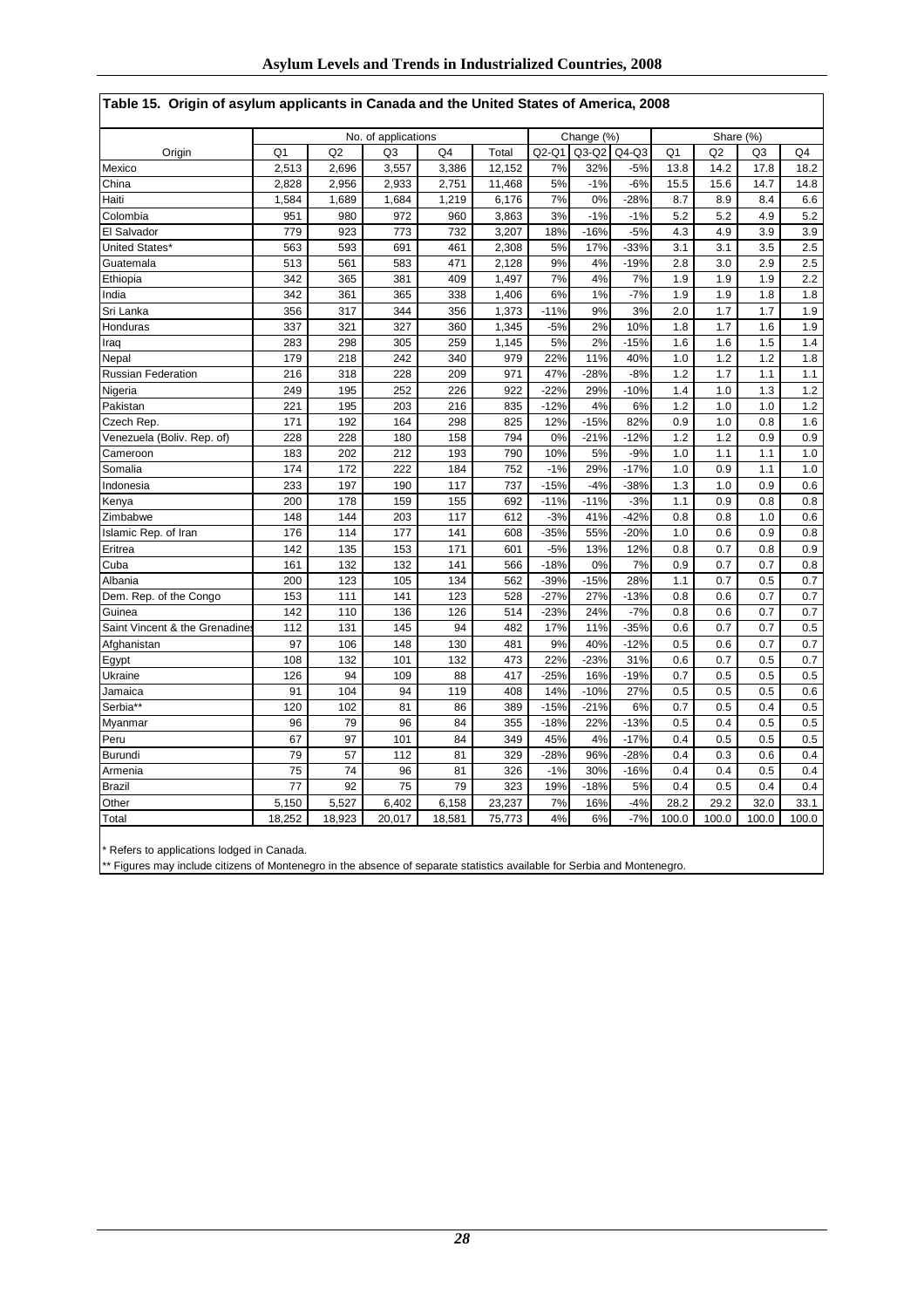# **Table 16. Origin of asylum applicants in Australia and New Zealand, 2007**

An asterisk (\*) denotes between 1 and 4 applications.

|                      |                |       | No. of applications |                |       |         | Change (%) |         |                |       | Share (%)      |       |
|----------------------|----------------|-------|---------------------|----------------|-------|---------|------------|---------|----------------|-------|----------------|-------|
| Origin               | Q <sub>1</sub> | Q2    | Q <sub>3</sub>      | Q <sub>4</sub> | Total | $Q2-Q1$ | $Q3-Q2$    | $Q4-Q3$ | Q <sub>1</sub> | Q2    | Q <sub>3</sub> | Q4    |
| China                | 268            | 265   | 327                 | 379            | 1,239 | $-1%$   | 23%        | 16%     | 27.4           | 24.4  | 30.2           | 35.4  |
| Sri Lanka            | 118            | 123   | 133                 | 96             | 470   | 4%      | 8%         | $-28%$  | 12.1           | 11.3  | 12.3           | 9.0   |
| India                | 67             | 203   | 45                  | 41             | 356   | 203%    | $-78%$     | $-9%$   | 6.8            | 18.7  | 4.2            | 3.8   |
| Iraq                 | 59             | 33    | 97                  | 57             | 246   | $-44%$  | 194%       | $-41%$  | 6.0            | 3.0   | 9.0            | 5.3   |
| Indonesia            | 48             | 42    | 37                  | 56             | 183   | $-13%$  | $-12%$     | 51%     | 4.9            | 3.9   | 3.4            | 5.2   |
| Pakistan             | 26             | 37    | 54                  | 36             | 153   | 42%     | 46%        | $-33%$  | 2.7            | 3.4   | 5.0            | 3.4   |
| Malaysia             | 26             | 30    | 44                  | 44             | 144   | 15%     | 47%        | 0%      | 2.7            | 2.8   | 4.1            | 4.1   |
| Islamic Rep. of Iran | 24             | 27    | 32                  | 28             | 111   | 13%     | 19%        | $-13%$  | 2.5            | 2.5   | 3.0            | 2.6   |
| Zimbabwe             | 21             | 24    | 28                  | 29             | 102   | 14%     | 17%        | 4%      | 2.1            | 2.2   | 2.6            | 2.7   |
| Bangladesh           | 19             | 23    | 29                  | 13             | 84    | 21%     | 26%        | $-55%$  | 1.9            | 2.1   | 2.7            | 1.2   |
| Rep. of Korea        | 11             | 21    | 26                  | 23             | 81    | 91%     | 24%        | $-12%$  | 1.1            | 1.9   | 2.4            | 2.1   |
| Fiji                 | 38             | 22    | 9                   | 11             | 80    | $-42%$  | $-59%$     | 22%     | 3.9            | 2.0   | 0.8            | 1.0   |
| Lebanon              | 23             | 10    | 17                  | 25             | 75    | $-57%$  | 70%        | 47%     | 2.3            | 0.9   | 1.6            | 2.3   |
| Myanmar              | 15             | 14    | 6                   | 24             | 59    | $-7%$   | $-57%$     | 300%    | 1.5            | 1.3   | 0.6            | 2.2   |
| Nepal                | 14             | 9     | 11                  | 15             | 49    | $-36%$  | 22%        | 36%     | 1.4            | 0.8   | 1.0            | 1.4   |
| Egypt                | 16             | 6     | 10                  | 11             | 43    | $-63%$  | 67%        | 10%     | 1.6            | 0.6   | 0.9            | 1.0   |
| Turkey               | 9              | 11    | 7                   | 14             | 41    | 22%     | $-36%$     | 100%    | 0.9            | 1.0   | 0.6            | 1.3   |
| Viet Nam             | 5              | 7     | 15                  | 8              | 35    | 40%     | 114%       | $-47%$  | 0.5            | 0.6   | 1.4            | 0.7   |
| Ethiopia             | $\star$        | 5     | 19                  | 6              | 34    | 25%     | 280%       | $-68%$  | 0.4            | 0.5   | 1.8            | 0.6   |
| Philippines          | 16             | 7     | 9                   | $\star$        | 34    | $-56%$  | 29%        | $-78%$  | 1.6            | 0.6   | 0.8            | 0.2   |
| Other                | 152            | 168   | 127                 | 153            | 600   | 11%     | $-24%$     | 20%     | 15.5           | 15.5  | 11.7           | 14.3  |
| Total                | 979            | 1,087 | 1,082               | 1.071          | 4,219 | 11%     | 0%         | $-1%$   | 100.0          | 100.0 | 100.0          | 100.0 |

|                      |                |       | No. of applications |                |       | Change (%)<br>Share (%) |         |         |                |       |                |       |
|----------------------|----------------|-------|---------------------|----------------|-------|-------------------------|---------|---------|----------------|-------|----------------|-------|
| Origin               | Q <sub>1</sub> | Q2    | Q <sub>3</sub>      | Q <sub>4</sub> | Total | $Q2-Q1$                 | $Q3-Q2$ | $Q4-Q3$ | Q <sub>1</sub> | Q2    | Q <sub>3</sub> | Q4    |
| China                | 271            | 287   | 371                 | 321            | 1,250 | 6%                      | 29%     | $-13%$  | 26.8           | 26.3  | 24.0           | 23.7  |
| Sri Lanka            | 103            | 98    | 111                 | 131            | 443   | $-5%$                   | 13%     | 18%     | 10.2           | 9.0   | 7.2            | 9.7   |
| India                | 38             | 80    | 161                 | 106            | 385   | 111%                    | 101%    | $-34%$  | 3.8            | 7.3   | 10.4           | 7.8   |
| Malaysia             | 50             | 85    | 60                  | 44             | 239   | 70%                     | $-29%$  | $-27%$  | 4.9            | 7.8   | 3.9            | 3.2   |
| Indonesia            | 78             | 48    | 55                  | 56             | 237   | $-38%$                  | 15%     | 2%      | 7.7            | 4.4   | 3.6            | 4.1   |
| Iraq                 | 46             | 49    | 65                  | 66             | 226   | 7%                      | 33%     | 2%      | 4.5            | 4.5   | 4.2            | 4.9   |
| Pakistan             | 41             | 58    | 85                  | 39             | 223   | 41%                     | 47%     | $-54%$  | 4.0            | 5.3   | 5.5            | 2.9   |
| Zimbabwe             | 57             | 36    | 70                  | 59             | 222   | $-37%$                  | 94%     | $-16%$  | 5.6            | 3.3   | 4.5            | 4.4   |
| Islamic Rep. of Iran | 34             | 41    | 49                  | 62             | 186   | 21%                     | 20%     | 27%     | 3.4            | 3.8   | 3.2            | 4.6   |
| Bangladesh           | 23             | 25    | 61                  | 31             | 140   | 9%                      | 144%    | $-49%$  | 2.3            | 2.3   | 3.9            | 2.3   |
| Rep. of Korea        | 17             | 27    | 51                  | 36             | 131   | 59%                     | 89%     | $-29%$  | 1.7            | 2.5   | 3.3            | 2.7   |
| Myanmar              | 28             | 20    | 27                  | 26             | 101   | $-29%$                  | 35%     | $-4%$   | 2.8            | 1.8   | 1.7            | 1.9   |
| Egypt                | 16             | 20    | 50                  | 14             | 100   | 25%                     | 150%    | $-72%$  | 1.6            | 1.8   | 3.2            | 1.0   |
| Lebanon              | 17             | 23    | 24                  | 26             | 90    | 35%                     | 4%      | 8%      | 1.7            | 2.1   | 1.6            | 1.9   |
| Fiji                 | 19             | 12    | 20                  | 36             | 87    | $-37%$                  | 67%     | 80%     | 1.9            | 1.1   | 1.3            | 2.7   |
| Kenya                | 13             | 8     | 28                  | 6              | 55    | $-38%$                  | 250%    | $-79%$  | 1.3            | 0.7   | 1.8            | 0.4   |
| Afghanistan          | $\star$        | 13    | 13                  | 25             | 54    | 333%                    | 0%      | 92%     | 0.3            | 1.2   | 0.8            | 1.8   |
| Viet Nam             | 10             | 13    | 16                  | 13             | 52    | 30%                     | 23%     | $-19%$  | 1.0            | 1.2   | 1.0            | 1.0   |
| Ethiopia             | 5              | 11    | 11                  | 17             | 44    | 120%                    | 0%      | 55%     | 0.5            | 1.0   | 0.7            | 1.3   |
| Nepal                | $\overline{7}$ | 5     | 17                  | 10             | 39    | $-29%$                  | 240%    | $-41%$  | 0.7            | 0.5   | 1.1            | 0.7   |
| Other                | 137            | 131   | 200                 | 232            | 700   | $-4%$                   | 53%     | 16%     | 13.5           | 12.0  | 12.9           | 17.1  |
| Total                | 1.013          | 1.090 | 1.545               | 1.356          | 5.004 | 8%                      | 42%     | $-12%$  | 100.0          | 100.0 | 100.0          | 100.0 |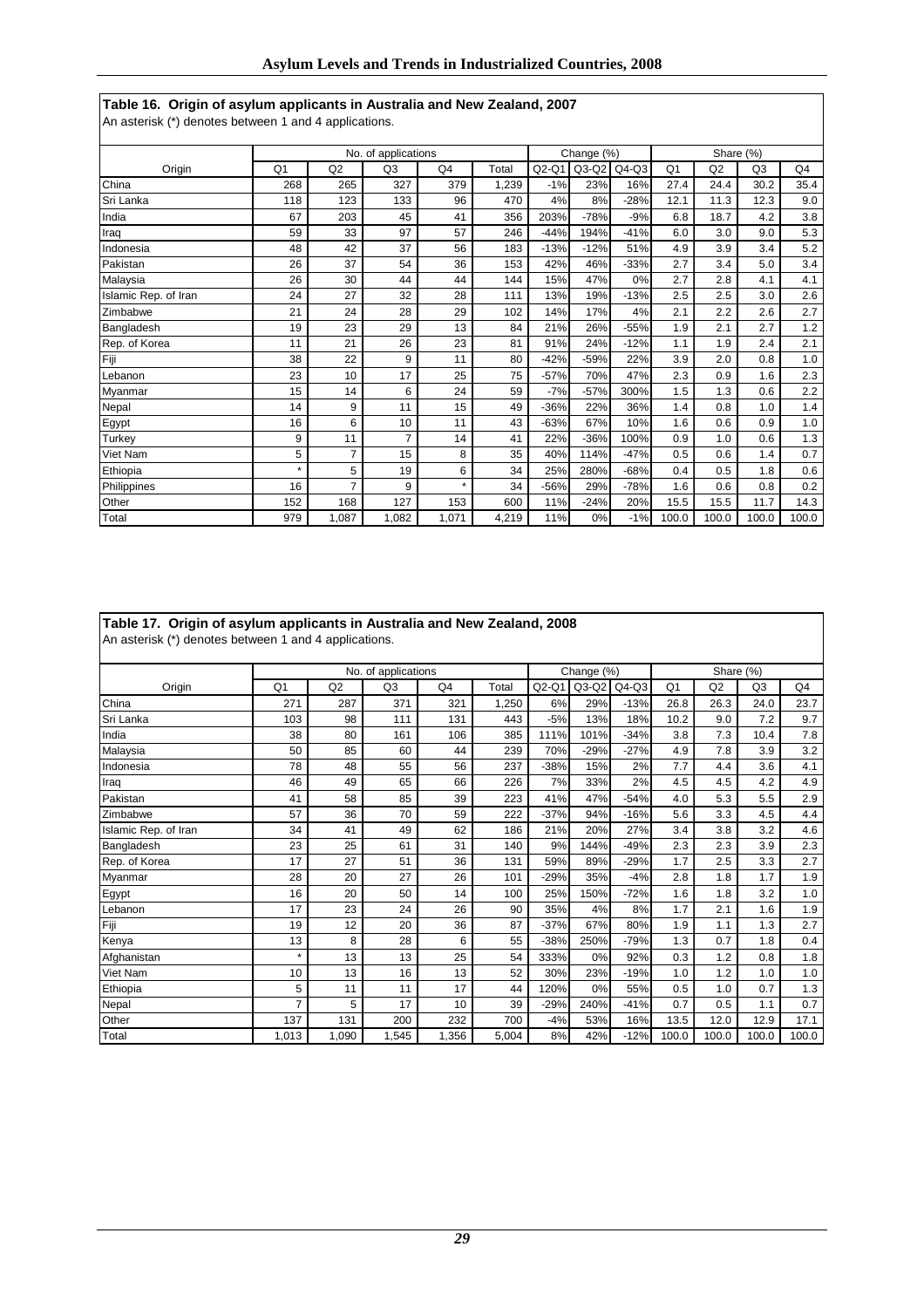#### **Table 18. Origin of asylum applicants in Japan and the Republic of Korea, 2007** An asterisk (\*) denotes between 1 and 4 applications.

|                           |                |                          | No. of applications |                |       |         | Change (%) |           |                |       | Share (%) |       |
|---------------------------|----------------|--------------------------|---------------------|----------------|-------|---------|------------|-----------|----------------|-------|-----------|-------|
| Origin                    | Q <sub>1</sub> | Q2                       | Q3                  | Q4             | Total | $Q2-Q1$ | $Q3-Q2$    | $Q4-Q3$   | Q <sub>1</sub> | Q2    | Q3        | Q4    |
| Myanmar                   | 105            | 126                      | 130                 | 161            | 522   | 20%     | 3%         | 24%       | 31.8           | 35.0  | 40.2      | 31.0  |
| Nepal                     | 107            | 98                       | 29                  | 45             | 279   | $-8%$   | $-70%$     | 55%       | 32.4           | 27.2  | 9.0       | 8.7   |
| Sri Lanka                 | 11             | 30                       | 24                  | 45             | 110   | 173%    | $-20%$     | 88%       | 3.3            | 8.3   | 7.4       | 8.7   |
| Nigeria                   | 17             | 24                       | 35                  | 30             | 106   | 41%     | 46%        | $-14%$    | 5.2            | 6.7   | 10.8      | 5.8   |
| Turkey                    | 18             | 14                       | 17                  | 27             | 76    | $-22%$  | 21%        | 59%       | 5.5            | 3.9   | 5.3       | 5.2   |
| Ghana                     |                |                          | 6                   | 63             | 69    |         |            | 950%      |                | ۰     | 1.9       | 12.1  |
| Uganda                    | 8              | 9                        | 5                   | 32             | 54    | 13%     | $-44%$     | 540%      | 2.4            | 2.5   | 1.5       | 6.2   |
| China                     | 13             | 7                        | 7                   | 19             | 46    | $-46%$  | 0%         | 171%      | 3.9            | 1.9   | 2.2       | 3.7   |
| Bangladesh                | 6              | $\star$                  | 14                  | 14             | 38    | $-33%$  | 250%       | 0%        | 1.8            | 1.1   | 4.3       | 2.7   |
| Ethiopia                  | $\star$        | 6                        | 7                   | 16             | 33    | 50%     | 17%        | 129%      | 1.2            | 1.7   | 2.2       | 3.1   |
| Pakistan                  | 6              | 9                        | $\star$             | 13             | 31    | 50%     | $-67%$     | 333%      | 1.8            | 2.5   | 0.9       | 2.5   |
| Islamic Rep. of Iran      | $\star$        | $\star$                  | 9                   | 5              | 22    | 0%      | 125%       | $-44%$    | 1.2            | 1.1   | 2.8       | 1.0   |
| Dem. Rep. of the Congo    | 5              | $\star$                  | ÷                   | $\overline{7}$ | 20    | $-20%$  | 0%         | 75%       | 1.5            | 1.1   | 1.2       | 1.3   |
| Liberia                   | ٠              | $\star$                  | $\star$             | 12             | 18    |         | 0%         | 300%      |                | 0.8   | 0.9       | 2.3   |
| Cameroon                  | $\star$        | 6                        | $\star$             | $\star$        | 14    | 500%    | $-50%$     | 33%       | 0.3            | 1.7   | 0.9       | 0.8   |
| Afghanistan               | $\star$        | $\star$                  | 6                   | ٠              | 13    | 33%     | 50%        | $-100%$   | 0.9            | 1.1   | 1.9       |       |
| Côte d'Ivoire             | $\star$        | $\overline{\phantom{a}}$ | $\star$             | 6              | 9     | $-100%$ |            | 200%      | 0.3            | ۰.    | 0.6       | 1.2   |
| South Africa              | 5              | $\star$                  | $\star$             | $\star$        | 9     | $-80%$  | 100%       | $-50%$    | 1.5            | 0.3   | 0.6       | 0.2   |
| <b>Russian Federation</b> | $\overline{a}$ | $\overline{\phantom{a}}$ | 6                   | $\star$        | 8     |         |            | $-67%$    |                | ۰     | 1.9       | 0.4   |
| Iraq                      | $\star$        | $\star$                  | -                   | $\star$        | 7     | 50%     | $-100%$    | $\ddotsc$ | 0.6            | 0.8   | ٠         | 0.4   |
| Other                     | 14             | 8                        | 11                  | 16             | 49    | $-43%$  | 38%        | 45%       | 4.2            | 2.2   | 3.4       | 3.1   |
| Total                     | 330            | 360                      | 323                 | 520            | 1,533 | 9%      | $-10%$     | 61%       | 100.0          | 100.0 | 100.0     | 100.0 |

| Table 19. Origin of asylum applicants in Japan and the Republic of Korea, 2008<br>An asterisk (*) denotes between 1 and 4 applications. |                |                |                     |         |       |        |            |         |                          |                |           |      |
|-----------------------------------------------------------------------------------------------------------------------------------------|----------------|----------------|---------------------|---------|-------|--------|------------|---------|--------------------------|----------------|-----------|------|
|                                                                                                                                         |                |                | No. of applications |         |       |        | Change (%) |         |                          |                | Share (%) |      |
| Origin                                                                                                                                  | Q1             | Q <sub>2</sub> | Q3                  | Q4      | Total | Q2-Q1  | $Q3-Q2$    | $Q4-Q3$ | Q <sub>1</sub>           | Q <sub>2</sub> | Q3        | Q4   |
| Myanmar                                                                                                                                 | 190            | 220            | 293                 | 309     | 1,012 | 16%    | 33%        | 5%      | 46.5                     | 50.7           | 57.2      | 51.1 |
| Sri Lanka                                                                                                                               | 29             | 31             | 37                  | 64      | 161   | 7%     | 19%        | 73%     | 7.1                      | 7.1            | 7.2       | 10.6 |
| Turkey                                                                                                                                  | 36             | 35             | 44                  | 39      | 154   | $-3%$  | 26%        | $-11%$  | 8.8                      | 8.1            | 8.6       | 6.4  |
| Pakistan                                                                                                                                | 13             | 6              | 32                  | 33      | 84    | $-54%$ | 433%       | 3%      | 3.2                      | 1.4            | 6.3       | 5.5  |
| Bangladesh                                                                                                                              | 9              | 28             | 7                   | 19      | 63    | 211%   | $-75%$     | 171%    | 2.2                      | 6.5            | 1.4       | 3.1  |
| Ethiopia                                                                                                                                | 16             | 21             | 6                   | 14      | 57    | 31%    | $-71%$     | 133%    | 3.9                      | 4.8            | 1.2       | 2.3  |
| China                                                                                                                                   | 12             | 8              | 12                  | 16      | 48    | $-33%$ | 50%        | 33%     | 2.9                      | 1.8            | 2.3       | 2.6  |
| Islamic Rep. of Iran                                                                                                                    | 15             | 7              | 14                  | 9       | 45    | $-53%$ | 100%       | $-36%$  | 3.7                      | 1.6            | 2.7       | 1.5  |
| Nigeria                                                                                                                                 | $\overline{7}$ | 5              | 9                   | 16      | 37    | $-29%$ | 80%        | 78%     | 1.7                      | 1.2            | 1.8       | 2.6  |
| Uganda                                                                                                                                  | 7              | 6              | 6                   | 18      | 37    | $-14%$ | 0%         | 200%    | 1.7                      | 1.4            | 1.2       | 3.0  |
| Cameroon                                                                                                                                | 6              | 10             | 5                   | 13      | 34    | 67%    | $-50%$     | 160%    | 1.5                      | 2.3            | 1.0       | 2.1  |
| Ghana                                                                                                                                   | 24             | $\star$        | $\star$             | 5       | 33    | $-88%$ | $-67%$     | 400%    | 5.9                      | 0.7            | 0.2       | 0.8  |
| Nepal                                                                                                                                   | 10             | 10             | 8                   | $\star$ | 32    | 0%     | $-20%$     | $-50%$  | 2.4                      | 2.3            | 1.6       | 0.7  |
| Dem. Rep. of the Congo                                                                                                                  | 5              | 9              | $\star$             |         | 25    | 80%    | $-56%$     | 75%     | 1.2                      | 2.1            | 0.8       | 1.2  |
| Liberia                                                                                                                                 | 8              | 5              | 6                   | 5       | 24    | $-38%$ | 20%        | $-17%$  | 2.0                      | 1.2            | 1.2       | 0.8  |
| India                                                                                                                                   | $\star$        | $\star$        | 6                   | 8       | 17    | 100%   | 200%       | 33%     | 0.2                      | 0.5            | 1.2       | 1.3  |
| Peru                                                                                                                                    | ٠              | $\star$        | $\star$             | 5       | 8     |        | 100%       | 150%    | $\overline{\phantom{0}}$ | 0.2            | 0.4       | 0.8  |
| Colombia                                                                                                                                | $\star$        | $\star$        | $\star$             |         | 7     | $-33%$ | $-50%$     | 0%      | 0.7                      | 0.5            | 0.2       | 0.2  |
| Iraq                                                                                                                                    | $\star$        | $\star$        | $\star$             | $\star$ | 6     | 100%   | 0%         | -50%    | 0.2                      | 0.5            | 0.4       | 0.2  |
|                                                                                                                                         |                |                |                     |         |       |        |            |         |                          |                |           |      |

Côte d'Ivoire | \* | \* | \* | \* | 6 | 0% | -50% | 0% | 0.5 | 0.5 | 0.2 | 0.2 Other 15 21 16 18 70 40% -24% 13% 3.7 4.8 3.1 3.0 Total 409 434 512 605 1,960 6% 18% 18% 100.0 100.0 100.0 100.0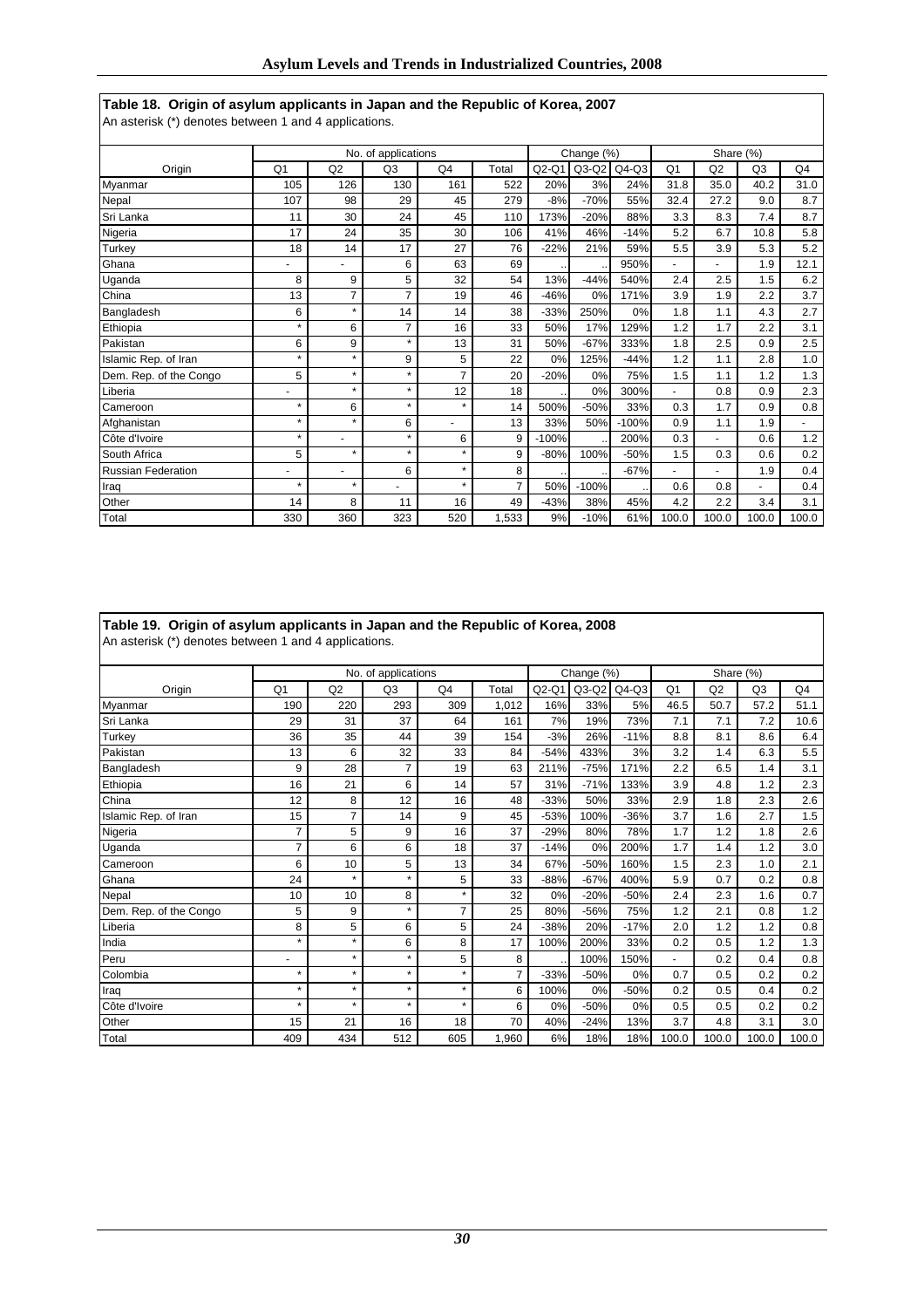### **Table 20. Asylum applications lodged in 44 industrialized countries by origin, fourth quarter 2008**

Covering all 44 asylum countries which provided monthly data to UNHCR.

Top-20 ranking of countries based on applications lodged in all countries. An asterisk (\*) denotes between 1 and 4 applications.

| Origin                        | Albania                        | Australia                  | Austria                        | Belgium                                              | Bosnia<br>and H.               | Bulgaria                                             | Canada                                     | Croatia                        | Cyprus                   | Czech Rep.                                   | Denmark*                       | Estonia                        | Finland                  | France                   | Germany                  |
|-------------------------------|--------------------------------|----------------------------|--------------------------------|------------------------------------------------------|--------------------------------|------------------------------------------------------|--------------------------------------------|--------------------------------|--------------------------|----------------------------------------------|--------------------------------|--------------------------------|--------------------------|--------------------------|--------------------------|
| Iraq                          |                                | 64                         | 148                            | 320                                                  |                                | 82                                                   | 66                                         | ÷,                             | 79                       | 12                                           | 125                            |                                | 616                      | 360                      | 1,519                    |
| Somalia                       | ÷,                             |                            | 75                             | 52                                                   | $\overline{\phantom{a}}$       |                                                      | 118                                        | ٠                              |                          |                                              | 21                             | ÷,                             | 711                      | 36                       | 42                       |
| Afghanistan                   | ÷,                             | 25                         | 460                            | 278                                                  | $\blacksquare$                 | 13                                                   | 117                                        | $\overline{a}$                 | 6                        | 8                                            | 174                            | ÷,                             | 107                      | 97                       | 252                      |
| Russian Federation            | $\overline{\phantom{a}}$       | 5                          | 1,041                          | 412                                                  | $\overline{\phantom{a}}$       | $\star$                                              | 70                                         | 6                              | $\pmb{\ast}$             | 9                                            | 44                             | $\star$                        | 38                       | 947                      | 170                      |
| Serbia***                     | ÷,                             | ÷,                         | 563                            | 359                                                  | 16                             | $\overline{\phantom{a}}$                             | 29                                         | 18                             | $\sim$                   | 6                                            | 55                             | $\sim$                         | 38                       | 1,120                    | 313                      |
| Eritrea                       | Ĭ.                             | $^\star$                   | $\star$                        | 9                                                    | $\overline{\phantom{a}}$       | $\overline{\phantom{a}}$                             | 59                                         | ÷,                             |                          |                                              | 8                              | ÷,                             | $\star$                  | 55                       | 77                       |
| Nigeria                       | $\blacksquare$                 | 12                         | 132                            | 15                                                   | $\overline{\phantom{a}}$       | 5                                                    | 193                                        | $\star$                        | 19                       | 15                                           | 14                             | ÷,                             | 23                       | 157                      | 122                      |
| China                         | ÷,                             | 313                        | 72                             | 61                                                   | $\overline{\phantom{a}}$       | $\star$                                              | 356                                        | ÷,                             | 24                       | 9                                            | $\star$                        | ÷,                             |                          | 324                      | 82                       |
| Pakistan                      | Ĭ.                             | 39                         | 46                             | 50                                                   | Ĭ.                             |                                                      | 103                                        | $\overline{7}$                 | 41                       | $\star$                                      | 6                              |                                | $^\star$                 | 118                      | 100                      |
| Mexico<br>slamic Rep. of Iran | ÷,                             | $\overline{\phantom{a}}$   | ÷,                             | $\overline{\phantom{a}}$                             | $\sim$                         | $\overline{\phantom{a}}$<br>$\star$                  | 2,830                                      | $\blacksquare$<br>$\star$      | $\overline{\phantom{a}}$ | $\overline{\phantom{a}}$<br>$\star$          | ÷,                             | ÷,                             | $\overline{\phantom{a}}$ |                          | $\overline{\phantom{a}}$ |
| Sri Lanka                     | ÷,<br>L,                       | 54<br>127                  | 90<br>$\star$                  | 170<br>45                                            | ÷,<br>ł,                       | $\star$                                              | 73<br>273                                  | ÷,                             | 55<br>49                 |                                              | 85<br>12                       | ÷,<br>÷,                       | 41<br>13                 | 65<br>624                | 262<br>105               |
| Turkey                        | ÷,                             | 10                         | 127                            | 67                                                   | ÷,                             | $\sim$                                               | 73                                         | ÷,                             | 31                       | $\star$                                      | 17                             | $\star$                        | 29                       | 681                      | 299                      |
| Bangladesh                    | ÷,                             | 26                         | 12                             | 29                                                   | ÷,                             | $\overline{\phantom{a}}$                             | 19                                         | ÷,                             | 20                       | $\overline{\phantom{a}}$                     | 5                              | $\overline{\phantom{a}}$       |                          | 462                      | 6                        |
| Georgia                       | Ĭ.                             | $\overline{\phantom{a}}$   | 172                            | 58                                                   | ÷,                             | $\overline{\phantom{a}}$                             | 24                                         | $\overline{a}$                 | 37                       | 12                                           | 15                             | $^\star$                       | $\star$                  | 175                      | 100                      |
| Haiti                         | ÷,                             | ÷,                         |                                | $\overline{\phantom{a}}$                             | $\ddot{\phantom{1}}$           |                                                      | 864                                        | ÷,                             | $\overline{\phantom{a}}$ | $\overline{\phantom{a}}$                     | J.                             | ÷,                             | $\sim$                   | 296                      | $\overline{\phantom{a}}$ |
| Zimbabwe                      | $\overline{\phantom{a}}$       | 58                         | 5                              | $\overline{\phantom{a}}$                             | $\overline{\phantom{a}}$       | $\overline{\phantom{a}}$                             | 63                                         | $\overline{a}$                 | $\overline{\phantom{a}}$ |                                              | $\star$                        | $\overline{\phantom{a}}$       | $\overline{\phantom{a}}$ |                          | 16                       |
| Dem. Rep. of the Congo        | Ĭ.                             | $^\star$                   | 11                             | 148                                                  | ÷,                             | $\overline{\phantom{a}}$                             | 100                                        | ÷,                             | $^\star$                 | 6                                            | $\star$                        | ÷,                             | 10                       | 635                      | 49                       |
| Colombia                      | $\blacksquare$                 | 8                          | ÷,                             | $\star$                                              | $\overline{\phantom{a}}$       | $\overline{\phantom{a}}$                             | 782                                        | ä,                             | $\sim$                   | $\overline{a}$                               | ÷,                             | ÷,                             | ÷,                       | 44                       | $\star$                  |
| Armenia                       | ÷,                             | $\epsilon$                 | 91                             | 106                                                  | ÷,                             | 10                                                   | 8                                          | ÷,                             | $\overline{\phantom{a}}$ | 9                                            | $\star$                        | ÷.                             | 5                        | 604                      | 42                       |
|                               |                                |                            |                                |                                                      |                                |                                                      |                                            |                                |                          |                                              |                                |                                |                          |                          |                          |
|                               | Greece                         |                            | Iceland                        | Ireland                                              | Italy                          | Japan                                                | Latvia                                     | Liechten-<br>stein             | Lithuania                | Luxem-                                       | Malta                          | Monte-                         | Netherlands              | New<br>Zealand           | Norway                   |
| Origin<br>Iraq                | 167                            | Hungary<br>25              | ×                              | 53                                                   | 220                            |                                                      |                                            |                                |                          | bourg<br>15                                  |                                | negro                          | 1,077                    |                          | 1,028                    |
| Somalia                       | 38                             | 68                         | $\overline{\phantom{a}}$       | 34                                                   | 1,566                          | $\overline{\phantom{a}}$                             | ÷,                                         | $\overline{a}$                 |                          |                                              | 288                            | ÷,                             | 1,221                    |                          | 414                      |
| Afghanistan                   | 665                            | 30                         | $\sim$                         | 15                                                   | 453                            | $\sim$                                               | 8                                          | ÷,                             | $\pmb{\ast}$             | $\pmb{\ast}$                                 | $\overline{a}$                 | ÷,                             | 190                      | $\blacksquare$           | 488                      |
| Russian Federation            | 35                             | $\star$                    | $\star$                        | $\pmb{\ast}$                                         | ×                              | $\overline{\phantom{a}}$                             | $\overline{\phantom{a}}$                   | $\star$                        | 59                       | $\star$                                      | $\blacksquare$                 | $\overline{\phantom{a}}$       | 32                       | $\overline{\phantom{a}}$ | 258                      |
| Serbia***                     | $\star$                        | 782                        | 5                              | $\star$                                              | 247                            | ÷,                                                   |                                            | ÷,                             | $\star$                  | 31                                           | ÷,                             | ÷,                             | 9                        |                          | 88                       |
| Eritrea                       | 9                              |                            | $^\star$                       | 21                                                   | 1,091                          | $\overline{\phantom{a}}$                             | $\blacksquare$                             | ä,                             | $\sim$                   | $\overline{\phantom{a}}$                     | 24                             | ÷,                             | 98                       | $\star$                  | 493                      |
| Nigeria                       | 209                            | 15                         | $^\star$                       | 254                                                  | 2,032                          | $\star$                                              | $\overline{\phantom{a}}$                   | ÷,                             | $^\star$                 | $\star$                                      | 46                             | ÷,                             | 21                       | ÷,                       | 171                      |
| China                         | 13                             | 20                         | ÷,                             | 78                                                   | 9                              | $\star$                                              |                                            | ÷,                             | $\star$                  |                                              | ÷,                             |                                | 47                       | 8                        | 30                       |
| Pakistan                      | 1,679                          | 6                          | $\blacksquare$                 | 66                                                   | 328                            | 15                                                   | $\blacksquare$                             | $\blacksquare$                 | 5                        | ÷,                                           | $\blacksquare$                 | ÷,                             | 13                       | $\overline{a}$           | 21                       |
| Mexico                        |                                | $\sim$                     | $\sim$                         | $\overline{\phantom{a}}$                             |                                | $\overline{\phantom{a}}$                             | $\overline{\phantom{a}}$                   | ٠                              | $\overline{\phantom{a}}$ | $\overline{\phantom{a}}$                     | $\blacksquare$                 | $\sim$                         |                          | $\overline{\phantom{a}}$ | ÷,                       |
| slamic Rep. of Iran           | 76                             | $\star$                    | Ĭ.                             | 13                                                   | 25                             | 9                                                    | ÷,<br>$^\star$                             | $\overline{\phantom{a}}$       |                          | $\overline{7}$                               | ÷,                             | $\overline{\phantom{a}}$       | 165                      | 8<br>$\star$             | 224                      |
| Sri Lanka                     | 22                             | ÷,                         | $\overline{\phantom{a}}$<br>÷, | $\overline{\phantom{a}}$<br>$^\star$                 | 41                             | 42                                                   |                                            | ä,                             | 6<br>$^\star$            | $\overline{\phantom{a}}$                     | ÷,                             | ÷,                             | 57                       |                          | 82                       |
| Turkey<br>Bangladesh          | 11<br>611                      | 29<br>÷,                   | ÷,                             | 17                                                   | 238<br>385                     | 39<br>13                                             | $\overline{\phantom{a}}$<br>÷,             | ÷,<br>÷,                       |                          |                                              | ÷,<br>$\star$                  | $\overline{\phantom{a}}$<br>÷, | 17<br>$\star$            | $\blacksquare$<br>5      | 20<br>$\pmb{\ast}$       |
| Georgia                       | 629                            | 40                         | $^\star$                       | 41                                                   | 20                             | $\sim$                                               | 13                                         | $\star$                        | $\pmb{\ast}$             |                                              | $\star$                        | $\overline{\phantom{a}}$       | 17                       | $\ddot{\phantom{1}}$     | 6                        |
| Haiti                         | ×,                             | ÷,                         | $\overline{\phantom{a}}$       | $\overline{\phantom{a}}$                             |                                | $\overline{\phantom{a}}$                             | $\overline{\phantom{a}}$                   | ٠                              | $\overline{\phantom{a}}$ | $\overline{\phantom{a}}$                     | $\blacksquare$                 | ÷,                             | ÷,                       | $\overline{\phantom{a}}$ | $\overline{\phantom{a}}$ |
| Zimbabwe                      |                                | $\star$                    | ÷,                             | 35                                                   | 15                             | $\star$                                              |                                            | ÷,                             | $\star$                  |                                              |                                |                                |                          | $\star$                  | 5                        |
| Dem. Rep. of the Congo        | $\overline{\mathbf{7}}$        | $\blacksquare$             | $\blacksquare$                 | 33                                                   | 20                             | 5                                                    | $\blacksquare$                             | ä,                             | $\overline{\phantom{a}}$ | $\star$                                      | ÷,                             | $\sim$                         | 12                       | $\star$                  | 34                       |
| Colombia                      | ÷,                             | ÷,                         | $\overline{\phantom{a}}$       | $\sim$                                               | 14                             | $^\star$                                             | ÷,                                         | ÷,                             | $\sim$                   | $\overline{\phantom{a}}$                     | ÷,                             | $\overline{\phantom{a}}$       | 10                       | ÷,                       | $^\star$                 |
| Armenia                       | 20                             | ÷,                         | ÷,                             | $\sim$                                               |                                |                                                      |                                            | ÷,                             |                          |                                              |                                |                                | 65                       |                          | 12                       |
|                               |                                |                            |                                |                                                      |                                |                                                      |                                            |                                |                          |                                              |                                |                                |                          |                          |                          |
|                               |                                |                            | Rep. of                        |                                                      |                                |                                                      |                                            |                                |                          |                                              | <b>TfYR</b>                    |                                | United                   | United                   |                          |
| Origin                        | Poland                         | Portugal                   | Korea                          | Romania                                              | Serbia                         | Slovakia                                             | Slovenia                                   | Spain<br>×                     | Sweden                   | Switzerland                                  | Macedonia                      | Turkey                         | Kingdom                  | States**                 |                          |
| Iraq<br>Somalia               | 45<br>ä,                       | ÷,                         | ÷,                             | 17<br>$\star$                                        | $\star$                        | 5                                                    | ÷,                                         | 84                             | 1,030<br>892             | 491<br>1,085                                 | $\star$                        | 2,125<br>149                   | 500<br>315               | 193<br>66                |                          |
| Afghanistan                   | $\star$                        | ÷.                         | $\overline{\phantom{a}}$       | $\sim$                                               | $\sim$                         | 36                                                   | $\overline{7}$                             | 8                              | 271                      | 119                                          | $\overline{\phantom{a}}$       | 1,167                          | 1,075                    | 13                       |                          |
| Russian Federation            | 1,988                          | $\overline{\phantom{a}}$   | $\overline{\phantom{a}}$       | $\star$                                              | $\blacksquare$                 | 19                                                   | $\overline{\phantom{a}}$                   | 22                             | 237                      | 73                                           | $\blacksquare$                 | $\overline{\phantom{a}}$       | 15                       | 139                      |                          |
| Serbia***                     | $\overline{\phantom{a}}$       | $\blacksquare$             | $\overline{\phantom{a}}$       | $^\star$                                             | $\overline{\phantom{a}}$       | $\star$                                              | 16                                         | $\overline{\phantom{a}}$       | 637                      | 386                                          | $\overline{\phantom{a}}$       | $\overline{\phantom{a}}$       | 20                       | 57                       |                          |
| Eritrea                       | ÷,                             | $\mathfrak{o}$             | $\overline{\phantom{a}}$       | $\sim$                                               | ÷,                             | $\sim$                                               | $\sim$                                     | 24                             | 270                      | 1,409                                        | ÷,                             | 10                             | 730                      | 112                      |                          |
| Nigeria                       | $\overline{7}$                 | $\overline{\phantom{a}}$   | 13                             | 6                                                    | $\overline{\phantom{a}}$       | $\star$                                              | $^\star$                                   | 245                            | 67                       | 380                                          | $\blacksquare$                 | $\star$                        | 235                      | 33                       |                          |
| China                         | 8                              | $\blacksquare$             | 12                             | 17                                                   | $\overline{\phantom{a}}$       | $\overline{7}$                                       | $\blacksquare$                             | $\star$                        | 23                       | 102                                          | ÷,                             | 15                             | 320                      | 2,395                    |                          |
| Pakistan                      | $\star$                        | $\overline{\phantom{a}}$   | 18                             | 74                                                   | $\sim$                         | 27                                                   | $\sim$                                     | 19                             | 21                       | 18                                           | ÷,                             | $\pmb{\ast}$                   | 525                      | 113                      |                          |
| Mexico                        | $\blacksquare$                 | $\overline{\phantom{a}}$   | $\overline{\phantom{a}}$       | $\overline{\phantom{a}}$                             | $\overline{\phantom{a}}$       | $\overline{\phantom{a}}$                             | $\overline{\phantom{a}}$                   | 6                              | $\overline{\phantom{a}}$ |                                              | $\blacksquare$                 | $\overline{\phantom{a}}$       |                          | 556                      |                          |
| Islamic Rep. of Iran          | $\blacksquare$                 | $\blacksquare$             | $\overline{\phantom{a}}$       | $^\star$                                             | $\ddot{\phantom{a}}$           | $\star$                                              | $^\star$                                   | 23                             | 265                      | 109                                          | ÷,                             | 552                            | 725                      | 68                       |                          |
| Sri Lanka                     | 6                              | $\blacksquare$             | 22                             | $\sim$                                               | $\blacksquare$                 | 11                                                   | $^\star$                                   | 5                              | 11                       | 443                                          | $\Box$                         | $\overline{7}$                 | 570                      | 83                       |                          |
| Turkey                        | $^\star$                       | $\overline{\phantom{a}}$   | $\overline{\phantom{a}}$       | 19                                                   | $\overline{\phantom{a}}$       | $^\star$                                             | 26                                         | $^\star$                       | 64                       | 134                                          | ÷,                             | $\overline{\phantom{a}}$       | 45                       | 14                       |                          |
| Bangladesh                    | $\star$                        | $\overline{a}$<br>$^\star$ | 6                              | 162                                                  |                                | 8                                                    |                                            | $\overline{\mathbf{7}}$        | 23                       | 16                                           | ÷,                             | $\star$                        | 110                      | 29                       |                          |
| Georgia<br>Haiti              | 14                             | $\overline{\phantom{a}}$   | $\overline{\phantom{a}}$       | 11                                                   | 5                              | 40                                                   | ÷,                                         | 24                             | 72<br>$^\star$           | 173                                          | $\overline{\phantom{a}}$<br>÷, | $\overline{\phantom{a}}$       | 20                       | 30<br>355                |                          |
| Zimbabwe                      | $\overline{\phantom{a}}$<br>÷, | $\blacksquare$             | $\overline{\phantom{a}}$<br>÷, | $\overline{\phantom{a}}$<br>$\overline{\phantom{a}}$ | $\overline{\phantom{a}}$<br>÷, | $\overline{\phantom{a}}$<br>$\overline{\phantom{a}}$ | $\overline{\phantom{a}}$<br>$\blacksquare$ | $\overline{\phantom{a}}$<br>11 | $^\star$                 | $\overline{\phantom{a}}$<br>$\boldsymbol{9}$ | ÷,                             | $\overline{\phantom{a}}$<br>÷, | 1,145                    | 54                       |                          |
| Dem. Rep. of the Congo        | $^\star$                       | 6                          | $^\star$                       | $^\star$                                             | $\sim$                         | $\overline{\phantom{a}}$                             | $\overline{\phantom{a}}$                   | 17                             | 12                       | 64                                           | $\Box$                         | 13                             | 95                       | 23                       |                          |
| Colombia                      | $\sim$                         | 8                          | $\overline{\phantom{a}}$       | $\overline{\phantom{a}}$                             | $\sim$                         | $\sim$                                               | $\overline{\phantom{a}}$                   | 129                            | $\star$                  | 10                                           | ÷,                             | $\overline{\phantom{a}}$       | $\,$ 5 $\,$              | 178                      |                          |
| Armenia                       | 9                              | $\blacksquare$             | $\Box$                         | $^\star$                                             | $\star$                        | $\overline{7}$                                       | $\blacksquare$                             | 12                             | 70                       | 19                                           | $\blacksquare$                 | $\pmb{\ast}$                   | $\,$ 5 $\,$              | 73                       |                          |
|                               |                                |                            |                                |                                                      |                                |                                                      |                                            |                                |                          |                                              |                                |                                |                          |                          |                          |

\*\* Asylum claims in Denmark exclude Iraqi interpreters who have worked for the Danish Forces in Iraq.

\*\*\* Figures may include citizens of Montenegro in the absence of separate statistics available for Serbia and Montenegro.

\*\*\*\* Combination of number of persons (EOIR) and cases (DHS).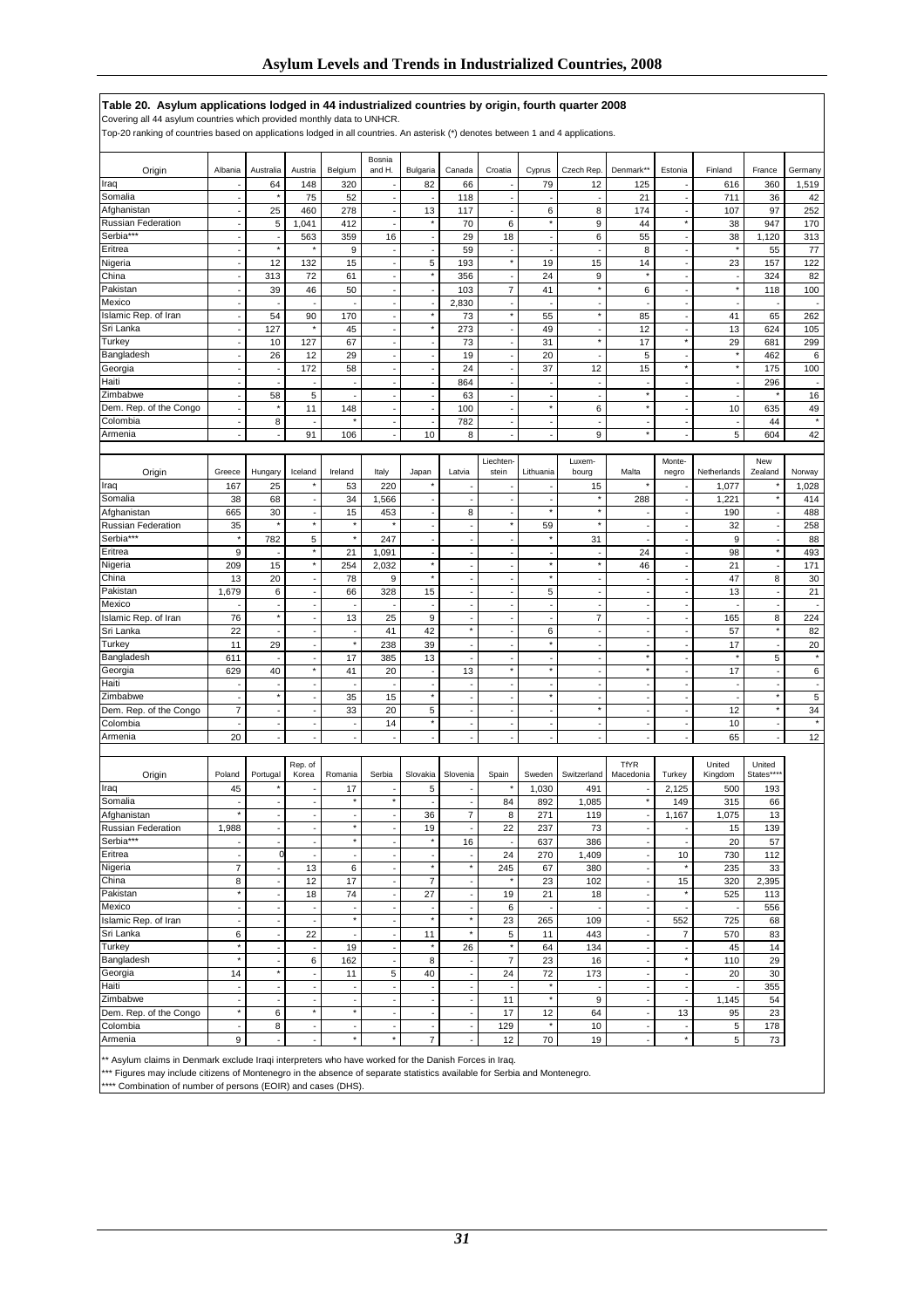|                      |              | Table 21. Top-10 nationalities of asylum applicants by country of asylum, 2007<br>An asterisk (*) denotes between 1 and 4 applications. |              |                          |              | Covering 43 industrialized countries which provided monthly data to UNHCR and Italy which is based on annual data. |                     |                                |                                                                                                           |
|----------------------|--------------|-----------------------------------------------------------------------------------------------------------------------------------------|--------------|--------------------------|--------------|--------------------------------------------------------------------------------------------------------------------|---------------------|--------------------------------|-----------------------------------------------------------------------------------------------------------|
| Albania              |              | Australia                                                                                                                               |              | Austria                  |              | Belgium                                                                                                            |                     | Bosnia and H.                  |                                                                                                           |
| Serbia               | 10           | China                                                                                                                                   | 1,213        | Russian Fed.             | 2,676        | Russian Fed.                                                                                                       | 1,436               | Serbia                         | 555                                                                                                       |
| Nepal                | 9            | Sri Lanka                                                                                                                               | 445          | Serbia                   | 1,760        | Serbia**                                                                                                           | 1,219               | China                          |                                                                                                           |
| Czech Rep.           | $\pmb{\ast}$ | India                                                                                                                                   | 349          | Afghanistan              | 761          | Iraq                                                                                                               | 825                 | Sri Lanka                      | $\star$                                                                                                   |
| Nigeria              | $^\star$     | Iraq                                                                                                                                    | 216          | Turkey                   | 659          | DR of Congo                                                                                                        | 716                 | Islam. Rep. of Iran            | $\star$                                                                                                   |
| India                | $\star$      | Indonesia                                                                                                                               | 183          | Rep. of Moldova          | 545          | Afghanistan                                                                                                        | 696                 | Pakistan                       | $\star$                                                                                                   |
| Afghanistan          |              | Pakistan                                                                                                                                | 145          | Iraq                     | 472          | Guinea                                                                                                             | 526                 | Montenegro                     | $\star$                                                                                                   |
|                      |              | Malaysia                                                                                                                                | 137          | Somalia                  | 467          | Islam. Rep. of Iran                                                                                                | 411                 | Syrian Arab Rep.               | $\star$                                                                                                   |
|                      |              | Zimbabwe                                                                                                                                | 94           | Armenia                  | 405          | Slovakia                                                                                                           | 364                 | Bangladesh                     | $\star$                                                                                                   |
|                      |              | Islam. Rep. of Iran                                                                                                                     | 84           | Georgia                  | 400          | Armenia                                                                                                            | 339                 | <b>TfYR Macedonia</b>          | $\star$                                                                                                   |
|                      |              | Rep. of Korea                                                                                                                           | 80           | Nigeria                  | 394          | Rwanda                                                                                                             | 321                 | <b>Brazil</b>                  | $\star$                                                                                                   |
|                      |              |                                                                                                                                         |              |                          |              |                                                                                                                    |                     |                                |                                                                                                           |
|                      |              |                                                                                                                                         |              |                          |              |                                                                                                                    |                     |                                |                                                                                                           |
| Bulgaria             |              | Canada<br>Mexico                                                                                                                        |              | Croatia                  |              | Cyprus                                                                                                             |                     | Czech Rep                      |                                                                                                           |
| Iraq                 | 533          |                                                                                                                                         | 7,057        | Serbia                   | 86           | Syrian Arab Rep.                                                                                                   | 1,752               | Ukraine                        | 293                                                                                                       |
| <b>Stateless</b>     | 80           | Haiti                                                                                                                                   | 3,231        | Pakistan                 | 15           | Occ. Palest. Terr.                                                                                                 | 1,018               | Turkey                         | 213                                                                                                       |
| Afghanistan          | 77           | Colombia                                                                                                                                | 2,577        | Islam. Rep. of Iran      | 15           | Sri Lanka                                                                                                          | 661                 | Mongolia                       | 159                                                                                                       |
| Armenia              | 64           | <b>United States</b>                                                                                                                    | 1,824        | Albania                  | 13           | Islam. Rep. of Iran                                                                                                | 475                 | <b>Belarus</b>                 | 130                                                                                                       |
| Islam. Rep. of Iran  | 33           | China                                                                                                                                   | 1,353        | <b>TfYR Macedonia</b>    | 10           | Georgia                                                                                                            | 352                 | Viet Nam                       | 100                                                                                                       |
| Nigeria              | 18           | Sri Lanka                                                                                                                               | 793          | Bosnia and H.            | 9            | Pakistan                                                                                                           | 339                 | Russian Fed.                   | 99                                                                                                        |
| Bangladesh           | 17           | Nigeria                                                                                                                                 | 755          | Iraq                     | 6            | India                                                                                                              | 294                 | Cuba                           | 94                                                                                                        |
| Syrian Arab Rep.     | 15           | India                                                                                                                                   | 641          | Georgia                  | 6            | Bangladesh                                                                                                         | 264                 | Nigeria                        | 69                                                                                                        |
| Turkey               | 13           | DR of Congo                                                                                                                             | 351          | Russian Fed.             | $\star$      | China                                                                                                              | 214                 | <b>Stateless</b>               | 65                                                                                                        |
| Sudan                | 13           | Pakistan                                                                                                                                | 349          | Sri Lanka                | $\pmb{\ast}$ | Iraq                                                                                                               | 200                 | Kyrgyzstan                     | 63                                                                                                        |
|                      |              |                                                                                                                                         |              |                          |              |                                                                                                                    |                     |                                |                                                                                                           |
| Denmark***           |              | Estonia                                                                                                                                 |              | Finland                  |              | France                                                                                                             |                     | Germany                        |                                                                                                           |
| Iraq                 | 700          | <b>Belarus</b>                                                                                                                          | 5            | Iraq                     | 307          | Russian Fed.                                                                                                       | 3,222               | Iraq                           | 4,171                                                                                                     |
| Afghanistan          | 144          | Russian Fed.                                                                                                                            |              | Russian Fed.             | 172          | Serbia**                                                                                                           | 3,063               | Serbia**                       | 1,871                                                                                                     |
| Russian Fed.         | 115          | Sri Lanka                                                                                                                               |              | Serbia**                 | 142          | Turkey                                                                                                             | 2,223               | Turkey                         | 1,368                                                                                                     |
| Islam. Rep. of Iran  | 109          |                                                                                                                                         |              | Somalia                  | 81           | Sri Lanka                                                                                                          | 2,130               | Viet Nam                       | 991                                                                                                       |
| Serbia**             | 92           |                                                                                                                                         |              | Islam. Rep. of Iran      | 78           | DR of Congo                                                                                                        | 2,126               | Russian Fed.                   | 752                                                                                                       |
|                      |              |                                                                                                                                         |              |                          |              |                                                                                                                    |                     |                                |                                                                                                           |
| Syrian Arab Rep.     | 74           |                                                                                                                                         |              | Turkey                   | 74           | Armenia                                                                                                            | 1,924               | Islam. Rep. of Iran            | 616                                                                                                       |
| India                | 56           |                                                                                                                                         |              | Afghanistan              | 70           | China                                                                                                              | 1,288               | Syrian Arab Rep.               | 604                                                                                                       |
| Occ. Palest. Terr.   | 53           |                                                                                                                                         |              | <b>Belarus</b>           | 47           | Algeria                                                                                                            | 965                 | Lebanon                        | 580                                                                                                       |
| Sri Lanka            | 42           |                                                                                                                                         |              | Nigeria                  | 41           | Bangladesh                                                                                                         | 959                 | Nigeria                        | 439                                                                                                       |
| China                | 41           |                                                                                                                                         |              | DR of Congo              | 35           | Guinea                                                                                                             | 946                 | India                          | 412                                                                                                       |
|                      |              |                                                                                                                                         |              |                          |              |                                                                                                                    |                     |                                |                                                                                                           |
| Greece               |              |                                                                                                                                         |              |                          |              |                                                                                                                    |                     |                                |                                                                                                           |
|                      |              | Hungary                                                                                                                                 |              | Iceland                  |              | Ireland                                                                                                            |                     | Italy (annual data)            |                                                                                                           |
| Pakistan             | 9,144        | Viet Nam                                                                                                                                | 862          | Russian Fed.             | 5            | Nigeria                                                                                                            | 1,028               | Eritrea                        | 2,260                                                                                                     |
| Iraq                 | 5,474        | Serbia                                                                                                                                  | 723          | Syrian Arab Rep.         | 5            | Iraq                                                                                                               | 285                 | Nigeria                        | 1,336                                                                                                     |
| Bangladesh           | 2,965        | China                                                                                                                                   | 417          | Albania                  | 5            | China                                                                                                              | 259                 | Serbia                         | 1,113                                                                                                     |
| Georgia              | 1,559        | Montenegro                                                                                                                              | 188          | <b>Belarus</b>           | $\pmb{\ast}$ | Pakistan                                                                                                           | 185                 | Côte d'Ivoire                  | 982                                                                                                       |
| Afghanistan          | 1,556        | Iraq                                                                                                                                    | 136          | Sri Lanka                | $\pmb{\ast}$ | Georgia                                                                                                            | 174                 | Somalia                        | 757                                                                                                       |
| Syrian Arab Rep.     | 1,311        | Georgia                                                                                                                                 | 131          | Lebanon                  | $\pmb{\ast}$ | Sudan                                                                                                              | 157                 | Ghana                          | 673                                                                                                       |
|                      | 390          | Somalia                                                                                                                                 | 99           |                          | $\pmb{\ast}$ |                                                                                                                    | 149                 |                                | 663                                                                                                       |
| Nigeria              |              |                                                                                                                                         |              | Malaysia                 | $\star$      | DR of Congo                                                                                                        |                     | Afghanistan                    |                                                                                                           |
| Islam. Rep. of Iran  | 354          | Nigeria                                                                                                                                 | 86           | Serbia                   |              | Somalia                                                                                                            | 144                 | Ethiopia                       |                                                                                                           |
| India                | 261          | Mongolia                                                                                                                                | 79           | China                    |              | Rep. of Moldova                                                                                                    | 133                 | Turkey                         |                                                                                                           |
| Senegal              | 219          | Turkey                                                                                                                                  | 56           | Iraq                     |              | Eritrea                                                                                                            | 113                 | Sudan                          |                                                                                                           |
|                      |              |                                                                                                                                         |              |                          |              |                                                                                                                    |                     |                                |                                                                                                           |
| Japan                |              | Latvia                                                                                                                                  |              | Liechtenstein            |              | Lithuania                                                                                                          |                     | Luxembourg                     |                                                                                                           |
| Myanmar              | 500          | Bangladesh                                                                                                                              | 6            | Russian Fed.             | 6            | Russian Fed.                                                                                                       | 53                  | Serbia                         |                                                                                                           |
| Turkey               | 76           | Armenia                                                                                                                                 | $\star$      | Iraq                     |              | Georgia                                                                                                            | 13                  | Bosnia and H.                  |                                                                                                           |
| Sri Lanka            | 43           | Azerbaijan                                                                                                                              | $\star$      | DR of Congo              | $^\star$     | <b>Belarus</b>                                                                                                     | $\overline{7}$      | Islam. Rep. of Iran            |                                                                                                           |
| Ethiopia             | 29           | Russian Fed.                                                                                                                            |              | Serbia                   | $\pmb{\ast}$ | Viet Nam                                                                                                           | 6                   | Albania                        |                                                                                                           |
| Pakistan             | 27           | Iraq                                                                                                                                    |              | Georgia                  | $^\star$     | Armenia                                                                                                            | 5                   | Montenegro                     |                                                                                                           |
| Islam. Rep. of Iran  | 19           | Kenya                                                                                                                                   |              | Somalia                  | $\ast$       | Morocco                                                                                                            |                     | Iraq                           |                                                                                                           |
| China                | 17           | Mongolia                                                                                                                                |              | Israel                   | $\pmb{\ast}$ | Uzbekistan                                                                                                         |                     | Russian Fed.                   |                                                                                                           |
| Bangladesh           | 14           | Cuba                                                                                                                                    |              | Poland                   | $\pmb{\ast}$ | China                                                                                                              |                     | Algeria                        | 11                                                                                                        |
| Afghanistan          | 12           | Turkey                                                                                                                                  | $\pmb{\ast}$ | Occ. Palest. Terr.       | $\star$      | Cuba                                                                                                               |                     | <b>Belarus</b>                 |                                                                                                           |
| Cameroon             | 12           | Nigeria                                                                                                                                 | $\star$      | Islam. Rep. of Iran      | $\pmb{\ast}$ | Kazakhstan                                                                                                         | $\star$             | Guinea                         |                                                                                                           |
|                      |              |                                                                                                                                         |              |                          |              |                                                                                                                    |                     |                                |                                                                                                           |
| Malta                |              | Montenegro                                                                                                                              |              | Netherlands              |              | New Zealand                                                                                                        |                     | Norway                         |                                                                                                           |
| Somalia              | 585          | Albania                                                                                                                                 |              | Iraq                     | 2,004        | Iraq                                                                                                               | 30                  | Iraq                           | 1,227                                                                                                     |
| Eritrea              | 339          | <b>TfYR Macedonia</b>                                                                                                                   |              | Somalia                  | 1,874        | Islam. Rep. of Iran                                                                                                | 27                  | Russian Fed.                   |                                                                                                           |
|                      |              |                                                                                                                                         |              | China                    |              |                                                                                                                    |                     |                                |                                                                                                           |
| Côte d'Ivoire        | 77<br>76     |                                                                                                                                         |              |                          | 243          | China                                                                                                              | 26                  | Eritrea                        |                                                                                                           |
| Sudan                |              |                                                                                                                                         |              | Islam. Rep. of Iran      | 187          | Sri Lanka                                                                                                          | 25                  | Serbia                         |                                                                                                           |
| Ethiopia             | 73           |                                                                                                                                         |              | Nigeria                  | 179          | Bangladesh                                                                                                         | 18                  | <b>Stateless</b>               |                                                                                                           |
| Mali                 | 46           |                                                                                                                                         |              | Eritrea                  | 153          | Fiji                                                                                                               | 10                  | Ethiopia                       | 241                                                                                                       |
| Nigeria              | 38           |                                                                                                                                         |              | Afghanistan              | 143          | Pakistan                                                                                                           | 8                   | Sri Lanka                      | 863<br>789<br>238                                                                                         |
| Niger                | 25           |                                                                                                                                         |              | Sierra Leone             | 130          | Zimbabwe                                                                                                           | 8                   | Afghanistan                    |                                                                                                           |
| Ghana<br>DR of Congo | 15<br>14     |                                                                                                                                         |              | Burundi<br>Côte d'Ivoire | 129<br>110   | Hungary<br>India                                                                                                   | 8<br>$\overline{7}$ | Islam. Rep. of Iran<br>Somalia | 399<br>394<br>383<br>225<br>24<br>16<br>16<br>15<br>14<br>13<br>8<br>8<br>585<br>515<br>234<br>222<br>187 |

\*\*\* Asylum claims in Denmark exclude Iraqi interpreters who have worked for the Danish Forces in Iraq.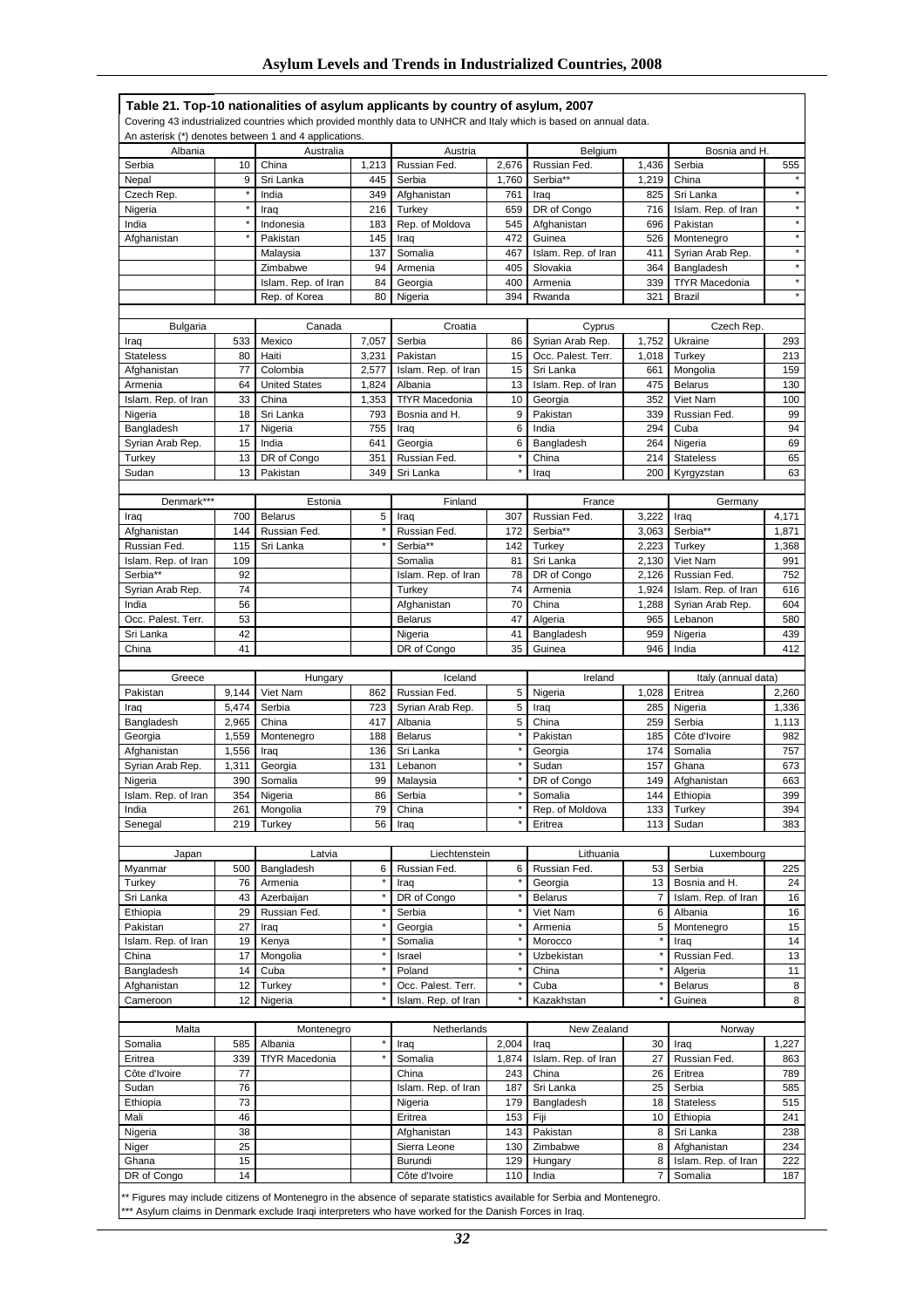### **Table 21. Top-10 nationalities of asylum applicants by country of asylum, 2007 (continued)**

Covering 43 industrialized countries which provided monthly data to UNHCR and Italy which is based on annual data. An asterisk (\*) denotes between 1 and 4 applications.

| Poland                |       | Portugal              |                | Rep. of Korea       |       | Romania                                                                                                                  |        | Serbia (excl. Kosovo) |                  |
|-----------------------|-------|-----------------------|----------------|---------------------|-------|--------------------------------------------------------------------------------------------------------------------------|--------|-----------------------|------------------|
| Russian Fed.          | 6,536 | Colombia              | 86             | Nepal               | 275   | Iraq                                                                                                                     | 243    | Iraq                  | 35               |
| <b>Belarus</b>        | 63    | Guinea                | 16             | Nigeria             | 100   | Serbia                                                                                                                   | 183    | Georgia               | $\boldsymbol{9}$ |
| Sri Lanka             | 62    | Bosnia and H.         | 16             | Ghana               | 68    | Turkey                                                                                                                   | 40     | Ethiopia              | 6                |
| Viet Nam              | 44    | Somalia               | 15             | Sri Lanka           | 67    | Somalia                                                                                                                  | 28     | <b>TfYR Macedonia</b> | 5                |
| India                 | 41    | DR of Congo           | 11             | Uganda              | 50    | China                                                                                                                    | 26     | Pakistan              | $\star$          |
| Pakistan              | 31    | Afghanistan           | $\overline{7}$ | China               | 29    | Rep. of Moldova                                                                                                          | 16     | Cuba                  | $\star$          |
| Iraq                  | 29    | Russian Fed.          | 6              | Bangladesh          | 24    | India                                                                                                                    | 15     | Islam. Rep. of Iran   | $\star$          |
| Ukraine               | 29    | Sri Lanka             | 6              | Myanmar             | 22    | Syrian Arab Rep.                                                                                                         | 10     | Tunisia               | $\star$          |
| Bangladesh            | 23    | India                 | 5              | Liberia             | 15    | Bangladesh                                                                                                               | 9      | Senegal               | $\star$          |
| Nigeria               | 22    | Algeria               | 5              | DR of Congo         | 10    | Occ. Palest. Terr.                                                                                                       | 9      |                       |                  |
|                       |       |                       |                |                     |       |                                                                                                                          |        |                       |                  |
| Slovakia              |       | Slovenia              |                | Spain               |       | Sweden                                                                                                                   |        | Switzerland           |                  |
| Pakistan              | 650   | Serbia                | 234            | Colombia            | 2,437 | Irag                                                                                                                     | 18,559 | Eritrea               | 1.661            |
| India                 | 619   | Turkev                | 39             | Irag                | 1,564 | Somalia                                                                                                                  | 3,349  | Serbia                | 1,030            |
| Russian Fed.          | 307   | Bosnia and H.         | 22             | Nigeria             | 674   | Serbia**                                                                                                                 | 2,500  | Iraq                  | 956              |
| Rep. of Moldova       | 208   | Albania               | 21             | Côte d'Ivoire       | 313   | <b>Stateless</b>                                                                                                         | 1,312  | Sri Lanka             | 636              |
| Georgia               | 134   | <b>TfYR Macedonia</b> | 20             | Morocco             | 258   | Eritrea                                                                                                                  | 878    | Turkey                | 616              |
| Iraq                  | 132   | Afghanistan           | 12             | Algeria             | 243   | Russian Fed.                                                                                                             | 788    | Romania               | 539              |
| Bangladesh            | 108   | Pakistan              | 11             | India               | 177   | Afghanistan                                                                                                              | 609    | Somalia               | 464              |
| China                 | 96    | Russian Fed.          | 9              | Somalia             | 152   | <b>Bolivia</b>                                                                                                           | 567    | Nigeria               | 327              |
| Afghanistan           | 66    | India                 |                | DR of Congo         | 131   | Lebanon                                                                                                                  | 523    | Afghanistan           | 322              |
| Viet Nam              | 58    | Iraq                  |                | Sudan               | 88    | Mongolia                                                                                                                 | 519    | Syrian Arab Rep.      | 301              |
|                       |       |                       |                |                     |       |                                                                                                                          |        |                       |                  |
| <b>TfYR Macedonia</b> |       | Turkey                |                | United Kingdom      |       | United States****                                                                                                        |        |                       |                  |
| Serbia                | 22    | Irag                  | 3,471          | Afghanistan         | 2,815 | China                                                                                                                    | 8,637  |                       |                  |
| India                 | 5     | Islam. Rep. of Iran   | 1.687          | Islam. Rep. of Iran | 2,510 | El Salvador                                                                                                              | 3,168  |                       |                  |
| Iraq                  |       | Somalia               | 1,124          | Zimbabwe            | 2,300 | Haiti                                                                                                                    | 2,726  |                       |                  |
| DR of Congo           |       | Afghanistan           | 705            | China               | 2,185 | Mexico                                                                                                                   | 2,487  |                       |                  |
| <b>Bulgaria</b>       |       | Occ. Palest. Terr.    | 157            | Iraq                | 2,075 | Guatemala                                                                                                                | 2,221  |                       |                  |
| Occ. Palest. Terr.    |       | DR of Congo           | 76             | Somalia             | 1,960 | Colombia                                                                                                                 | 1,213  |                       |                  |
|                       |       | Sudan                 | 76             | Eritrea             | 1,905 | Ethiopia                                                                                                                 | 1,146  |                       |                  |
|                       |       | Ethiopia              | 54             | Pakistan            | 1,765 | Indonesia                                                                                                                | 1,034  |                       |                  |
|                       |       | Sri Lanka             | 50             | Sri Lanka           | 1,250 | Honduras                                                                                                                 | 950    |                       |                  |
|                       |       | Eritrea               | 45             | Nigeria             | 905   | Venezuela (Bol. Rep                                                                                                      | 745    |                       |                  |
|                       |       |                       |                |                     |       | ** Figures may include citizens of Montenegro in the absence of separate statistics available for Serbia and Montenegro. |        |                       |                  |

\*\*\*\* Combination of cases (DHS) and persons (EOIR).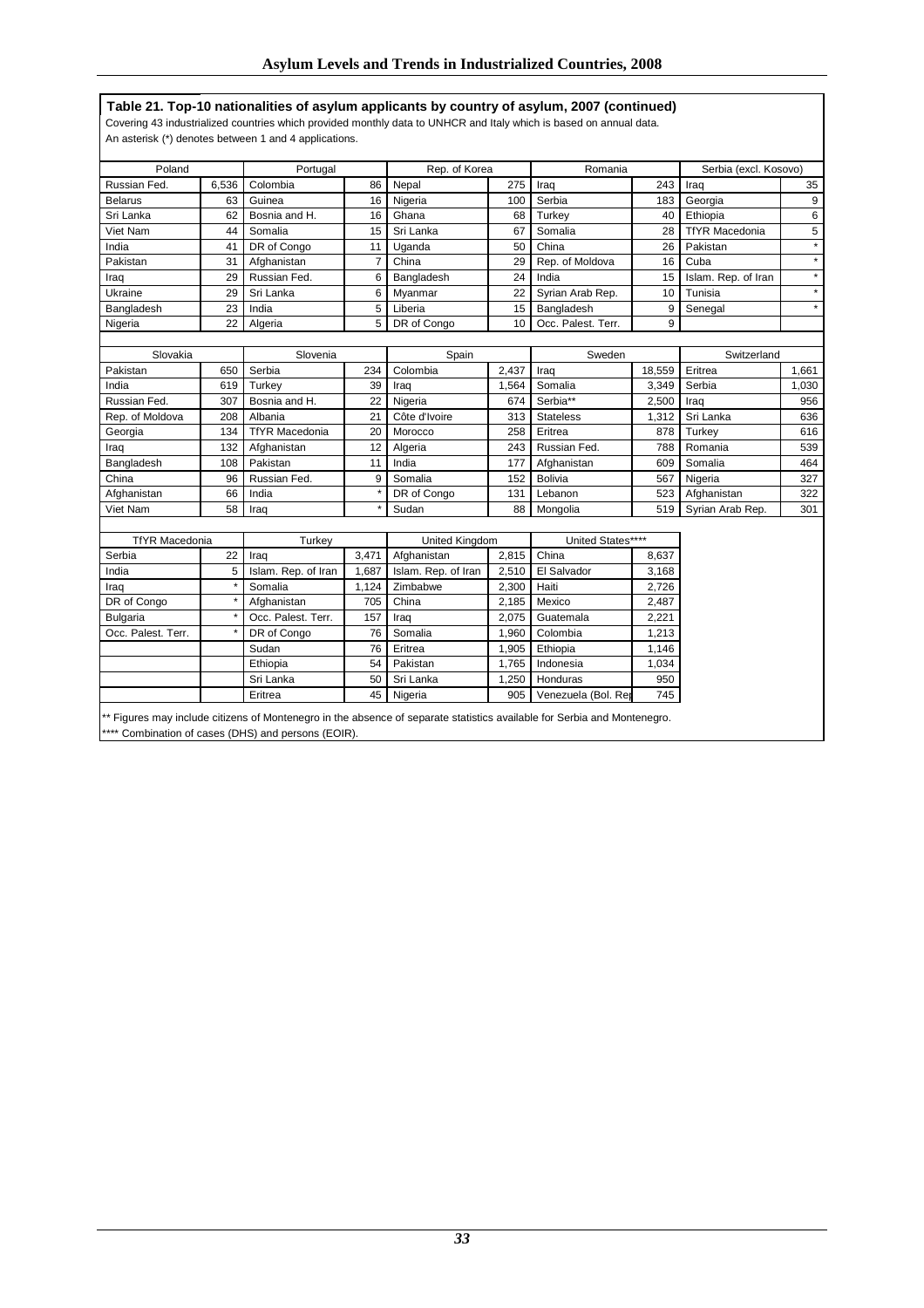### **Table 22. Top-10 nationalities of asylum applicants by country of asylum, 2008**

| Covering 44 industrialized countries which provided monthly data to UNHCR. |
|----------------------------------------------------------------------------|
|----------------------------------------------------------------------------|

|                             |                | An asterisk (*) denotes between 1 and 4 applications. |                |                                |                |                                 |                |                               |                |
|-----------------------------|----------------|-------------------------------------------------------|----------------|--------------------------------|----------------|---------------------------------|----------------|-------------------------------|----------------|
| Albania                     |                | Australia                                             |                | Austria                        |                | Belgium                         |                | Bosnia and H.                 |                |
| Serbia                      | 5              | China                                                 | 1,226          | Russian Fed.                   | 3,436          | Russian Fed.                    | 1,615          | Serbia                        | 82             |
| Sri Lanka                   | $^\star$       | Sri Lanka                                             | 417            | Serbia                         | 1,702          | Iraq                            | 1,070          | India                         | 6              |
|                             |                | India                                                 | 371            | Afghanistan                    | 1,365          | Serbia                          | 1,050          | <b>TfYR Macedonia</b>         | $\star$        |
|                             |                | Indonesia                                             | 236            | Nigeria<br>Georgia             | 535<br>514     | Afghanistan<br>Guinea           | 879            | Occ. Palest. Terr.            | $\star$        |
|                             |                | Malaysia<br>Pakistan                                  | 231<br>220     | Iraq                           | 494            | Islam. Rep. of Iran             | 661<br>614     | Croatia<br>Cameroon           | $\star$        |
|                             |                | Zimbabwe                                              | 214            | Turkey                         | 418            | DR of Congo                     | 579            | Turkey                        | $\star$        |
|                             |                | Iraq                                                  | 193            | Somalia                        | 392            | Armenia                         | 461            | Pakistan                      |                |
|                             |                | Islam. Rep. of Iran                                   | 158            | Armenia                        | 361            | Cameroon                        | 367            | Montenegro                    | $\star$        |
|                             |                | Bangladesh                                            | 131            | India                          | 355            | Turkey                          | 284            | Poland                        | $\star$        |
|                             |                |                                                       |                |                                |                |                                 |                |                               |                |
| <b>Bulgaria</b>             |                | Canada                                                |                | Croatia                        |                | Cyprus                          |                | Czech Rep.                    |                |
| Iraq                        | 350            | Mexico                                                | 9,413          | Serbia                         | 62             | Syrian Arab Rep.                | 963            | Ukraine                       | 328            |
| Armenia<br><b>Stateless</b> | 70<br>67       | Haiti<br>Colombia                                     | 4,247<br>3,069 | Pakistan<br>Turkey             | 16<br>10       | Sri Lanka<br>Occ. Palest. Terr. | 408<br>391     | Turkey<br>Mongolia            | 251<br>192     |
| Afghanistan                 | 55             | <b>United States</b>                                  | 2,308          | Bosnia and H.                  | 9              | India                           | 232            | Viet Nam                      | 107            |
| Syrian Arab Rep.            | 20             | China                                                 | 1,476          | Sri Lanka                      | 8              | Pakistan                        | 221            | <b>Belarus</b>                | 80             |
| Islam. Rep. of Iran         | 19             | Sri Lanka                                             | 1,000          | Russian Fed.                   | 8              | Islam. Rep. of Iran             | 213            | Russian Fed.                  | 80             |
| Nigeria                     | 18             | Czech Rep.                                            | 818            | Czech Rep.                     | $\overline{7}$ | Egypt                           | 211            | Kazakhstan                    | 78             |
| Sri Lanka                   | 17             | Nigeria                                               | 765            | Islam. Rep. of Iran            | 7              | Bangladesh                      | 178            | Syrian Arab Rep.              | 63             |
| Somalia                     | 14             | India                                                 | 674            | Tajikistan                     | 5              | Iraq                            | 170            | Nigeria                       | 42             |
| China                       | 10             | El Salvador                                           | 603            | <b>TfYR Macedonia</b>          |                | Georgia                         | 122            | Kyrgyzstan                    | 41             |
|                             |                |                                                       |                |                                |                |                                 |                |                               |                |
| Denmark***                  |                | Estonia                                               |                | Finland                        |                | France                          |                | Germany                       |                |
| Iraq<br>Afghanistan         | 543<br>418     | <b>Belarus</b><br>Russian Fed.                        |                | Iraq<br>Somalia                | 1,253<br>1,176 | Russian Fed.<br>Serbia          | 3,579<br>3,129 | Iraq<br>Serbia                | 6,697<br>1,511 |
| Islam. Rep. of Iran         | 196            | Georgia                                               |                | Afghanistan                    | 249            | Mali                            | 2,664          | Turkey                        | 1,320          |
| Russian Fed.                | 183            | Iraq                                                  |                | Russian Fed.                   | 208            | DR of Congo                     | 2,485          | Viet Nam                      | 1,042          |
| Serbia                      | 118            | Turkey                                                |                | Serbia**                       | 161            | Sri Lanka                       | 2,304          | Islam. Rep. of Iran           | 804            |
| Syrian Arab Rep.            | 105            | Nigeria                                               |                | Islam. Rep. of Iran            | 143            | Turkey                          | 2,196          | Russian Fed.                  | 768            |
| Occ. Palest. Terr.          | 91             | Ukraine                                               |                | <b>Bulgaria</b>                | 82             | Armenia                         | 2,081          | Syrian Arab Rep.              | 744            |
| Somalia                     | 58             | Senegal                                               |                | Nigeria                        | 76             | Guinea                          | 1,256          | Afghanistan                   | 650            |
| Sri Lanka                   | 53             |                                                       |                | <b>Belarus</b>                 | 68             | Bangladesh                      | 1,242          | Lebanon                       | 513            |
| Turkey                      | 39             |                                                       |                | Turkey                         | 65             | Comoros                         | 1,086          | Nigeria                       | 500            |
|                             |                |                                                       |                |                                |                |                                 |                |                               |                |
|                             |                |                                                       |                |                                |                |                                 |                |                               |                |
| Greece                      |                | Hungary                                               |                | Iceland                        |                | Ireland                         |                | Italy                         |                |
| Pakistan                    | 6,914          | Serbia                                                | 1,593          | Serbia                         | 15<br>5        | Nigeria                         | 1,008<br>237   | Nigeria                       | 5,333          |
| Afghanistan<br>Georgia      | 2,287<br>2,241 | Pakistan<br>Somalia                                   | 246<br>185     | Iraq<br>Afghanistan            | 5              | Pakistan<br>Iraq                | 203            | Somalia<br>Eritrea            | 4,473<br>2,739 |
| Bangladesh                  | 1,778          | Georgia                                               | 165            | Nigeria                        | 5              | Georgia                         | 180            | Afghanistan                   | 2,005          |
| Iraq                        | 1,760          | Iraq                                                  | 125            | Albania                        | $\sqrt{5}$     | China                           | 180            | Côte d'Ivoire                 | 1,844          |
| Syrian Arab Rep.            | 808            | Afghanistan                                           | 116            | Sri Lanka                      | 5              | DR of Congo                     | 172            | Ghana                         | 1,674          |
| Nigeria                     | 746            | Turkey                                                | 70             | Georgia                        |                | Rep. of Moldova                 | 142            | Bangladesh                    | 1,322          |
| Senegal                     | 386            | Nigeria                                               | 56             | Russian Fed.                   |                | Somalia                         | 141            | Pakistan                      | 920            |
| Islam. Rep. of Iran         | 312            | China                                                 | 55             | Kenya                          |                | Sudan                           | 126            | Serbia                        | 851            |
| India                       |                | $227$ Egypt                                           |                | 50 Azerbaijan                  |                | ∠imbabwe                        |                | 114 Togo                      | 829            |
| Japan                       |                | Latvia                                                |                | Liechtenstein                  |                | Lithuania                       |                | Luxembourg                    |                |
| Myanmar                     | 979            | Georgia                                               | 17             | <b>Belarus</b>                 |                | Russian Fed.                    | 138            | Serbia                        | 219            |
| Turkey                      | 154            | Afghanistan                                           | 10             | Angola                         |                | <b>Belarus</b>                  | 12             | Bosnia and H.                 | 31             |
| Sri Lanka                   | 90             | Russian Fed.                                          | 5              | Russian Fed.                   |                | Cuba                            | 8              | Iraq                          | 29             |
| Ethiopia                    | 51             | Syrian Arab Rep.                                      |                | Germany                        |                | Georgia                         | 7              | Islam. Rep. of Iran           | 18             |
| Islam. Rep. of Iran         | 38             | Sri Lanka                                             |                | Turkey                         |                | Sri Lanka                       | 6              | Albania                       | 14             |
| Pakistan                    | 37             | Bangladesh                                            | ×              | Serbia                         | *              | Pakistan                        | 6              | Montenegro                    | 14             |
| Bangladesh                  | 33             | Cuba                                                  |                | Czech Rep.                     |                | Uzbekistan                      | 6              | Russian Fed.                  | 13             |
| Cameroon                    | 29             | Turkey                                                |                | Georgia                        |                | Syrian Arab Rep.                | 5              | Eritrea                       | 11             |
| Nepal<br>China              | 20<br>18       | Pakistan<br>Cameroon                                  |                | Islam. Rep. of Iran<br>Armenia |                | Turkey<br>Cameroon              |                | Somalia<br>Cameroon           | 10<br>8        |
|                             |                |                                                       |                |                                |                |                                 |                |                               |                |
| Malta                       |                | Montenegro                                            |                | Netherlands                    |                | New Zealand                     |                | Norway                        |                |
| Somalia                     | 1,081          | Albania                                               |                | Iraq                           | 5,027          | Iraq                            | 33             | Iraq                          | 3,137          |
| Côte d'Ivoire               | 264            | Georgia                                               |                | Somalia                        | 3,842          | Islam. Rep. of Iran             | 28             | Eritrea                       | 1,799          |
| Nigeria                     | 223            | <b>Belarus</b>                                        |                | China                          | 563            | Sri Lanka                       | 26             | Afghanistan                   | 1,363          |
| Mali                        | 208            | Serbia                                                |                | Afghanistan                    | 395            | China                           | 24             | Somalia                       | 1,293          |
| Eritrea                     | 176            | Afghanistan                                           |                | Islam. Rep. of Iran            | 322            | India                           | 14             | Russian Fed.                  | 1,078          |
| Ghana                       | 111            |                                                       |                | Eritrea                        | 236            | Czech Rep.                      | 10             | <b>Stateless</b>              | 940            |
| Ethiopia<br>Niger           | 97<br>94       |                                                       |                | Sri Lanka<br>Armenia           | 216<br>208     | Bangladesh<br>Zimbabwe          | 9<br>8         | Islam. Rep. of Iran<br>Serbia | 720<br>675     |
| Togo                        | 71             |                                                       |                | Guinea                         | 154            | Malaysia                        | 8              | Nigeria                       | 436            |
| Gambia                      | 44             |                                                       |                | Sierra Leone                   | 129            | Nepal                           | 6              | Ethiopia                      | 354            |

\*\*\* Asylum claims in Denmark exclude Iraqi interpreters who have worked for the Danish Forces in Iraq.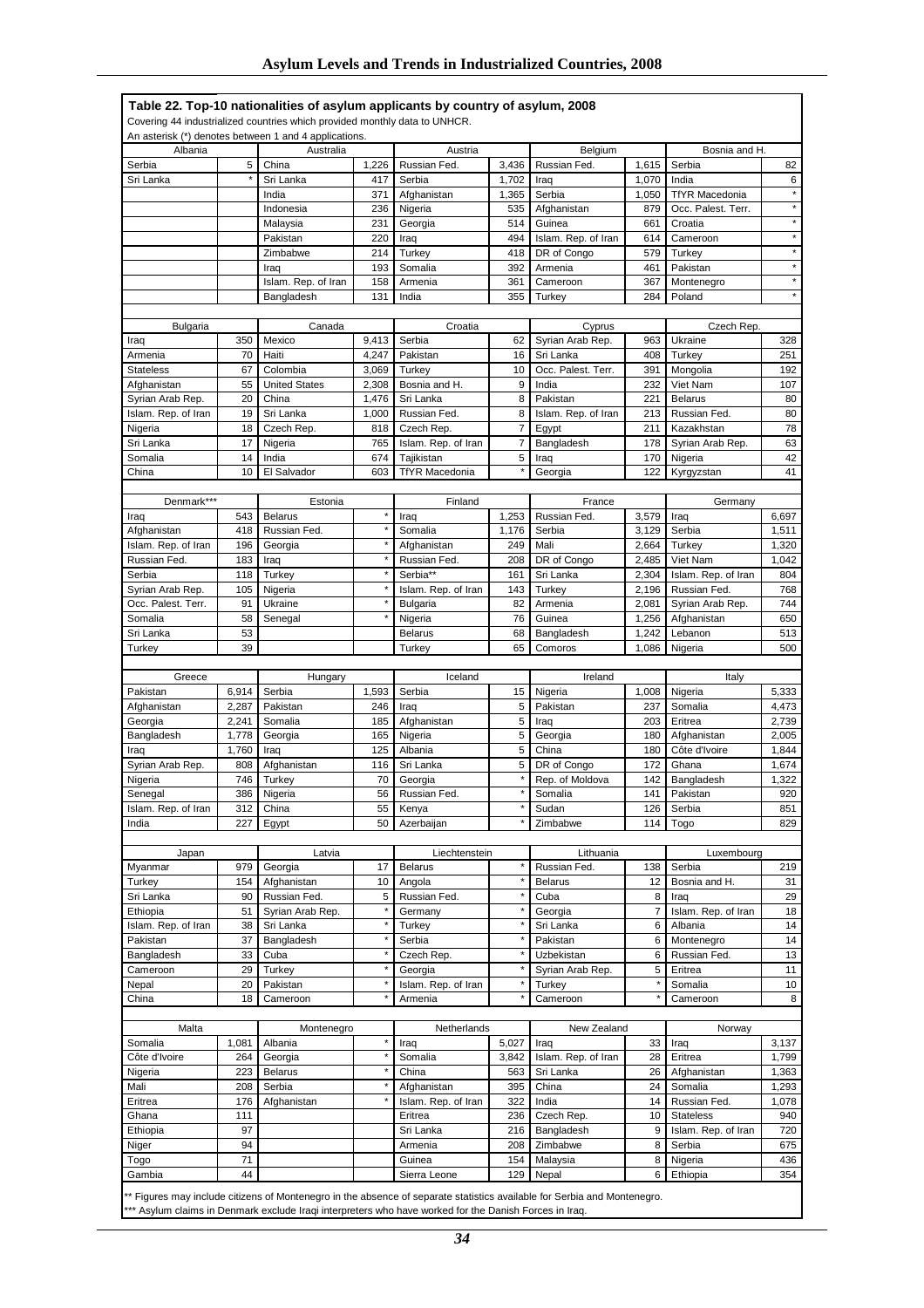### **Table 22. Top-10 nationalities of asylum applicants by country of asylum, 2008 (continued)**

Covering 44 industrialized countries which provided monthly data to UNHCR.

An asterisk (\*) denotes between 1 and 4 applications.

| Poland                |       | Portugal                                            |                | Rep. of Korea       |       | Romania                                                                                                                  |       | Serbia (excl. Kosovo) |                |
|-----------------------|-------|-----------------------------------------------------|----------------|---------------------|-------|--------------------------------------------------------------------------------------------------------------------------|-------|-----------------------|----------------|
| Russian Fed.          | 6,647 | Sri Lanka                                           | 27             | Sri Lanka           | 71    | Pakistan                                                                                                                 | 252   | Côte d'Ivoire         | 19             |
| Iraq                  | 66    | Colombia                                            | 24             | Pakistan            | 47    | Bangladesh                                                                                                               | 172   | Georgia               | 17             |
| Viet Nam              | 57    | DR of Congo                                         | 17             | Myanmar             | 33    | India                                                                                                                    | 141   | Iraq                  | 12             |
| Georgia               | 54    | Bosnia and H.                                       | 10             | China               | 30    | Iraq                                                                                                                     | 133   | Syrian Arab Rep.      | 5              |
| <b>Belarus</b>        | 33    | Nigeria                                             | 8              | Bangladesh          | 30    | Turkey                                                                                                                   | 79    | Armenia               | $\overline{5}$ |
| Armenia               | 32    | Guinea                                              | 8              | Ghana               | 29    | China                                                                                                                    | 53    | Nigeria               | $\star$        |
| Ukraine               | 25    | Senegal                                             | $\overline{7}$ | Nigeria             | 27    | Georgia                                                                                                                  | 43    | Ethiopia              | $\star$        |
| Uzbekistan            | 22    | Georgia                                             | 5              | Uganda              | 21    | Cameroon                                                                                                                 | 25    | Sierra Leone          | $\star$        |
| China                 | 20    | Congo                                               | 5              | Liberia             | 15    | Serbia                                                                                                                   | 25    | Chad                  | $\star$        |
| Nigeria               | 19    | Eritrea                                             | 5              | Nepal               | 12    | Rep. of Moldova                                                                                                          | 15    | Occ. Palest. Terr.    | $\star$        |
|                       |       |                                                     |                |                     |       |                                                                                                                          |       |                       |                |
| Slovakia              |       | Slovenia                                            |                | Spain               |       | Sweden                                                                                                                   |       | Switzerland           |                |
| Georgia               | 112   | Turkey                                              | 72             | Nigeria             | 801   | Iraq                                                                                                                     | 6,083 | Eritrea               | 2,849          |
| Rep. of Moldova       | 110   | Serbia                                              | 69             | Colombia            | 753   | Somalia                                                                                                                  | 3,361 | Somalia               | 2,014          |
| Russian Fed.          | 107   | Bosnia and H.                                       | 13             | Côte d'Ivoire       | 498   | Serbia                                                                                                                   | 1,989 | Iraq                  | 1,440          |
| Pakistan              | 95    | Islam. Rep. of Iran                                 | 11             | Somalia             | 195   | <b>Stateless</b>                                                                                                         | 1,051 | Serbia                | 1,301          |
| India                 | 90    | Afghanistan                                         | 10             | Algeria             | 151   | Russian Fed.                                                                                                             | 933   | Sri Lanka             | 1,262          |
| Afghanistan           | 75    | <b>TfYR Macedonia</b>                               | 9              | Cuba                | 119   | Eritrea                                                                                                                  | 857   | Nigeria               | 988            |
| Iraq                  | 45    | Nigeria                                             | 7              | Morocco             | 119   | Islam. Rep. of Iran                                                                                                      | 799   | Turkey                | 519            |
| China                 | 44    | Albania                                             | 7              | Sudan               | 112   | Mongolia                                                                                                                 | 791   | Georgia               | 481            |
| Bangladesh            | 42    | Montenegro                                          | 5              | DR of Congo         | 103   | Afghanistan                                                                                                              | 784   | Afghanistan           | 405            |
| Viet Nam              | 41    | Pakistan                                            |                | Syrian Arab Rep.    | 97    | Uzbekistan                                                                                                               | 741   | Islam. Rep. of Iran   | 393            |
|                       |       |                                                     |                |                     |       |                                                                                                                          |       |                       |                |
| <b>TfYR Macedonia</b> |       | Turkey                                              |                | United Kingdom      |       | United States****                                                                                                        |       |                       |                |
| Serbia                | 34    | Iraq                                                | 6.904          | Zimbabwe            | 4,330 | China                                                                                                                    | 9,992 |                       |                |
| Afghanistan           | 6     | Afghanistan                                         | 2,642          | Afghanistan         | 3,730 | Mexico                                                                                                                   | 2,739 |                       |                |
| Albania               | 5     | Islam. Rep. of Iran                                 | 2,116          | Islam. Rep. of Iran | 2,585 | El Salvador                                                                                                              | 2,604 |                       |                |
| Occ. Palest. Terr.    |       | Somalia                                             | 647            | Eritrea             | 2,345 | Haiti                                                                                                                    | 1,929 |                       |                |
| Somalia               |       | Sudan                                               | 156            | Iraq                | 2,030 | Guatemala                                                                                                                | 1,807 |                       |                |
| Iraq                  |       | Eritrea                                             | 76             | Pakistan            | 2,010 | Ethiopia                                                                                                                 | 1,260 |                       |                |
| Nigeria               |       | Occ. Palest. Terr.                                  | 74             | Sri Lanka           | 1,840 | <b>Honduras</b>                                                                                                          | 872   |                       |                |
| Turkey                |       | DR of Congo                                         | 72             | Somalia             | 1,575 | Iraq                                                                                                                     | 835   |                       |                |
| Islam. Rep. of Iran   |       | Sri Lanka                                           | 42             | China               | 1,490 | Nepal                                                                                                                    | 827   |                       |                |
| <b>Stateless</b>      |       | Uzbekistan                                          | 35             | Nigeria             | 970   | Colombia                                                                                                                 | 794   |                       |                |
|                       |       | **** Combination of cases (DHS) and persons (EOIR). |                |                     |       | ** Figures may include citizens of Montenegro in the absence of separate statistics available for Serbia and Montenegro. |       |                       |                |